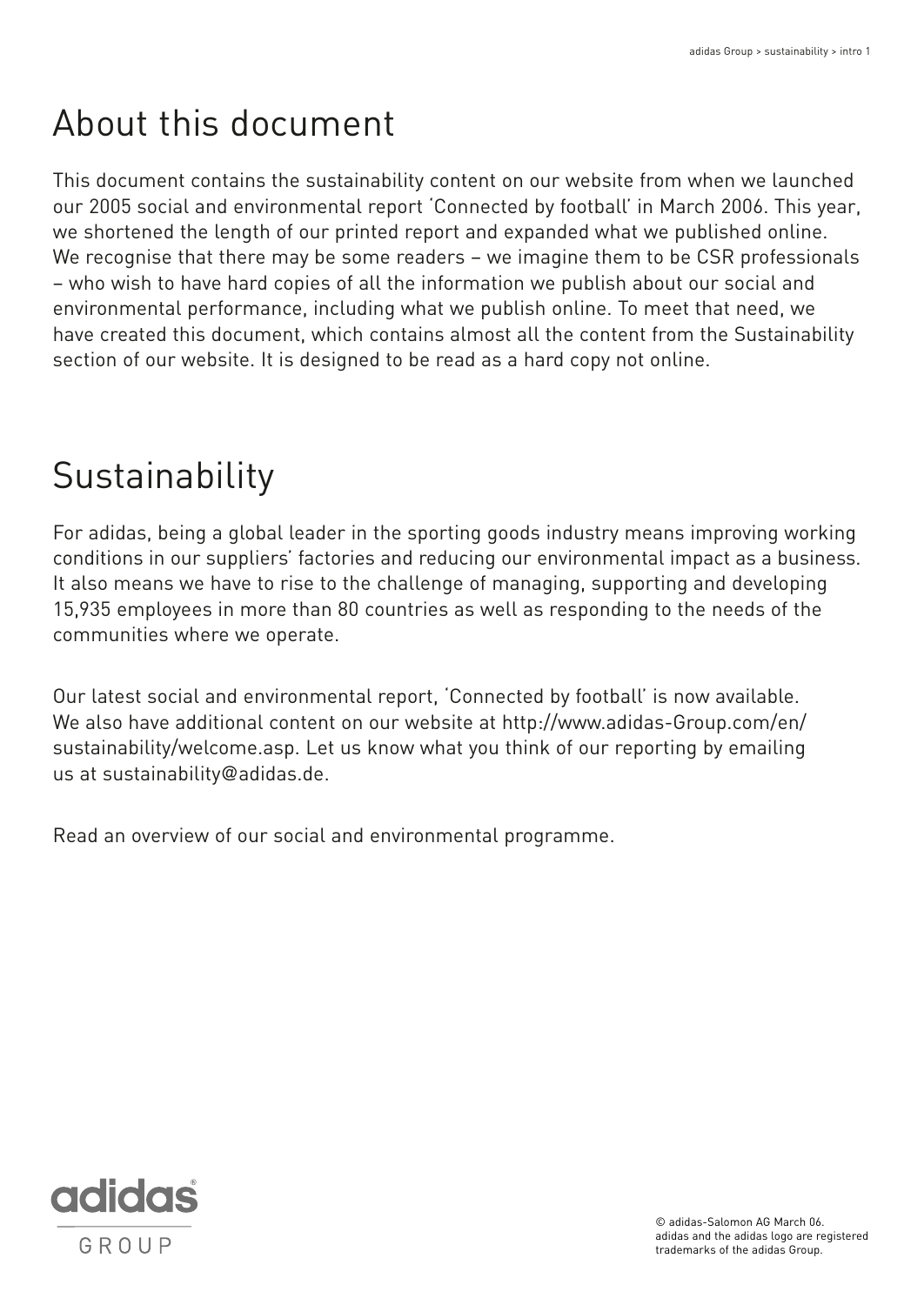# **Overview**

This is an overview of our social and environmental programme including an introduction to our code of conduct. We also describe some of the challenges we face in being a responsible business, and how we are responding to those challenges. Publishing our progress in meeting our annual targets gives stakeholders a sense of what we have achieved and where we need to do more. Our commitment to being accountable means we also list our targets for the current year. The glossary explains some of the terms we use.

# Our standards

The adidas Group has business relationships with manufacturers in many countries around the world. Outsourcing our production in no way absolves us of moral responsibility for the way our products are manufactured and the conditions they are produced under. Recognising this responsibility led us to create a set of guidelines for our suppliers that set minimum social, environmental and health and safety standards we expect them to achieve. We call this our Standards of Engagement (SOE).

Based on International Labour Organization conventions, the SOE describe clear rules of conduct for issues such as safety in the workplace, child labour, and hours of work. By monitoring compliance with the SOE, we can identify potential problems in contract factories and help our suppliers implement positive changes. If they fail to do so, we will terminate our contract with them. This however is always the last option we take from a range of other remedies. In short, the SOE are a tool we use to select and retain only those suppliers whose workplace standards are consistent with our values.

The full Standards of Engagement are available on our website.

# Challenges and responses

## **Global brands – Global visibility**

Just as football is a global game, so is adidas a global business: we have offices in more than 80 countries and more than 40 nationalities represented among our staff at the Group's headquarters. We enjoy a 15% market share of the global sporting goods sector. We source products from 59 countries. In short, our brand is visible all over the world. Current developments that further increase our visibility are:

- The 2006 FIFA World Cup™ in Germany. This will draw even more attention to the adidas Group with millions of people watching the games and thousands of people visiting our home country. And adidas will be there at every game, in the shape of the Match Ball and team kits. From a social compliance perspective, managing this increased visibility is a challenge, as we know from issues raised at previous World Cups.
- The acquisition of Reebok will increase our presence and influence in the international sporting goods business.

• As ever, the way we manage our supply chain is under scrutiny. The end of the Multi-Fibre Arrangement, the consolidation of the supply chain, and the social impact of our sourcing strategy have drawn increased attention from various stakeholders.

Being a highly visible brand that operates in a dynamic competitive environment and sources from a multi-layered supply chain poses specific challenges. We now present those challenges and our responses to them. In the Progress against targets section we provide a more specific summary about our successes and failures in 2005.

# Challenge: Building credibility and trust

Some stakeholders have concerns about the credibility of an internal supply chain monitoring programme. The major point of criticism is the independence and impartiality of such programmes. Adverse impacts on working conditions, such as peaks in working hours, may be caused through our own sourcing patterns. The fact that more products are sourced from countries where freedom of association is legally restricted raises further concerns for some stakeholders.

Therefore they argue that we can make only limited progress in improving working conditions. In turn this leads to stakeholders' requests to become transparent in our compliance programmes and to involve third parties in the investigation and verification processes.

Which third parties should we engage? What key performance indicator is useful? What should we report to be more credible?

# Response: Approach to transparency

## **Transparency, disclosure, and collaboration**

We value transparency and stakeholder feedback. We report annually on our compliance work including the location of our suppliers globally. We also submit our programme to evaluation, accreditation and public reporting by the Fair Labor Association. Moreover, we continue to practice full disclosure to researchers, trade unions and other concerned NGOs, based on their specific requests. For example in 2005 factory names and addresses were disclosed to several local union affiliates of the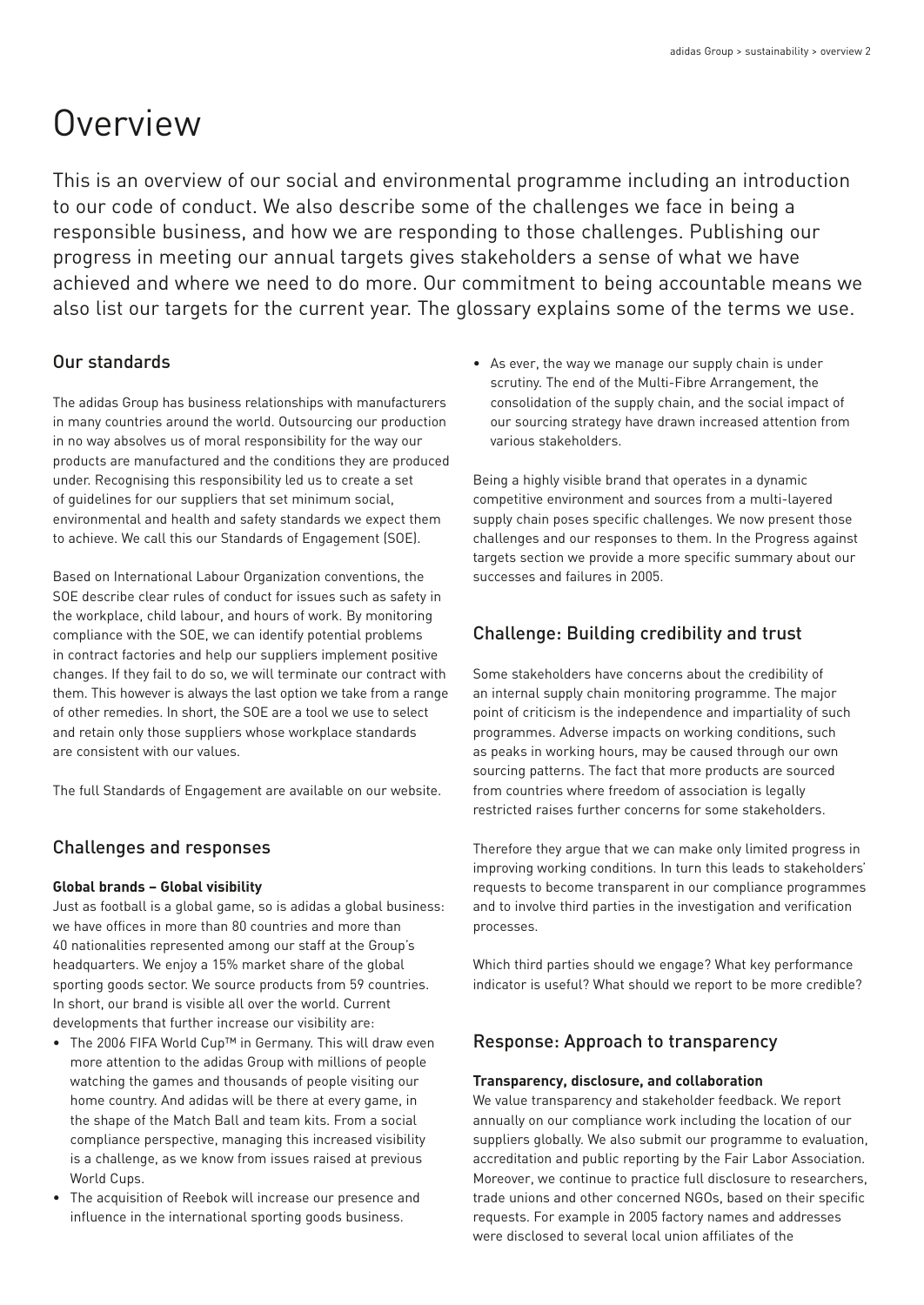International Textile, Garment and Leather Workers Federation and a workers right group in Indonesia. The addresses of US collegiate licensed suppliers were also disclosed to the Universities of Wisconsin, Northwestern, UCLA, and the Collegiate Licensing Company. In Europe we have disclosed all of our main factories, as well as relevant sewing subcontractors to this project, to the steering committee of the multi-stakeholder Jo-In Project in Turkey.

To track factory compliance performance and to support supplier selection and retention by our sourcing organisation, we have developed a new Key Performance Indicator (see below).

#### **Working with others**

We are involved in many multi-stakeholder initiatives because we believe that working collaboratively can create lasting change in workers' conditions. In 2005 for example we have expanded our engagement with third parties such as NGOs and government departments both at a country level and on a factory by factory basis. Worker-management communications, freedom of association, and dispute resolution were a feature of this work, particularly in Asia, Central America and Eastern Europe.

#### **Improving how we measure suppliers' performance**

In response to concerns voiced by our stakeholders, we launched a new way to measure how well our suppliers are complying with our standards. The new Key Performance Indicator was introduced at a global supplier forum in April 2005. We now measure how effective suppliers' activities are at delivering safe and fair workplace conditions.

For more on this, see the Suppliers and workers section. For more about transparency, see the Stakeholders section.

## Challenge: Meeting shareholder rights

As a publicly listed company adidas-Salomon AG is obliged to fulfil defined shareholders' rights related to business information.

Shareholders and representatives of the financial community nowadays request more detailed information about the Company and how the business is managing risk. Corporate reporting aids, such as the Global Reporting Initiative, have been developed to promote corporate transparency and disclosure. Increasingly, publicly listed companies are rated against transparency benchmarks.

## Response: Corporate Governance and risk management

To effectively and responsibly manage risks and challenges, standards of good corporate management are important. We have established a corporate governance framework that addresses rights of shareholders, the responsibilities and duties of the Executive Board including social and environmental

considerations and the Supervisory Board and how they collaborate; information and disclosure obligations; and solutions for any conflicts of interest.

The governing principles we have established ensure good management and control of the business. A comprehensive risk management system addresses internal or external risks that may affect the Group's goals, strategies, brand image, or financial performance and health. Social and Environmental Affairs (SEA) is an integral part of the risk management system and provides the Executive Board with regular updates on social and environmental risks and developments. SEA strategic business plans that have been approved by the Board supported the development of business contingency plans and staff advisories for public health issues like avian flu.

For more information on corporate governance, see the Investors section of our website.

## Challenge: Managing an external supply chain

Our supply chain is large, multi-layered and complex. It comprises many different suppliers that can be categorised in four groups: main factories, subcontractors, material suppliers and licensees.

Outsourced production is not without its risks. We have less direct control over suppliers' operations or workplace and environmental conditions at their factories than at companyowned sites.

#### **Not enough capable managers**

We have a code of conduct, our Standards of Engagement, which guide our suppliers on achieving acceptable working conditions. Our efforts are directed at addressing the root causes of problems and helping factories to improve by developing and running their own management and governance systems. To operate and maintain these, factories need capable people who are trained, competent and experienced. Within our major sourcing countries we have found that there is a very limited supply of skilled middle managers with health & safety and human resource management skills, and where there are capable people, turnover rates are high.

#### **Peak demand stretches suppliers**

Another risk is in managing FIFA World Cup™ product demands and peak production loads in a limited base of suppliers, and the expansion of football stitching centres. Also, marketing and promotion campaigns for major events such as the FIFA World Cup™ often include specialty and give-away items, which are ordered through agents who operate outside of our main supply chain.

We are a successful company. And that success is measured in the demand for our products. Our business is growing, as is our supply chain. To manage this expansion we are entering into licensing arrangements with specialty firms, supporting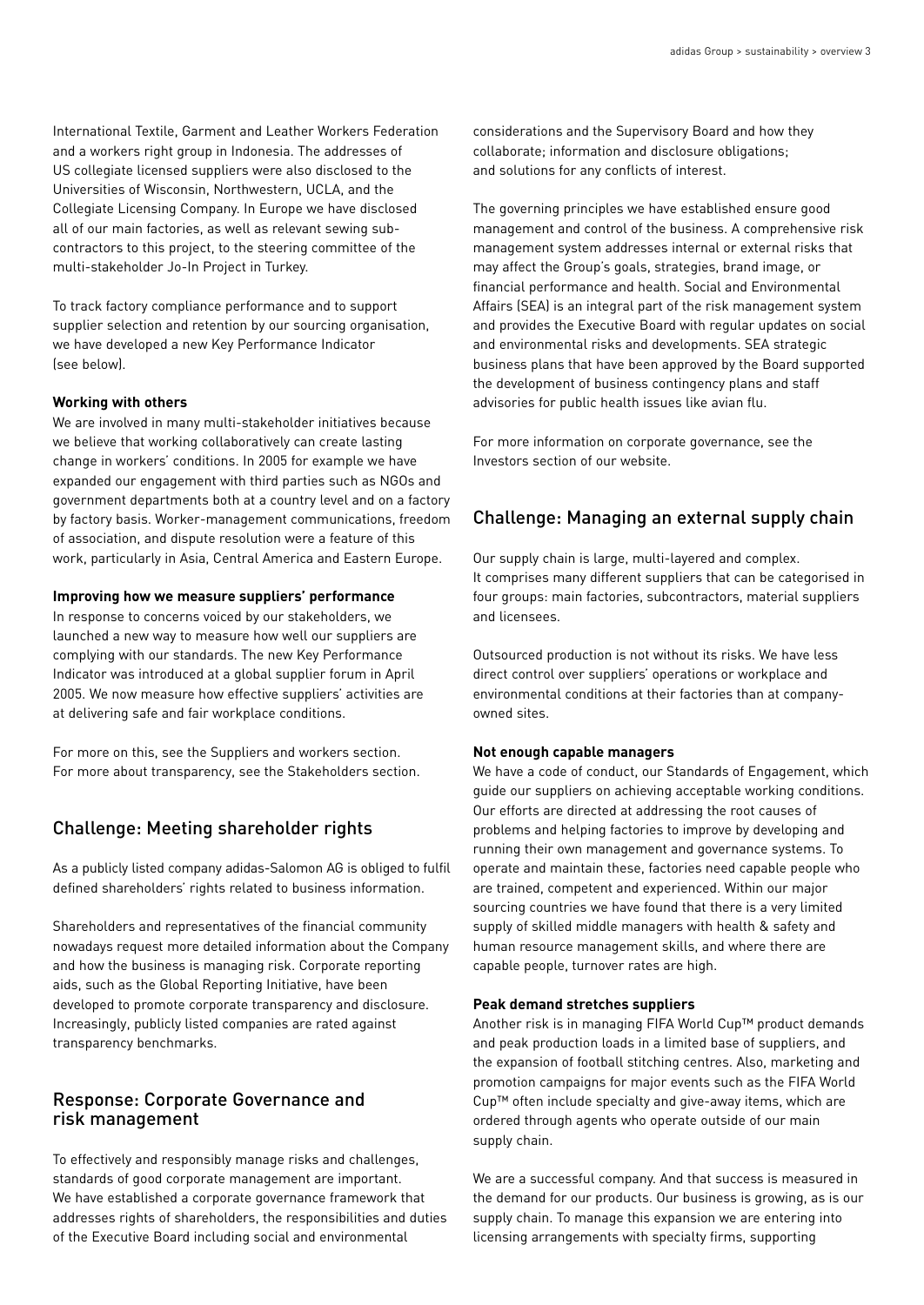investment and green field development by our existing business partners, who are building new factories, and finding new suppliers to fill orders for each local market.

For more, see the Suppliers and workers section.

## Response: How we work with suppliers

Our strategy is based on a long-term vision of self-governance for our suppliers and focuses on:

- supporting business partners in their efforts to establish effective human resources, health & safety and environmental management systems
- building capacity within the workforce and the management of our supply chain to ensure fair and safe working conditions
- raising environmental awareness and promoting best environmental practice, and
- expanding our interaction with local worker organisations and NGOs to better understand working conditions in places where our products are made.

We act as both inspectors and advisors, assessing management commitment to our Standards of Engagement but also training our suppliers on the key issues. We use a new Key Performance Indicator to measure the effectiveness of actions taken by suppliers and we also provide training materials, such as our recently-launched Sustainable Compliance guidelines, to help suppliers understand what is needed from them to achieve self-governance.

We are extending the contractual obligations of those agents and licensees who operate outside of our main supply chain to include compliance with our SOE.

For more, see the Suppliers and workers section.

## Challenge: Being competitive and customer-focused

Football players insist on using boots that perform well in all conditions. The same goes for the adidas Group: we need to be flexible and to perform at our best to thrive in the highly competitive sporting goods market, with its ambitious new players, and constant product innovations.

Shorter product cycles and the demand for more individualised products are specific challenges that not only affect marketing strategies but also our sourcing models. We are also expanding into markets that are more seasonal, for example lifestyle and fashion.

Cost-effective product manufacturing and distribution are further imperatives. To remain competitive, we have outsourced production to countries where product costs are less. Interestingly, the emerging countries from which we source are themselves developing into major consumer markets for our products.

The line between export producers and local or domestic manufacturers is becoming blurred.

#### **Managing uncertainty**

External factors such as the price of oil or the end of the Multi-Fibre Arrangement (which set quotas for textile imports) require both our sourcing strategies and suppliers to be very adaptable. The transitional period, as the EU and the US governments negotiated new textile quotas, created a great deal of uncertainty in the industry. With the potential imposition of embargoes on certain categories of product and concerns over safeguarding the delivery of products for the FIFA World Cup ™, the Company decided to transfer the production of eight million individual items from China to other sourcing countries.

## Response: Competing responsibly

We believe that the values and principles we share with our business partners positively impact business and the life of people making our products. We communicate these values through our Standards of Engagement (SOE), the Group's code of conduct. The SOE are based on the International Labour Organization (ILO) and UN conventions relating to human rights and employment practices. They follow the model code of conduct of the World Federation of Sporting Goods Industry.

#### **Integrating standards**

The SOE form a fundamental base of our relationships with our suppliers and are a contractual obligation. Before suppliers can become authorised business partners, they must be able to show how they comply with our SOE. But this is not the end point. We want to see our suppliers integrating the standards fully in their management and decision-making process, and finally moving towards a system of self-governance.

The results of supply chain compliance performance must inform the Group's operations team and other supply chain decision makers. The SOE is an integral part of the Global Operations cumulative factory rating system and ensures that customer demands and competitive advantages are achieved in a responsible environment.

The Social and Environmental Affairs team is tasked to ensure supply chain compliance with the SOE and manage wider corporate responsibility activities of the Group. The team is led by three regional Heads and the Global Director who reports to the General Counsel and the Executive Board of the Group.

The SEA team collaborates closely with the Global Operations group, which is responsible for developing and sourcing products from suppliers.

For more, see the Mission and values section.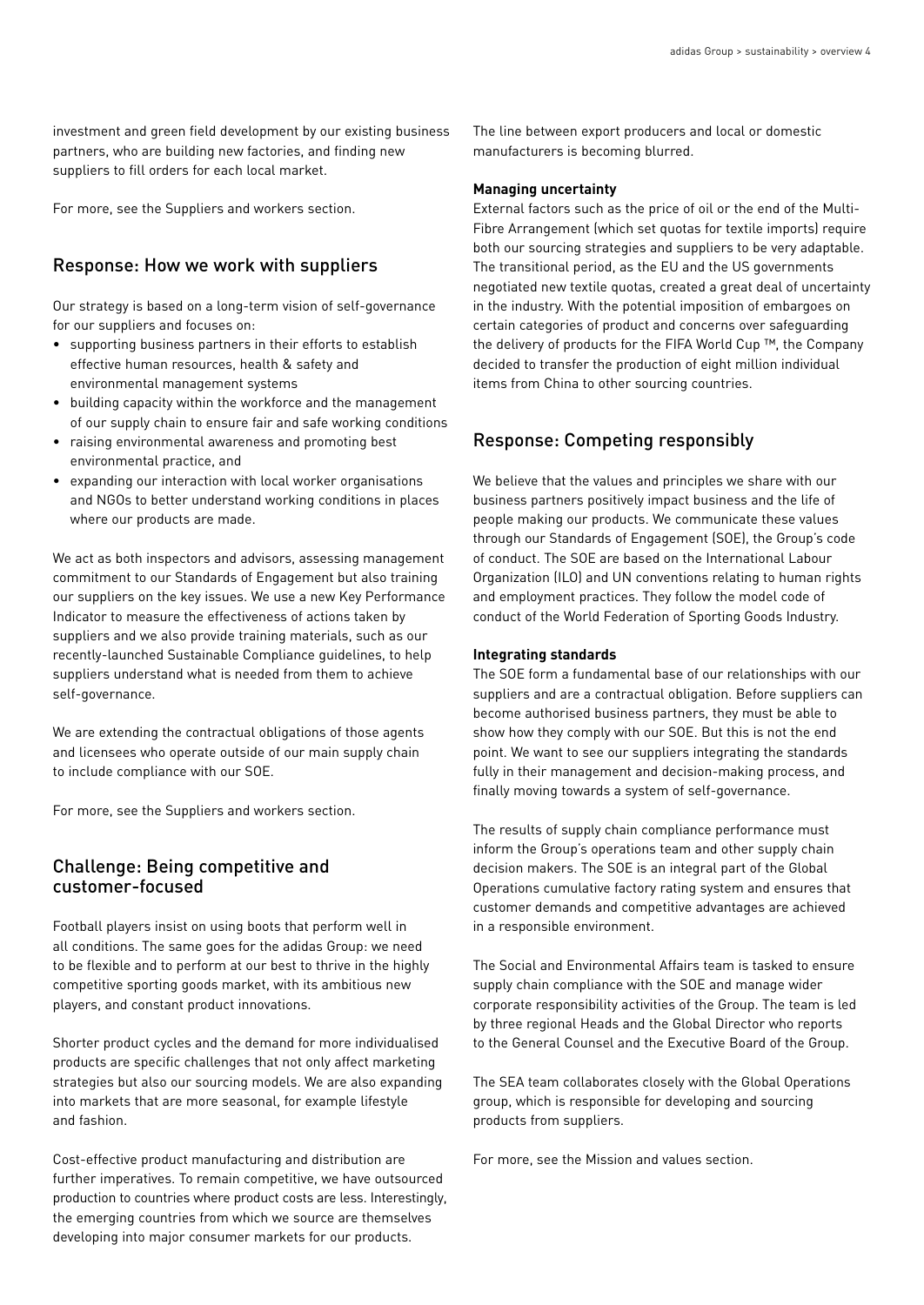# Challenge: Sustainable products

Sustainability poses a number of challenges for our innovation and development teams as well as manufacturing partners. The goal is to achieve a balance between various demands: the products must not only be competitive in function and price, but also safe (during use and after disposal) as well as environmentally friendly. Manufacturing needs to be done with the least environmental impact without compromising quality.

# Response: Being environmentally responsible

Reducing pollution with so-called end-of-pipe solutions offers only limited environmental benefits, so we strive to design out environmental problems by rigorously applying the following principles:

- Compliance with all legal local laws and regulations
- Apply best practices at own sites and operations
- Product materials and components to be non-toxic and safe
- Promote environmental management systems and best practices in the supply chain, where major environmental impacts occur.

We constantly review and update our material policies and requirements, and so meet regularly with other companies, organisations and scientific institutes to learn about new developments. In 2005, for example, we attended a workshop arranged by a leading environmental NGO in Europe with representatives of brands from various fields. The workshop aimed to review existing interactions between business leaders and NGOs and set a course for a new, more fruitful relationship in the light of the challenges everyone faces in the global marketplace.

We also enhanced our approach to measuring the environmental impact of our operations. We did this by maturing the environmental metrics system established by our footwear suppliers in Asia and finalising the concept of Integrated Product Policy (IPP) for selected football boots, as described in the environment chapter. This has helped us identify major environmental impacts and priorities for action.

For more see the Environment section.

# Challenge: Managing and developing our people

Being a global player in a disparate and constantly changing world creates complex challenges with regard to the management of our employees. Our HR strategy therefore has to:

- embrace diversity as a stimulus rather than a restriction
- monitor demographic changes and respond with the appropriate recruitment and retention strategy and work-life balance initiatives
- mirror the global marketplace with a multinational workforce and, promoting mobility that complies with different local laws and incorporates cultural differences
- listen to our employees, understand their needs and motivations and help them to realise their full potential.

# Response: Making adidas the place to be

The success of the Group is a direct result of the commitment and talents of people who work for us. We want to create the best and most productive workplace in the industry by:

- creating a working environment that stimulates team spirit and passion, engagement and achievement
- instilling a performance culture, based upon strong leadership
- fostering an understanding of social and environmental responsibility for the world in which we live – for the rights of all individuals, and for the laws and customs of the countries in which we operate
- providing a secure working environment.

# Challenge: Developing a global approach to community programmes

Developing a direction and strategy for Corporate Giving and other Community Involvement activities at a Group level was one of our major ambitions last year.

Our subsidiaries and Group entities manage programmes at a country level, as they know the local communities and cultures best. However, this decentralised management meant that there were no shared criteria for choosing which organisations to support.

# Response: Policy direction and delivery

In 2005 we established the Community Affairs function at headquarters as part of the Social & Environmental Affairs team. And by working with a network of people from adidas Group entities around the world, we have established a set of Corporate Giving Guidelines that we are applying at headquarters. During 2006 we will test the global application of these guidelines by all our Group entities.

For more see the Community affairs section.

# Progress

As we aim to become a sustainable business with self-governing suppliers, we set ourselves annual targets. We have reported progress against these annual targets for six years now and see this as a crucial step in being accountable to our stakeholders.

The four sections below list our targets for 2005 and describe our progress in achieving them:

- Management targets
- Suppliers targets
- Environment targets
- Finance targets.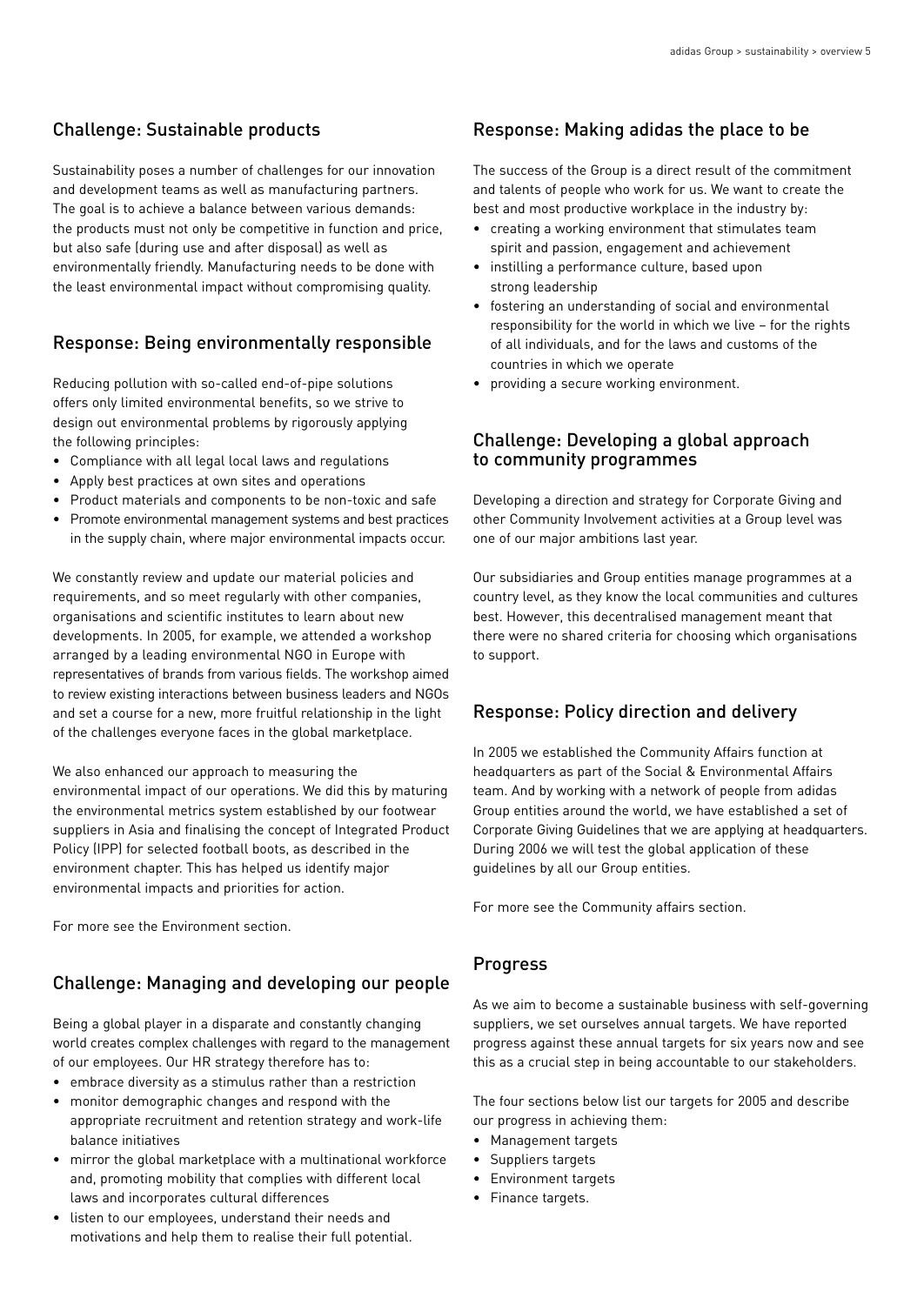#### **Management targets 2005**

| <b>Targets</b>                                                                                                                                                      | Progress                                                                                                                                                                                                                                                                                                                                                                                                                                                                                                                                                                                                                                                                                                                                                                                               | $\%$ |
|---------------------------------------------------------------------------------------------------------------------------------------------------------------------|--------------------------------------------------------------------------------------------------------------------------------------------------------------------------------------------------------------------------------------------------------------------------------------------------------------------------------------------------------------------------------------------------------------------------------------------------------------------------------------------------------------------------------------------------------------------------------------------------------------------------------------------------------------------------------------------------------------------------------------------------------------------------------------------------------|------|
| To conduct a global staff survey, identifying<br>the internal perceptions of the SOE programme<br>and performance.                                                  | A survey was drafted and will be issued to employees of the<br>adidas Group in January 2006; summaries of survey findings<br>will be reported on the website.                                                                                                                                                                                                                                                                                                                                                                                                                                                                                                                                                                                                                                          | 25   |
| To use the results of the HIV/AIDS pilot project<br>(adidas Thailand) in the development of a globally<br>applicable policy.                                        | A Group level policy was drafted that contains general guidance,<br>an employee guide for those who are HIV-positive and guidelines<br>for managers on workplace care and support. The policy draft is<br>under review as to its global applicability.                                                                                                                                                                                                                                                                                                                                                                                                                                                                                                                                                 | 50   |
| To incorporate the new five-star factory rating into<br>the Group's factory performance reporting system.                                                           | The rating was completed and integrated in the new Key Performance<br>Indicator (KPI). A desktop KPI rating was completed for all suppliers<br>by the end of 2005 and used in risk profiling and SEA work planning<br>for 2006. KPI rating based on actual audit visits will be completed in<br>2006 for all main suppliers.                                                                                                                                                                                                                                                                                                                                                                                                                                                                           | 75   |
| To achieve a consistent roll-out of key programmes<br>(Fit for Gold, Global Salary Management System)<br>globally for the adidas Group.                             | We implemented the Global Salary Management System (GSMS)<br>as well as Fit for Gold in Europe, USA and all global functions; Asia<br>Pacific has implemented Fit for Gold but GSMS will follow in 2006.<br>America will be covered in 2006.                                                                                                                                                                                                                                                                                                                                                                                                                                                                                                                                                           | 75   |
| To involve at least four out of our seven key HQ<br>locations worldwide in our work-life balance<br>initiatives and further promote active<br>diversity management. | We involved all main group locations in our global Diversity Statement<br>roll-out and have achieved active involvement, especially in adidas<br>America and TaylorMade adidas Golf.                                                                                                                                                                                                                                                                                                                                                                                                                                                                                                                                                                                                                   | 100  |
| To increase the percentage of the global<br>workforce covered by our HR Information System<br>and add intelligent functionality.                                    | The Human Resources Information System (HR-IS) was rolled out<br>in America. This included the online function for the Personal Evaluation<br>and Planning process (PEP), the Long-Term Incentive Programme with<br>intelligent applications and the HR-Inventory system.                                                                                                                                                                                                                                                                                                                                                                                                                                                                                                                              | 100  |
| To implement a corporate protocol for<br>company giving.                                                                                                            | Corporate Giving Guidelines were developed and issued. A reporting<br>mechanism was developed to capture community involvement activities<br>at a local level and to enhance transparency.                                                                                                                                                                                                                                                                                                                                                                                                                                                                                                                                                                                                             | 100  |
| <b>Suppliers targets 2005</b><br><b>Targets</b>                                                                                                                     | Progress                                                                                                                                                                                                                                                                                                                                                                                                                                                                                                                                                                                                                                                                                                                                                                                               | %    |
| To distribute and communicate sustainable<br>compliance guidelines to suppliers.                                                                                    | The general intent of the guidelines was communicated to all<br>international suppliers in April 2005 and launched at a country level<br>through a series of formal briefings sessions. Feedback from these<br>sessions was incorporated into the final version of the guidelines<br>distributed to key suppliers in December 2005.                                                                                                                                                                                                                                                                                                                                                                                                                                                                    | 75   |
| To participate in the development and execution<br>of at least four pilot projects to improve worker-                                                               | . We participated in the FLA Strategic Project in China developing<br>grievance and disciplinary procedures.<br>management communication and conflict resolution. • We also participated in the FLA Central America Project that trains<br>administrators from factories, free trade zones and regulatory<br>agencies in practices for hiring, firing, grievance and discipline.<br>. In Turkey we continued our involvement in the Jo-In project,<br>a multi-Stakeholder initiative.<br>. We also evaluated the impact of an adidas worker-management<br>communication project that we ran in 2004 in Turkey and provided<br>further training to the same factories.<br>. We participated in a process focusing on the improvement of<br>worker-management dialogue in the Romanian apparel industry. | 100  |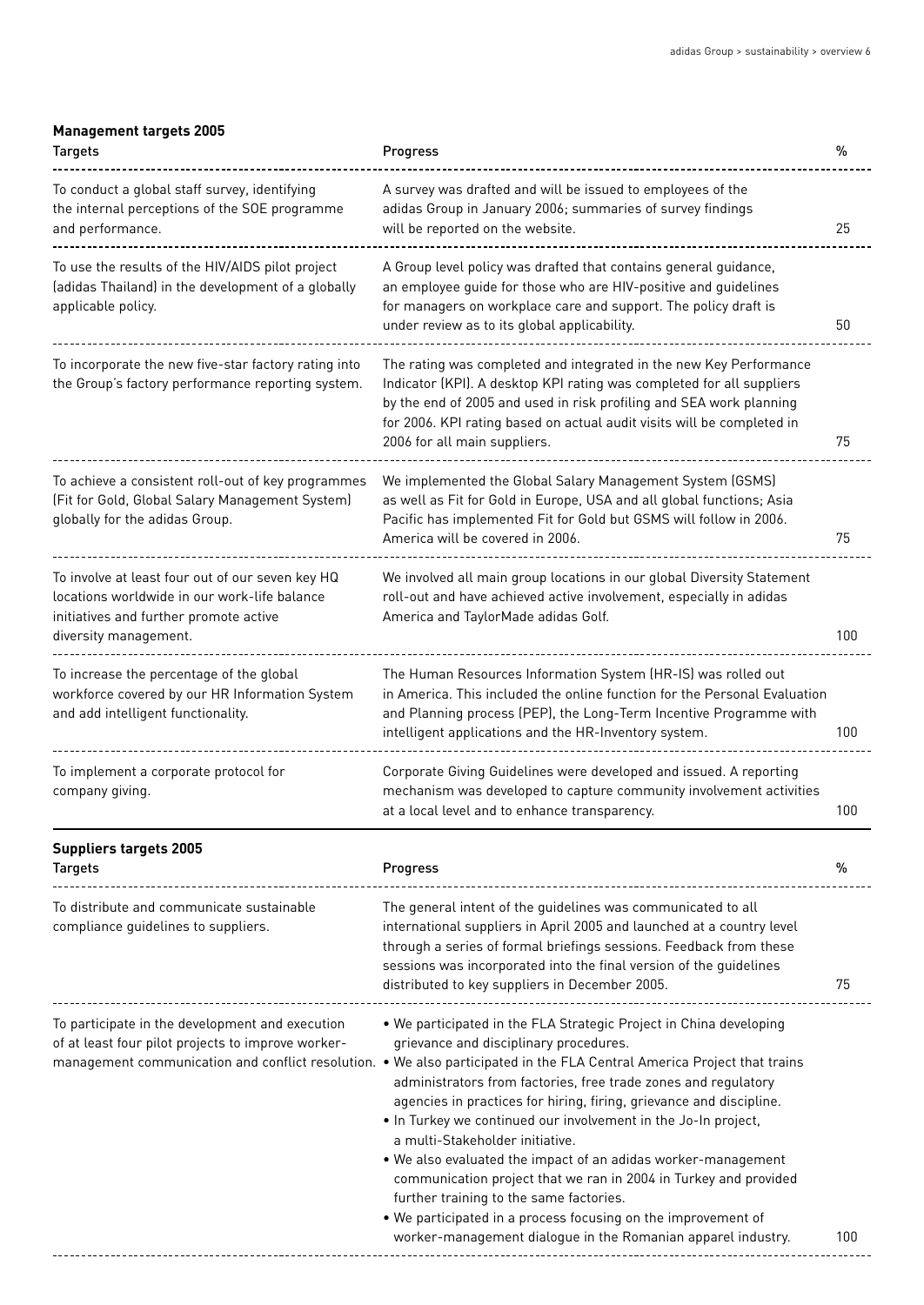## **Suppliers targets 2005 (cont)**

| <b>Targets</b>                                                                                                                                                                                        | Progress                                                                                                                                                                                                                                                                                                                                                                                                                                                         | %   |
|-------------------------------------------------------------------------------------------------------------------------------------------------------------------------------------------------------|------------------------------------------------------------------------------------------------------------------------------------------------------------------------------------------------------------------------------------------------------------------------------------------------------------------------------------------------------------------------------------------------------------------------------------------------------------------|-----|
| To distribute worker-management communication<br>guidelines and associated training to suppliers.                                                                                                     | A number of workshops and meetings were conducted in Asia<br>including large-scale management training sessions on industrial<br>relations and dispute resolution. We have also developed training<br>materials and inserted basic guidance about worker-management<br>communications and functions of committees in the Sustainable<br>Compliance Guidelines. However, we still do not have a comprehensive<br>strategy or Guideline for addressing this issue. | 25  |
| To continue the SEA-Lean Project by identifying<br>Lean benchmarks that can measure working<br>conditions and to increase SOE transparency<br>through joint SEA-Lean monitoring.                      | The academics' project (phases 1 and 2 working hours, wages, stress,<br>ergonomics and fatigue) was completed at the end of 2005. Lean data<br>points for measuring working conditions are identified and a data<br>collection worksheet has been completed.                                                                                                                                                                                                     | 50  |
| To meet the targets set out in our obligations<br>as a participating company in the FLA and to<br>participate in the FLA strategic monitoring project<br>in China.                                    | SEA programme was accredited by the FLA in May 2005. Active<br>participant in the Strategic Monitoring Project in China. This was<br>subsequently folded into the FLA 'Soccer' project, with five adidas<br>suppliers in China and Thailand participating. Independent External<br>Monitoring obligations were met in full.                                                                                                                                      | 100 |
| To develop HSE management system guidelines<br>for small and medium-sized suppliers and<br>to finalise and introduce to strategic business<br>partners HR management systems and<br>training modules. | The structure of the HSE Management System guidelines has been<br>developed. Content will be finalised in 2006. Both participating suppliers<br>in the SME HSE management system pilot project have passed the<br>certification audit.<br>In relation to the HR management system, the foundation for the project                                                                                                                                                | 50  |
|                                                                                                                                                                                                       | is established. The roll-out in China commenced December 2005.<br>Roll-out in other key countries will commence in Q3 and Q4 2006.                                                                                                                                                                                                                                                                                                                               | 75  |
| To provide training based on the work ergonomics<br>guide developed in 2004.                                                                                                                          | The Ergonomics Guideline was completed, but on review it was<br>decided that it needed simplifying further before being issued<br>to suppliers. No training was therefore delivered.                                                                                                                                                                                                                                                                             | 25  |
| To report on the progress of occupational health<br>doctors' training.                                                                                                                                | The occupational health doctors' training for three sourcing countries -<br>China, Indonesia and Vietnam - has been completed. A follow-up audit<br>found a general improvement in clinical services.                                                                                                                                                                                                                                                            | 100 |
| To conduct at least six worker dialogues, and<br>other engagements for social programmes.                                                                                                             | Asia: 1 worker dialogue held in China, two worker dialogues<br>postponed to 2006.<br>Americas: 1 worker dialogue in Honduras, 1 in El Salvador postponed<br>until 2006. Two engagements for social programmes (MSI in Honduras,<br>Center for Corporate Citizenship Boston College) completed.                                                                                                                                                                   | 50  |
| To transfer the experiences from the MSI project<br>in Vietnam to other regions.                                                                                                                      | A needs assessment was conducted in China for a parallel MSI project;<br>a meeting is scheduled for 2006 with MSI, Oxfam and other potential<br>project partners to discuss the project framework and next steps.<br>Preliminary discussions with MSI UK regarding HIV-AIDS projects<br>in Honduras.                                                                                                                                                             | 25  |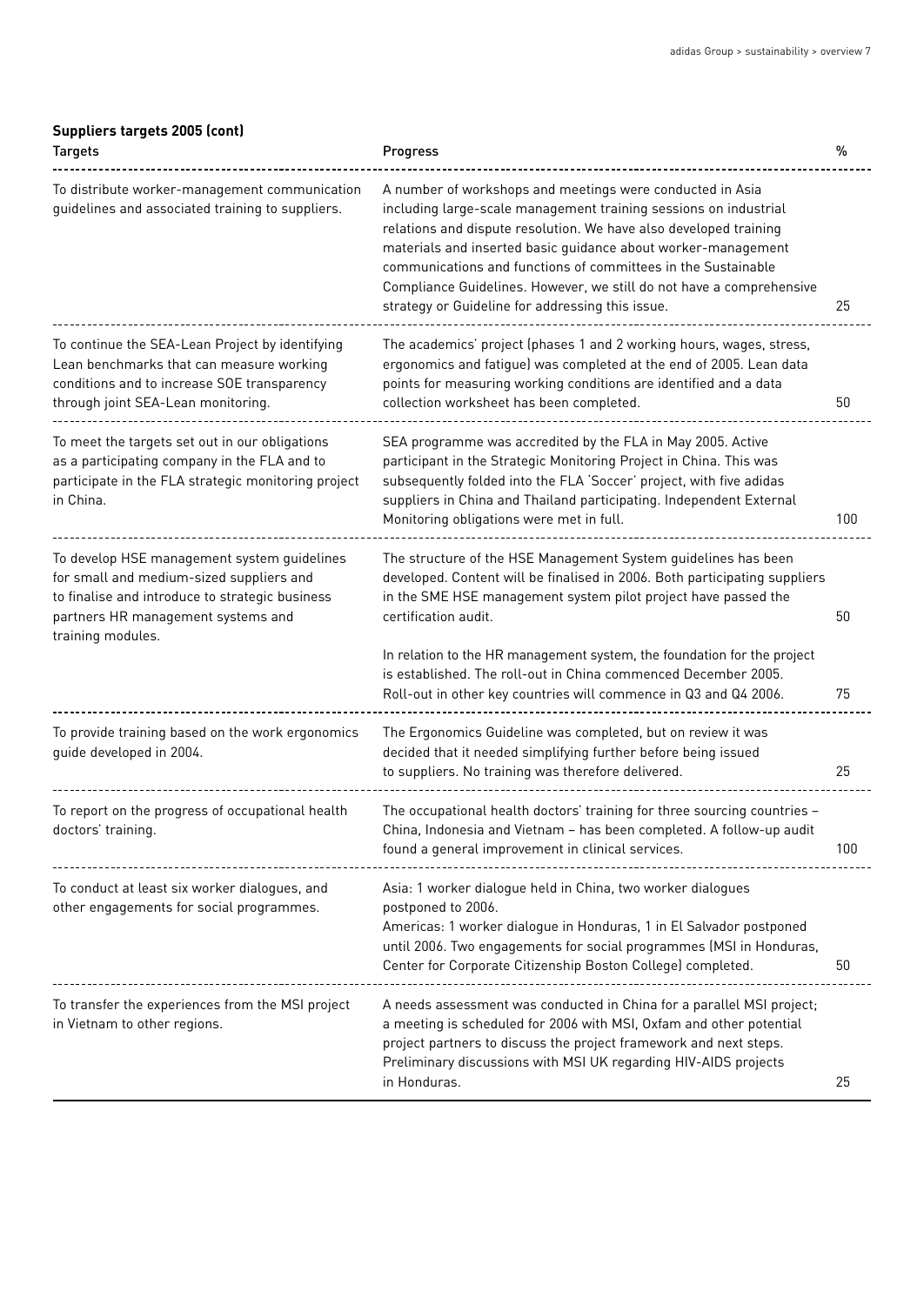## **Environment targets 2005**

| <b>Targets</b>                                                                                                                                               | Progress                                                                                                                                                                                                                                                                                                                       | %   |
|--------------------------------------------------------------------------------------------------------------------------------------------------------------|--------------------------------------------------------------------------------------------------------------------------------------------------------------------------------------------------------------------------------------------------------------------------------------------------------------------------------|-----|
| To report on progress in applying the IPP system<br>and tools for selected football boots developments.                                                      | The IPP pilot project was finalised and a stable calculation scheme was<br>developed for gathering, processing and comparing environmental data<br>of products from the 'cradle to the grave'; tools and process were<br>field-tested on a new football model to review their applicability as<br>decision-making instruments. | 100 |
| To implement the use of recycled rubber as policy<br>for all our suppliers if test products using recycled<br>rubber waste do not show any quality problems. | Footwear styles containing recycled rubber components caused no quality<br>problems, but currently recycled rubber cannot be used with certain<br>colours and shoe designs. Enhancement of the technical process is<br>in progress.                                                                                            | 75  |
| To provide training sessions to 15 footwear<br>suppliers on the Guide to Best Environmental<br>Practice focusing on energy saving and<br>waste management.   | Training to footwear factories was focused on further improving the<br>accuracy of environmental indicator systems. In-depth studies on<br>waste management systems were conducted. Supported by an<br>environmental consultancy, we assessed what is needed in the energy<br>management training.                             | 75  |
| To report back about our involvement in the Better<br>Cotton Practices initiative.                                                                           | The preparation phase of this five-year initiative was finalised. Targets<br>achieved in 2005 included the establishment of a steering committee<br>and technical working groups and securing stable funding for the<br>project's duration.                                                                                    | 100 |
| <b>Finance targets 2005</b><br><b>Targets</b>                                                                                                                | Progress                                                                                                                                                                                                                                                                                                                       | %   |
| To deliver mid- to high-single digit currency-<br>neutral sales growth.                                                                                      | Currency-neutral sales grew 12% (continuing operations).                                                                                                                                                                                                                                                                       | 100 |
| To grow currency-neutral revenues at all brands<br>and in all regions.                                                                                       | Currency-neutral revenues grew at all brands and in all regions<br>(continuing operations).                                                                                                                                                                                                                                    | 100 |
| To exceed medium-term gross margin range<br>of 45-46%.                                                                                                       | Group gross margin reached a record level of 48.2%<br>(continuing operations).                                                                                                                                                                                                                                                 | 100 |
| To achieve our highest operating margin ever.<br>---------------------------                                                                                 | Operating margin improved by 0.7 percentage points to an all-time<br>high of 10.7% (continuing operations).                                                                                                                                                                                                                    | 100 |
| To drive earnings growth of 10-15%.                                                                                                                          | Group earnings grew 22% to euro 383 million, the highest earnings<br>ever (figures represent continuing and discontinued operations).                                                                                                                                                                                          | 100 |
| To further increase shareholder value.                                                                                                                       | adidas-Salomon AG share price grew 35%. Executive Board to propose<br>stable dividend at the upcoming AGM.                                                                                                                                                                                                                     | 100 |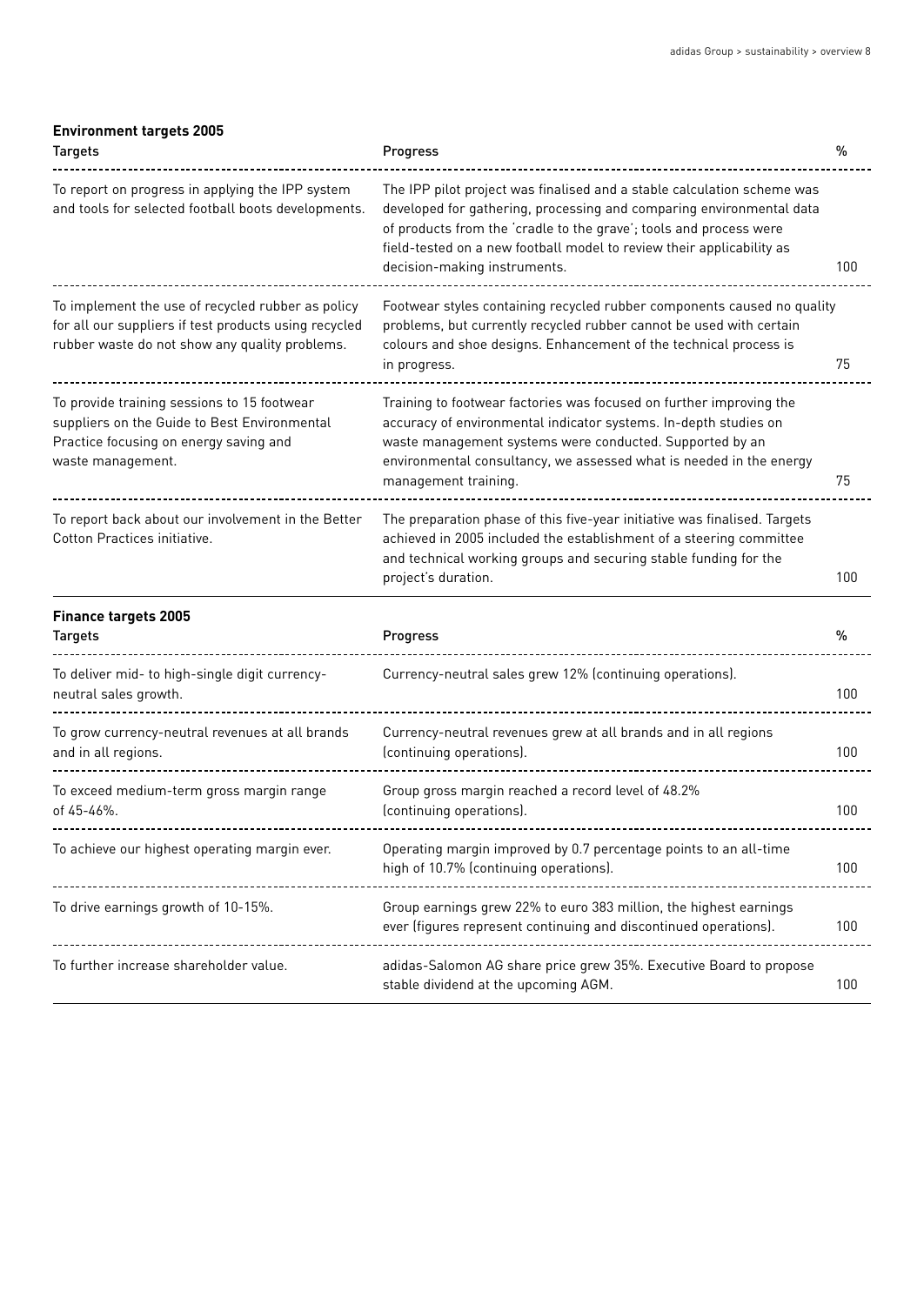# Targets for 2006

Our targets for the current year are grouped under:

- Management targets
- Suppliers targets
- Environment targets.

#### **Management**

- To ensure an effective and people minded integration of the adidas and Reebok companies by managing the appointment process and the alignment of the remuneration practices.
- To unify the existing brand compliance programmes into one Group-wide function.
- To distribute the CSR-survey among adidas Group employees; to analyze and report back on survey findings.
- To finalise the review of the Group's internal code of ethics and to plan the roll-out of a Group-wide compliance programme.
- To develop a regular review mechanism of supplier SOE KPI with the Sourcing organisation.
- HR-Talent Management/Performance management: To implement the Group's Talent Performance Management and Career development concepts (team line up, Champions league, PEP) in all Regions and HQ functions.

#### **Suppliers**

- To roll-out the first two modules of HR-management system and to provide training to a selective group of key suppliers in China.
- To fully apply the new SOE KPI for all key suppliers per region, update their compliance performance rating, and link the KPI to supplier strategic compliance planning and expectations for the Sustainable Compliance Guidelines.
- To fulfil our obligations towards the FLA in view of an increased number of applicable factories.
- To apply the safety officer registration and training programme with selected suppliers in one key sourcing country in Asia.
- To commit at least 5 worker dialogues in the Americas, Asia and Europe with focus on worker-management communications and verification of the country risk assessments.
- Increase our strategic monitoring practice to 75% of SEA factory monitoring exercises.
- Ensure that all key suppliers develop and start implementation of strategic compliance plans informed by KPI ratings.

#### **Environment**

- To finalise the development of an HSE Guideline for SMEs and to identify external service providers for roll-out and training.
- To run energy-saving workshops for key footwear suppliers in Asia facilitated by environmental consultants.
- To extend the use of the environmental indicator system to one selected footwear and vertically integrated supplier in Latin America.
- To provide a progress report on the Better Cotton project.
- To develop an environmental accounting framework for all major sites of the adidas Group.

## **Glossary**

Capacity building Helping our business partners and others understand how to manage and improve workplace conditions, e.g. through training, producing guidance manuals, and sharing best practice.

Community Affairs Corporate function which coordinates a network of employees managing corporate donations, volunteering programmes and community relations in the subsidiaries and other local entities of the adidas Group. This function has become part of the SEA team in 2005.

Corporate social responsibility (CSR) Managing a company's business processes in a way that creates economic value while also respecting people and communities and minimizing environmental impact.

Eco-Management and Audit Scheme (EMAS) System designed to improve a company's environmental performance by ensuring that all environmental effects and impacts of a facility are recorded and documented.

Fair Labor Association (FLA) Non-profit organisation working cooperatively with companies, NGOs and universities, to promote a workplace code of conduct based on International Labour Organization standards.

Flock transfer printing Technology that allows structural and solid print designs.

Global Operations Board function responsible for the global development and sourcing of adidas products such as footwear, apparel, accessories and gear.

Global Reporting Initiative (GRI) Independent institution developing a generally accepted framework for sustainability reporting.

Hot melt Environmentally safe bonding technology using heatactivated adhesives.

ISO 14000/1 Environmental management standard.

Key Performance Indicator (KPI) Measures the effectiveness of actions taken by our suppliers to ensure compliance with the SOE.

Lean Manufacturing efficiency programme promoted by the adidas Group to improve overall factory performance in terms of delivery, quality and cost.

Lean/6 Sigma A more sophisticated methodology aimed at eliminating defects.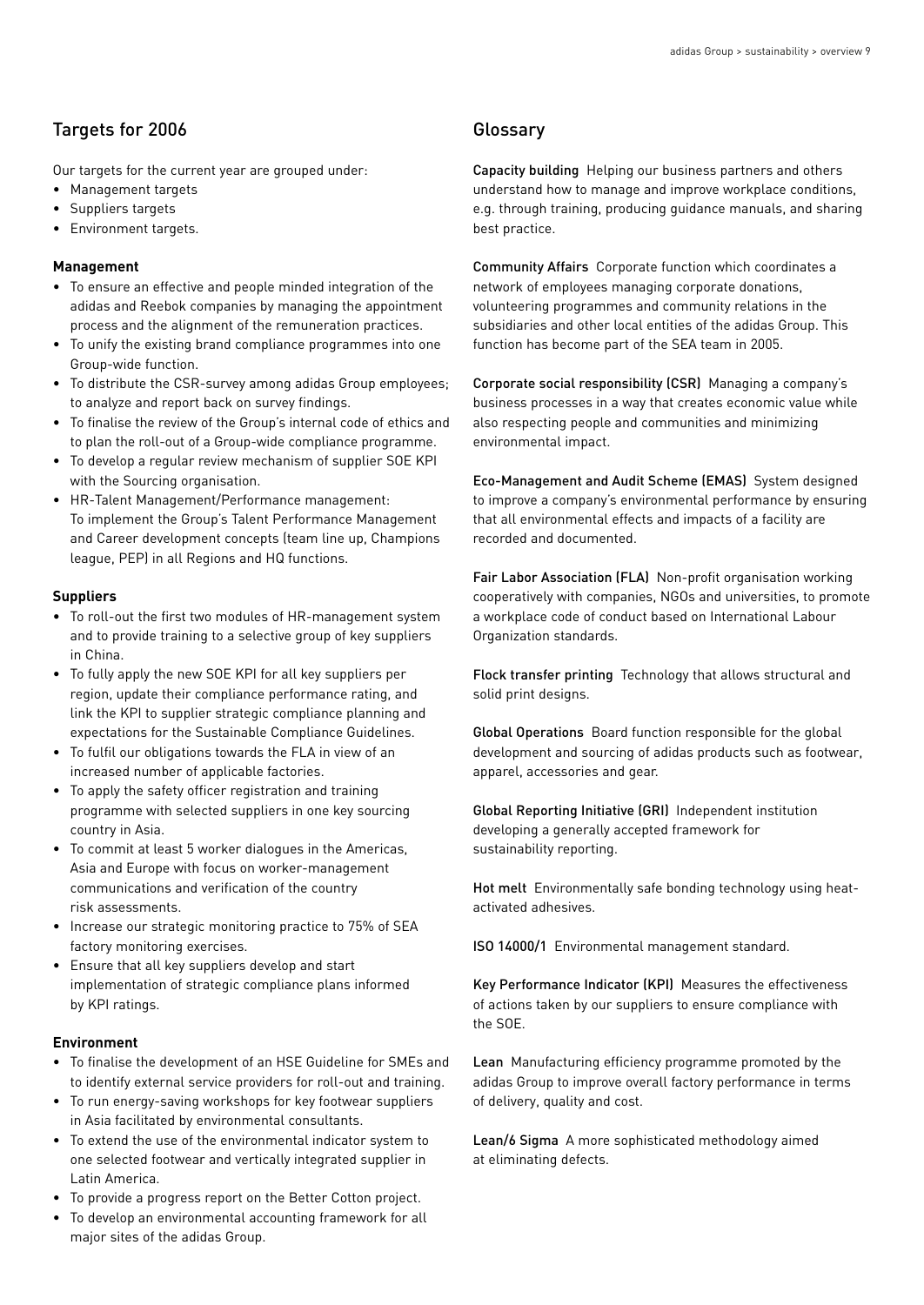Multi-Fibre Arrangement (MFA) Introduced in 1974, establishing the rules for international trade in textiles and garments. Through the MFA, quotas were set limiting the amount of imports of textiles and clothing to the developed world. The MFA expired at the end of 2004.

Non-governmental organisations (NGOs) Special interest groups, often not-for-profit, raising awareness of sustainable development issues in business.

OHSAS 18000 Occupational health and safety standard.

Polyvinyl chloride (PVC) Synthetic material used in the manufacture of sports apparel and hardware that we are striving to phase out because of its adverse health and environmental impacts.

Social and Environmental Affairs (SEA) Department of the adidas Group responsible for producing and developing sustainability policies and initiatives, and promoting social and environmental awareness throughout the Company and its supply chain.

Socially Responsible Investment (SRI) Investment that is made on the basis of the financial, environmental and social performance of a company.

Stakeholder Person, community or organisation that affects, or is affected by, the operations of a company.

Standards of Engagement (SOE), the Group's code of conduct A set of labour, health and safety, and environmental principles designed as tools to help the adidas Group choose supply chain partners, monitor their performance and identify problems.

Sustainability The ability to create economic, social and environmental value in the long term.

Volatile Organic Compounds (VOCs) Solvents that can cause breathing and health problems. VOCs are byproducts of the shoe manufacturing process.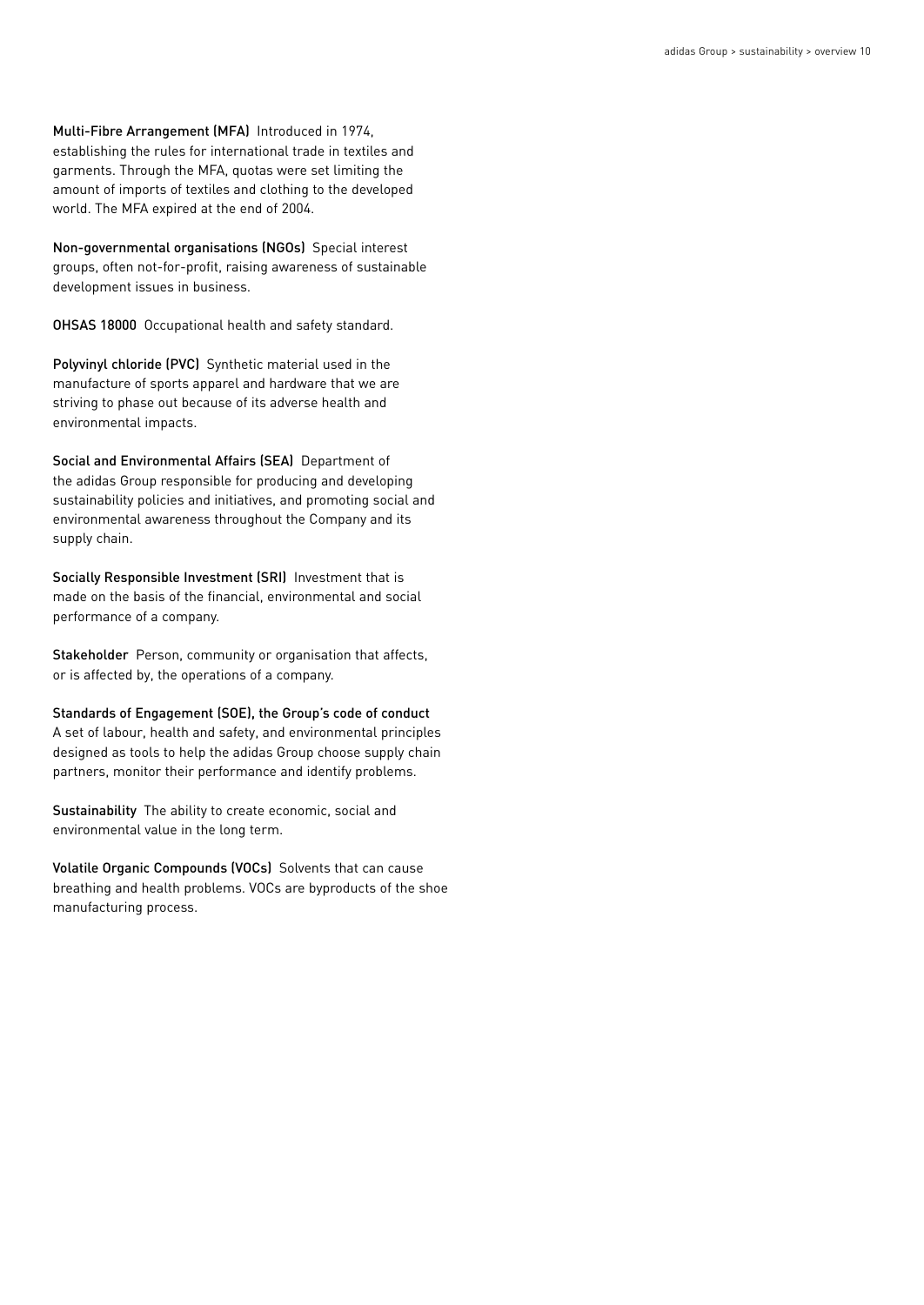# Mission and values

We are striving to be the global leader in the sporting goods industry and this demands that we return strong financial results. But leadership is not only about results, it is also about how success is achieved. We are accountable for the way we do business. In particular, we accept responsibility for the way our products are manufactured by our suppliers. By our actions we can – and should – improve the lives of workers who make our products.

Our vision is for everyone in the Group and the supply chain to share a common set of values and to follow responsible business practices. As well as improving working conditions in suppliers' factories, being responsible also means:

- Reducing the environmental impacts of our operations
- Caring for the welfare and development of our employees
- Making a positive difference to people in the communities where we operate.

In this section we list our values, our sustainability principles and our corporate missions on social and environmental affairs, human resources management and community affairs.

# Our values

## **Authenticity. Passion. Innovation. Inspiration. Commitment. Honesty.**

These core values define who we are and what we strive to be each day: an honest, committed, innovative and authentic business that is inspired by, and passionate about, sport.

# Sustainability principles

Our core values inform our principles of sustainability, which help us set standards for our social and environmental performance. They are:

#### **Legislation**

We adhere to social and environmental laws, directives and guidelines while continually improving upon our own contribution to a sustainable society.

#### **Management**

We aim to:

- analyse, evaluate and assess the social and environmental impact of new products, technologies and processes at the design and development stage
- set up clear targets, formulate an action plan and monitor progress
- publish the results.

## **Supplier and customer relationships**

We expect suppliers' activities to be compatible with our Standards of Engagement. We work in partnership with them to improve our collective performance. We encourage our business customers to take a proactive stance on the social and environmental impact of their own activities.

## **Support**

We support social and environmental projects and develop partnerships with businesses and organisations whose direct and indirect output contributes to a sustainable society.

#### **Stakeholder dialogue**

We aim to listen, respond and interact with all stakeholders in an atmosphere of mutual trust and respect. We provide them with appropriate information related to the social and environmental performance of the Group on a regular basis.

# Corporate missions

Our principles of sustainability outline the operational framework for becoming a more sustainable company, and inform our individual missions in Social and Environmental Affairs, Human Resources management and Community Affairs.

#### **Mission for Social and Environmental Affairs**

Being a leader in terms of social and environmental affairs means we are dedicated to socially responsible, safe and environmentally sustainable practices in the Group and its supply chain, and to enhancing the value of our brands by:

- guaranteeing the ideals of the company for the consumer and for those making our products
- making the supply chain more effective
- strengthening our image and reputation
- helping to provide a long-term future for sport.

## **Mission for Human Resources**

The success of the Group is a direct result of the commitment and talents of people who work for us. We are seeking to build the leading global team in the industry. Our mission is to create the best and most productive workplace in the world by:

- creating a working environment that stimulates team spirit and passion, engagement and achievement
- instilling a performance culture, based upon strong leadership, setting the ground for winners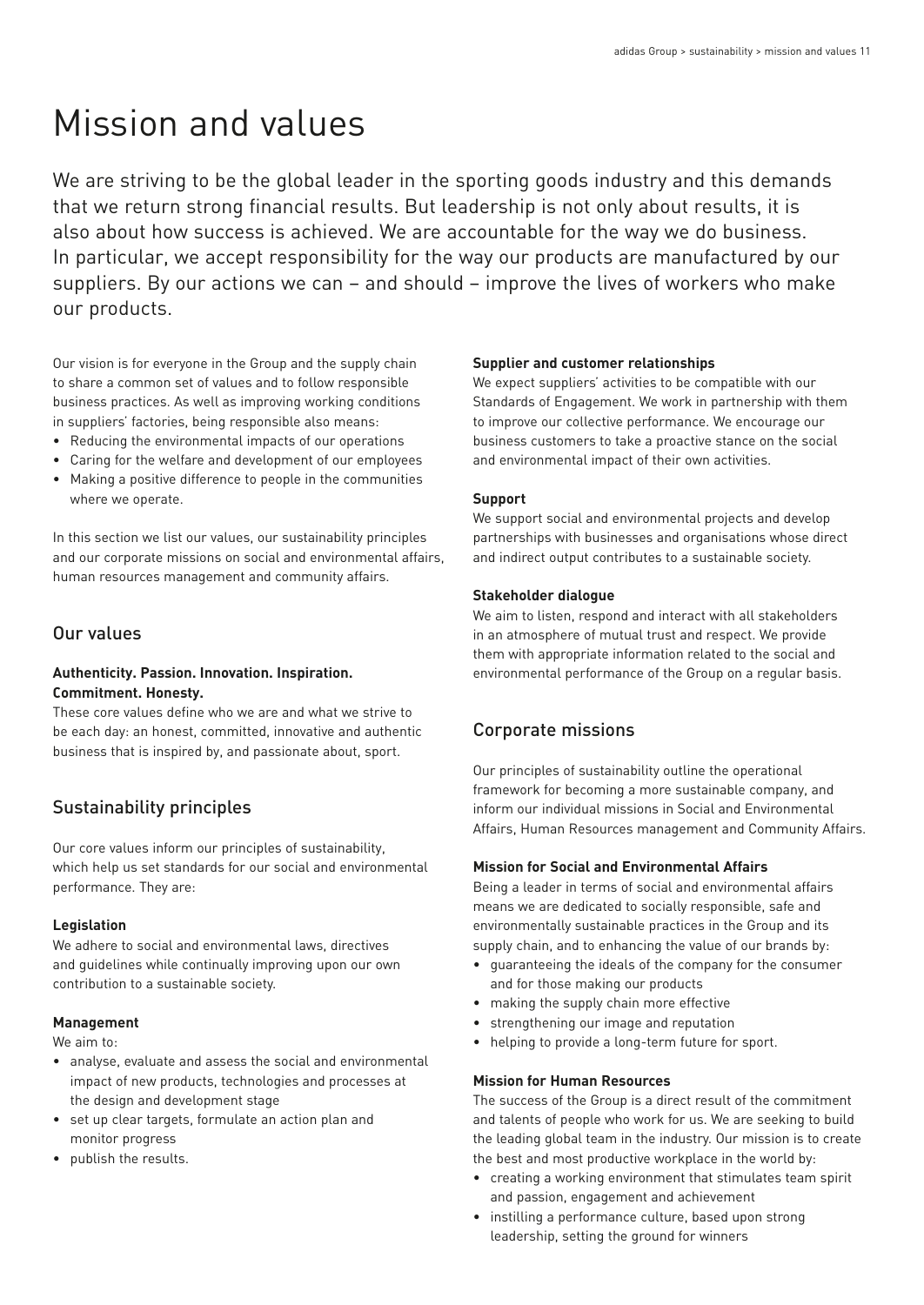- fostering an understanding of social and environmental responsibility for the world in which we live; for the rights of all individuals, and for the laws and customs of the countries in which we operate
- providing a secure working environment.

#### **Mission for Community Affairs**

It is our responsibility as a member of each community to act as a true corporate citizen and we are committed to doing this through a range of activities including corporate giving, volunteer work and community relations programmes.

# SEA team

The Social and Environmental Affairs (SEA) team is tasked with ensuring the Group is working towards its vision to operate responsibly. In practice, this means the team ensures compliance with our Standards of Engagement within the supply chain and manages the Group's environmental and community affairs programme.

The SEA team consists of a diverse group of 35 individuals – engineers, lawyers, HR managers, and former members of nongovernmental organisations (NGOs). The group is organised into three regional teams covering Asia, the Americas and Europe, Middle East and Africa (EMEA).

#### **How the SEA team works**

SEA collaborates closely with other global functions such as Sourcing, Marketing, Product Development and HR. It is directly involved in developing and updating corporate policies and operating procedures related to social accountability, product safety and compliance with environmental laws and regulations.

By engaging directly with suppliers, government and other external stakeholders, SEA is informed about social and environmental issues at an early stage. It addresses any potential risks, and health, safety and environmental liabilities, in its monthly report to the Executive Board and Sourcing Management.

The SEA team follows a rolling three-year strategy that focuses on how our sustainability principles and missions can be integrated into our day-to-day operations and work with business partners.

This strategy, together with our business principles and the results of regular interaction with stakeholders, forms the basis of our road map to sustainability. This is outlined below:

- Supporting business partners in developing effective human resources and health, safety and environmental management practices in their manufacturing operations
- Building capacity within the workforce and the management of our supply chain so they understand how to manage and improve workplace conditions themselves
- Expanding our network of local workers' organisations, NGOs and other representative groups so that we better understand working conditions in the places where our products are made
- Raising environmental awareness and promoting environmental best practice
- Supporting business partners in their local community activities.

Every year we determine how we will follow this road map by translating our strategic objectives into specific initiatives in the SEA team's annual action plan. Progress is measured at fixed review dates and results are reported to the Executive Board.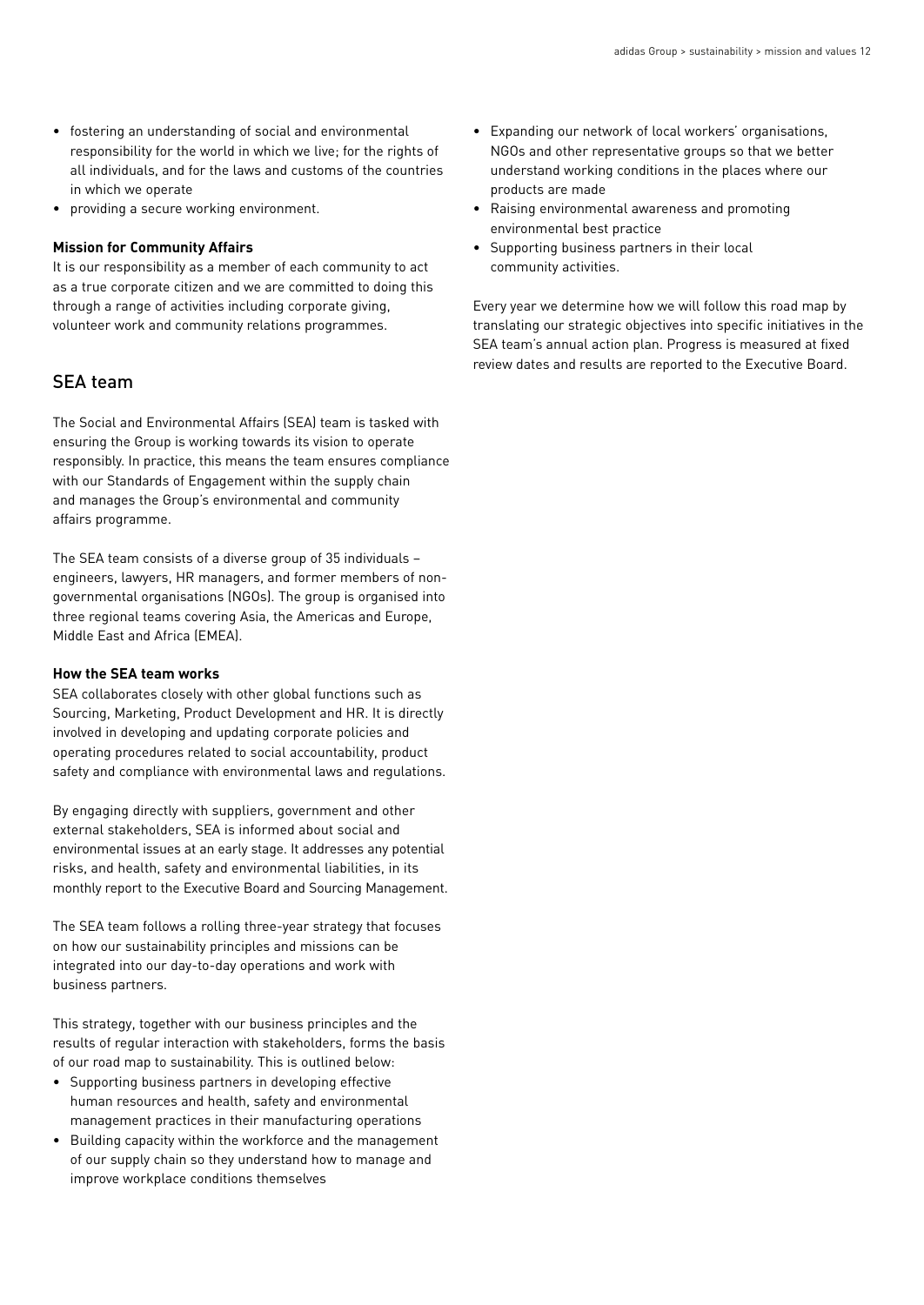# Stakeholders

Our stakeholders are those people or organisations who affect, or are affected by, our operations. Companies do not operate in isolation from society and our stakeholders have a legitimate interest in the way we do business. By involving stakeholders in key decisions that shape day-to-day operations, we gain an understanding of current and emerging issues and can best balance interests and improve our performance. We recognise that clear, effective and honest communications with our stakeholders enhances the transparency of our business and demonstrates our commitment to being accountable.

In short, actively engaging our stakeholders underpins all our efforts to be a more sustainable company.

In this section we list our stakeholders, outline partnerships we have with particular organisations and describe how we engage with our stakeholders. We describe our responses to what stakeholders have told us in Responding to general feedback and Follow-up to 2004 feedback. Two case studies highlight how we are engaging stakeholders in our supply chain.

# Our stakeholders

Our stakeholders are a diverse group and include the following:

- Employees of the adidas Group
- Authorisers government, trade associations, shareholders, Board of Directors
- Business partners unions, suppliers, workers, service providers
- Opinion formers journalists, community members, special interest groups
- Customers professional sports people, distributors, retailers, consumers.

# **Partnerships**

We have always worked closely with our business stakeholders – including customers, suppliers, shareholders and staff – in order to build trusting commercial relationships. Increasingly, we are working in partnerships with NGOs so that together we can address their concerns about the way that we conduct our business. Noteworthy partnerships include:

- Football industry project, Pakistan
- Fair Labor Association (FLA)
- Environmental Consultancies
- The World Business Council for Sustainable Development
- Round table on codes of conduct, Germany
- AFIRM Working Group.

#### **Football industry projects, Pakistan**

The World Federation of the Sporting Goods Industry (WFSGI) is an independent association formed by the industry suppliers, national organisations and sporting goods industry related businesses. The WFSGI enables the sports industry (including

manufacturers from developing countries as well as brands based in the richer market countries) to work together on social and environmental issues.

In Pakistan, WFSGI began a project in 1997 to phase out underage workers from football stitching. The project works through the support of a number of different organisations. The International Labour Organization monitors football production. Local NGOs such as Sudhaar and Bunyad are strengthening primary school education in the area with support from Save the Children and UNICEF. The National Rural Support Programme helps to supplement family incomes through savings and credit programmes.

WFSGI later helped to establish a similar project in India where the Sports Goods Foundation of India, UNICEF, Save the Children and the Centre for Research in Rural and Industrial Development (CRIDD) have established an education programme. The monitoring is done by SGS. Funding for the projects comes from the UK's Department for International Development and the US Department of Labor.

## **The Fair Labor Association**

The Fair Labor Association (FLA) is a non-profit organisation made up of private corporations, non-governmental organisations and universities. It sets workplace standards and appoints accredited inspectors to monitor how well affiliated companies meet these standards. The FLA publishes an annual report with each company's results.

#### **Environmental consultancy INTECHNICA**

INTECHNICA are environmental and management consultants who help the adidas Group to introduce and maintain management systems for occupational health, safety and environmental protection and assist in establishing and developing quality management systems at various sites of the Group. INTECHNICA is part of an international network with locations in London, Brussels, Pamplona and Singapore.

## **The World Business Council for Sustainable Development**

The membership of the adidas Group in the World Business Council for Sustainable Development (WBCSD) was agreed in 2000 and became effective in January 2001. The Council is a coalition of some 150 international companies who share a commitment to sustainable development. The WBCSD aims to develop closer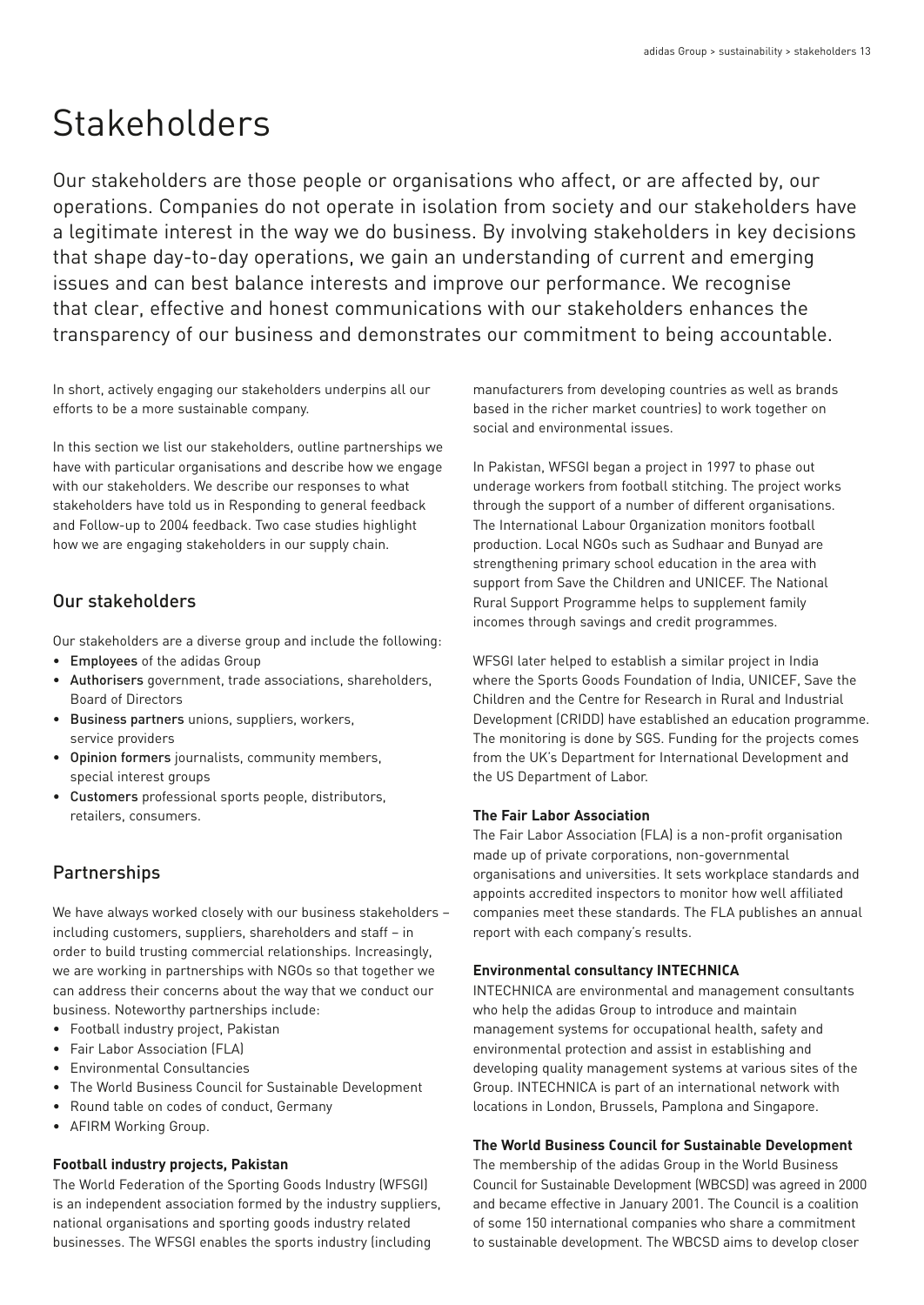co-operation between business, government and all other organisations concerned with the environment and sustainable development, and to encourage high standards of environmental management in business. We aim, through the Council, to share our experiences with other companies and stakeholders and to extend our knowledge of issues relating to sustainability.

#### **Round Tables on codes of conduct**

We are participating in a Round Table on codes of conduct established and facilitated by the German Ministry for economic development and cooperation. The Round Table comprises representatives of the private sector, trade unions, nongovernmental organisations and government.

The objective of the Round Table on codes of conduct is to improve the implementation of labour and social standards in developing countries through corporate codes of conduct.

Working together, the Round Table is focusing on designing effective and universally acceptable processes for the introduction, monitoring and verification of voluntary codes of conduct. This includes how to adequately involve trade unions/employee representatives and non-governmental organisations.

#### Project involvement

The adidas Group is engaged in a project that was developed by a sub-working group of the Round Table. The project is about improving working conditions and competitiveness in subcontractors to multinational companies in Romania, by providing training on in-company dialogue between management and employees.

The project began in February 2005 and will run through October 2006.

Read more at www.coc-runder-tisch.de

## **AFIRM Working Group**

The adidas Group is an active member in The Apparel and Footwear International Restricted Substances (RS) Management Working Group (AFIRM). It is a multi-company working group which provides a forum to advance the global management of restricted substances in apparel and footwear and to exchange ideas for improving RS management to ultimately increase consumer satisfaction. The AFIRM Working Group brings together product chemistry, safety, regulatory, and other experts within the apparel and footwear industry.

# Ways we engage

We engage with our stakeholders in a number of ways:

• Formal stakeholder consultation meetings (called 'stakeholder dialogues') with workers, union representatives, NGOs and factory managers. See Reports of stakeholder dialogue meetings in the stakeholders section of our website. Also see Responding to general feedback and Follow-up to 2004 feedback

- Meetings with socially responsible investment (SRI) analysts
- With our employees through internal reporting and induction programmes
- Responding to enquiries from consumers and the media
- Collaborating with other brands in joint initiatives.

# SRI Fund managers and analysts

Interest from the financial community has steadily increased. Over the course of 2005, we responded to eight comprehensive enquiries from socially responsible investors, fund managers and financial analysts. The questionnaires they send us require about 8-10 hours of work for each to complete. We also gave two telephone interviews to SRI organisations.

We met with analysts in several one-on-one meetings, usually of about an hour each, at two major SRI conferences in Frankfurt and Paris.

# Employee engagement

In order to understand our employees' views on Corporate Responsibility and for adidas staff to better understand the work of SEA, we undertook the following initiatives in 2005:

#### **Internal reporting**

This year our social and environmental report was again communicated to all our employees via our global electronic newsletters and our intranet. Furthermore, information about our social and environmental programme was distributed to all employees via the quarterly newsletter 'Inside'.

Programme updates were regularly reported via the company's newsletter and circulated to the global workforce. The Employees' newsletter also contains a new section about community affairs that provides employees with current information.

#### **Employee Feedback Survey**

A survey was conducted on the importance of various aspects of corporate responsibility to our employees and the support provided by the SEA team. A summary of survey findings will be reported on our website.

#### **Induction of new employees**

In Asia, 40 new managers and staff were provided with an orientation session on SOE in Hong Kong. For about 90 new employees in North America, quarterly HR orientations were conducted, including a history of the SOE programme. In Europe 188 new employees participated in the quarterly-held orientation sessions on SOE in the adidas headquarters.

#### **Training provided to employees of the adidas Group**

The following training sessions took place:

• Americas – there were seven training sessions for employees of the adidas Group and one cross-training session on Continuous Improvement with Lean staff held in Guangzhou (China)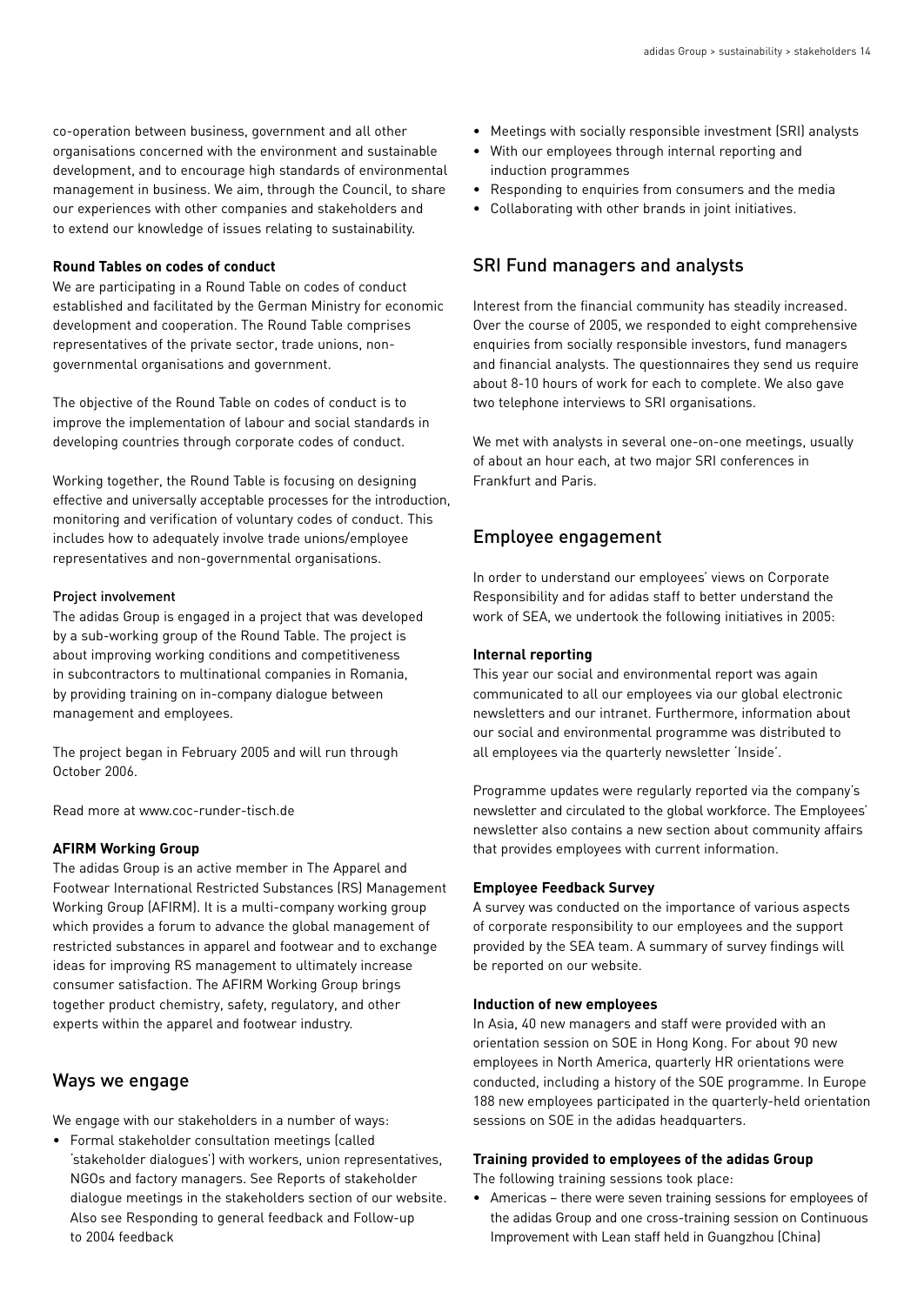- Europe SEA team members held 21 training sessions for a total of 49 adidas employees from France, Hungary, Italy, Russia, South Africa, Tunisia, Turkey and at our Headquarters in Germany. This includes four orientation sessions on SOE for 17 new managers and staff in Turkey
- In Asia, the SEA team provided 41 training sessions for internal staff in Australia, Cambodia, China (Guangzhou, Shanghai and Hong Kong), India, Indonesia, Japan, New Zealand, Thailand and Vietnam. This includes one crosstraining session on labour compliance for TaylorMade sourcing staff in the USA.

# Responding to enquiries

## **Customers**

In 2005, we responded to each inquiry, whether they were submitted by individual consumers, school classes or retailers. We received more than 20 specific enquiries, approximately 500 standard letters and postcards as well as more than 2,100 emails. Major subjects of inquiries were:

- Product safety adidas policy on restricted substances
- Environmental issues adidas programme on the elimination of PVC
- The company's supplier monitoring programme under the SOE
- Specific supplier cases.

#### **Media**

During 2005, we received more than 25 formal enquiries from the media – the international press, radio and television. This included 18 requests for interviews and two requests to complete CSR questionnaires. On five occasions, journalists visited factories and were accompanied by SEA staff. Two visits were deferred to 2006. The Social & Environmental Report 2004 was made available to the media and journalist's questions were discussed upon request.

#### **Non-government organisations**

NGOs, worker rights groups, campaigners, students and the academic community were active through the year, raising questions and presenting proposals regarding workplace conditions. Examples of enquiries include:

- questions over supply chain transparency and whether adidas will make public the names and addresses of our suppliers' factories
- feedback on improvements to workplace conditions at PT Panarub, a supplier being independently monitored by the Worker Rights Consortium (WRC)
- repeated allegations by an NGO concerning substandard working conditions in a garment factory in Honduras
- the end of the Multi-Fibre Arrangement and the Group's sourcing strategies
- a proposal from United Students Against Sweatshops (USAS) to require university logo apparel goods to be produced by designated suppliers where workers earn a living wage and are represented by legitimate trade unions.

Our public responses to these concerns can be found in our Statements section on the website.

# Participation and collaboration

In 2005, the adidas Group actively participated in the work of the World Business Council for Sustainable Development, the World Federation of Sporting Goods Industry's CSR Committee and the Fair Labor Association.

We also participated in:

- Discussions with the Global Business Coalition on HIV/AIDS China Working Group regarding HIV/AIDS programmes being implemented in China
- Indonesia's National Tripartite Summit, with government, the ILO, Union Federations and the Employers association
- A Multi-Stakeholder Initiative pilot project (Jo-In Project) in Turkey about workplace standards; together with six international organisations, nine brands, 14 suppliers' factories and various other stakeholders. See www.jo-in.org
- Multi-stakeholder engagements by the ILO Cambodia regarding the Better Factories initiative
- European Chamber of Commerce CSR Working Group in Beijing and their Supply Chain Task Force
- German Round Table on Codes of Conduct; Worker-Management Communications Pilot in Romania
- BDA (German Employer Association) ad hoc Working Group on CSR. See www.csrgermany.de
- 'Stiftung Warentest' football testing (Germany)
- The GREENPEACE Best-in-Class workshop
- Brands Collaboration: Organisation of two 'Awareness Raising Trainings for Emergency Preparedness' with several supplier partners (40) participating from various brands (10), executed by AKUT (Search and Rescue Association), a Turkish NGO
- Footwear Distributors and Retailers of America China workshop
- Strategic discussions with Guangdong Bureau of Health and Guangdong Family Planning Commission regarding the Marie Stopes International needs assessment conducted in selected suppliers in Southern China, in relation to HIV-AIDS and general reproductive health
- Discussions with Center for Reflection, Education and Action (CREA) for launching a Fair Wage Study in El Salvador
- Formation of a Better Workplace Foundation in Hong Kong, to support education and awareness raising in China in relation to labour right's and occupational health and safety
- Marie Stopes International and Concepcion Caceres Womens's health project in Honduras
- ILO Training Center engagement with Asian trade unionists in Bangkok/Thailand
- CSR Community initiative in Guangzhou/China
- Ongoing dialogue with Play Fair Campaigners
- International Textile Garment and Leather Workers Federation forums in Hanoi and Costa Rica
- ILO-US Department of Labor Industrial Relations Project, Vietnam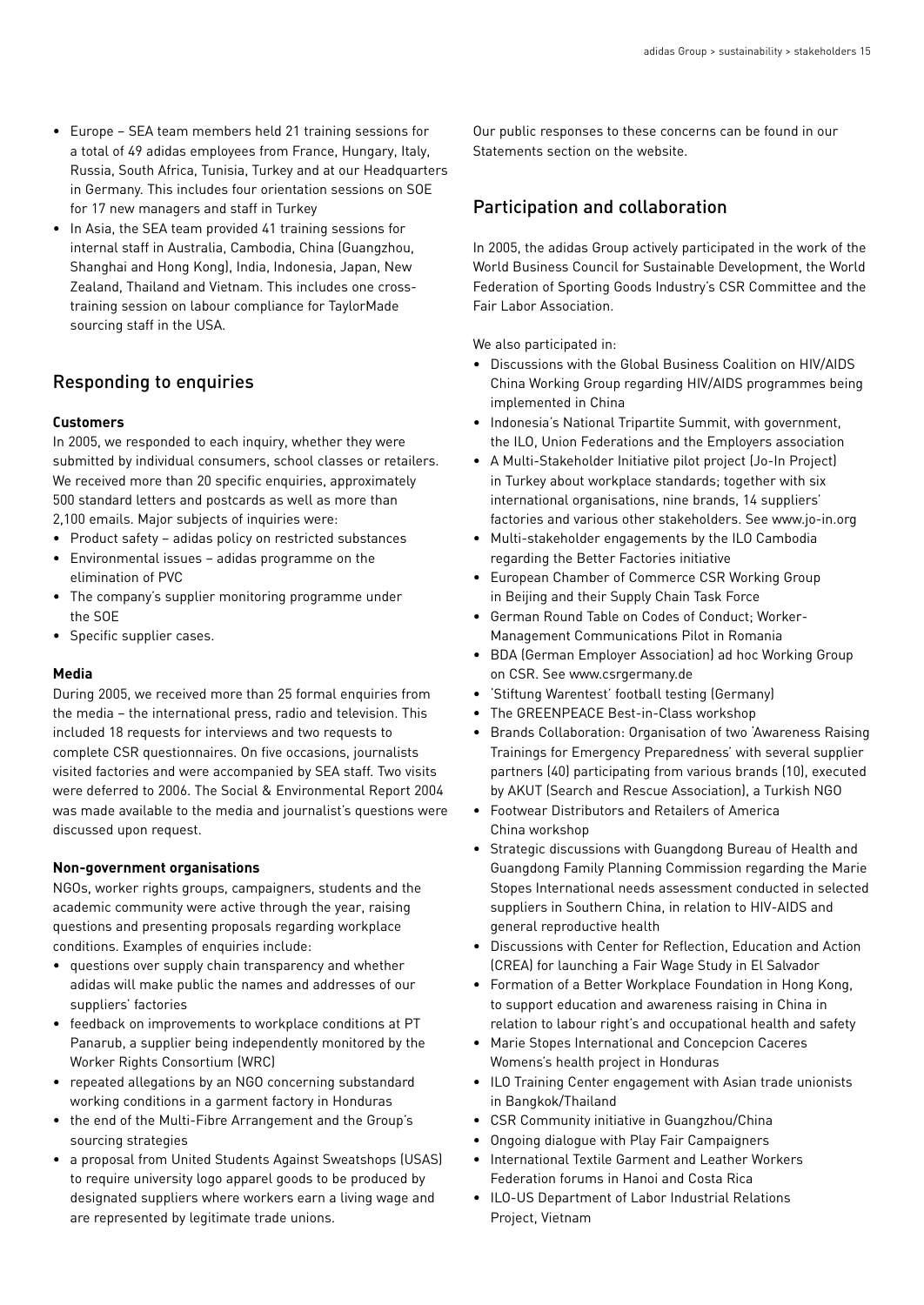- PriceWaterhouseCoopers Sustainability Practice, pilot of supply chain risk tool
- Discussions with WWF China regarding energy consumption trends in China and the feasibility of factory assessment being undertaken by environmental and energy consultants in China
- CSC9000T, China's first indigenous social compliance standard being piloted in the apparel sector. We have had extensive discussions with the CSC9000T staff to share practices, learnings, monitoring methods, guidelines and ideas for future development of compliance practices in China.

In some cases we have not been a direct participant but nevertheless we have considered the outcomes and recommendations of other key multi-stakeholder initiatives and, where appropriate, we have incorporated these to our own practices and programmes. For example, the Multi-Fibre Arrangement (MFA) Forum developed a useful 'Collaborative Framework for Guiding Post-MFA Actions'. The Framework provides a set of principles and a guide to the roles and activities that organisations should consider as they deal with MFA impacts. We benchmarked our own policies and approaches against the Framework and found a close fit with recommendation actions.

# Responding to general feedback

General feedback from our dialogues in 2004 was insightful and included certain expectations and suggestions. We incorporated this feedback into our programme for 2005, with the following outcomes:

#### Stakeholder feedback: '... the company should take a greater leadership role in the sporting goods industry, be more influential on other brands.'

We have extended our outreach and have shared our experience with other sports brands, including Asics and Umbro. We have also continued to have an active dialogue with our counterparts in Reebok and in Nike, both at a field level and through our shared membership to the FLA and WFGSI.

## Stakeholder feedback: '...greater focus should be given on training and capacity building...'

We have continued to place emphasis on building capacity and training and have focused in 2005 on developing the necessary in-house skills and identifying the external service providers to support our drive towards more sustainable compliance practice.

#### Stakeholder feedback: '...more continuity was sought between reports...'

In 2005, we reviewed previous reports to ensure continuity and consistency between reporting periods and to match targets against actions taken, or not taken.

Stakeholder feedback: '...more actual data is requested which show improvements...'

In our sustainable compliance guidelines launched in 2005, key business partners are requested to track their health, safety and environmental performance and report transparently about their progress. Since 2001 we have been recording the environmental impact of major footwear factories in Asia. Cumulative environmental statistics are reported in the Environment section of our website.

## Stakeholder feedback: '...more facts and figures should be provided about adidas Group employees...'

Our 2004 Social & Environmental Report extended the coverage of data and description of our internal HR practices.

## Stakeholder Feedback: '...more clearly show the business case for compliance...'

The business case for compliance has been spelt out in our Sustainable Compliance Guidelines, published in 2005.

# Follow-up to 2004 feedback

Feedback from the 2004 stakeholder meetings was incorporated into our plans for 2005, but as in the previous year we did not achieve all that we aimed for. For example, we were not able to achieve an increase in worker rights awareness in Asia, as was originally planned. We did, however, achieve the following:

### Plan: 'To develop a self-assessment report for workers to provide feedback on their working lives in China, in collaboration with an international NGO.'

We discussed with Oxfam Hong Kong the possibilities of developing and running a workers self-assessment in China. However, because of their limited resources and other project commitments this has had to defer this project to 2006. Commitments carried forward to 2006.

## Plan: 'To carry out a worker dialogue in Pakistan to obtain a feedback on securing social security benefits for casual labourers stitching footballs.'

An independent social compliance review was conducted in Pakistan and workers in stitching centres were interviewed to obtain feedback on their social security needs. Commitment for 2006: to incorporate information in the structure of football pricing and to canvas industry to support formalising social benefit payment to stitchers.

## Plan: 'To participate in the development and execution of pilot projects scheduled in Romania to improve worker-management communication.'

We participated in the project design and are now in the stage of executing a pilot project that promotes two-way communication between employees and management in Romania, together with other brands, German unions, international and local NGOs and Organisations. Commitment ongoing in 2006.

## Plan: 'To provide more worker awareness raising sessions on the SOE and worker rights in Asia.'

Due to resource constraints we failed to deliver more rights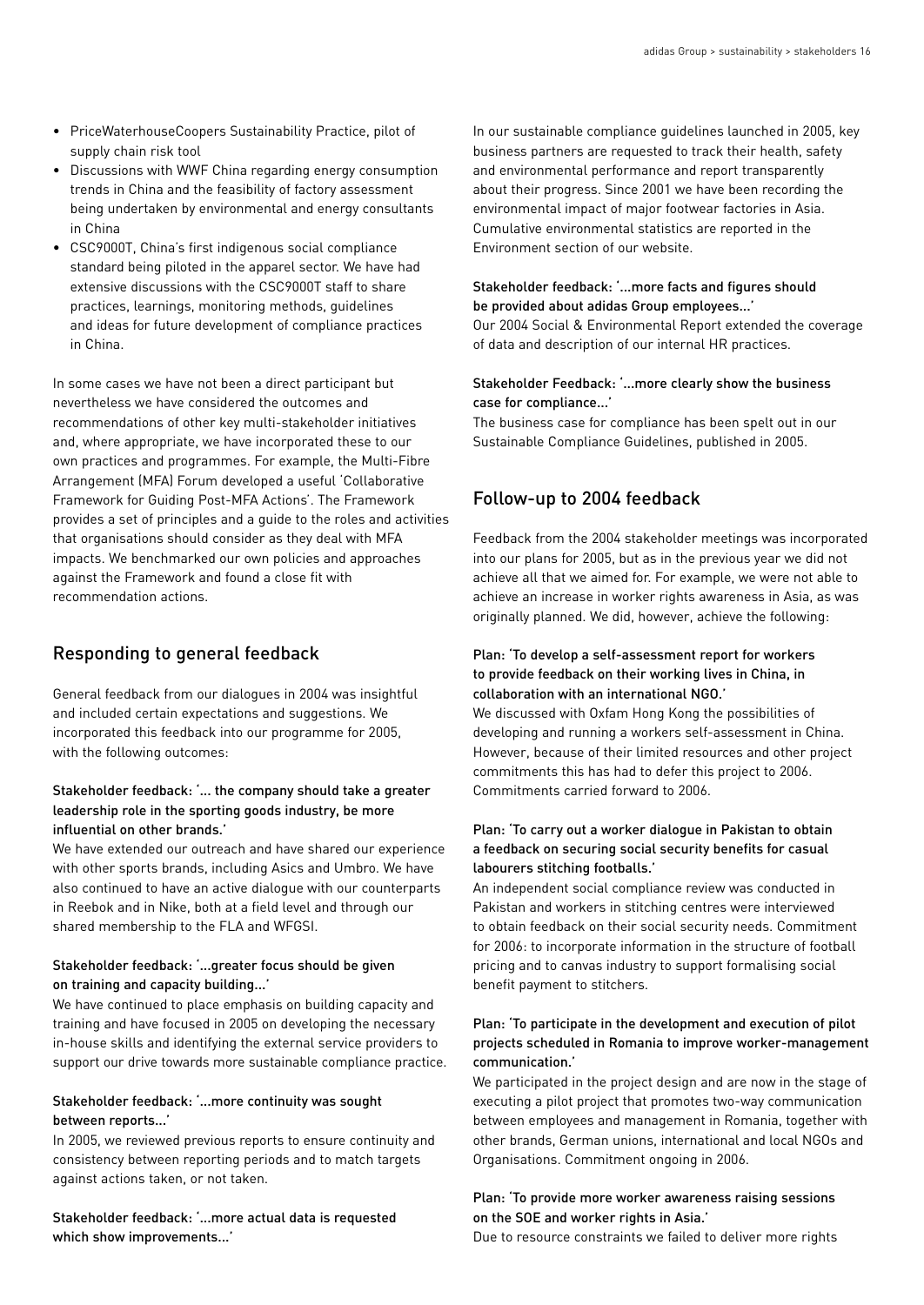awareness training for workers in Asia. We did, however, begin to identify suitable NGO training partners in this region. We focused on awareness-raising for workers in the areas of communication and grievance systems during our workermanagement communication project in Turkey.

## Plan: 'To identify NGO partners to support worker rights training in China and to extend our engagement with the All China Federation of Trade Unions (ACFTU).'

We hosted a workshop to identify potential NGO partners to support worker rights training. At a provincial level we extended our outreach to ACTFU officials in Guangzhou, where there is the greatest concentration of our suppliers.

## Plan: 'To review the enforcement of our policy on forced labour.'

Our internal policy on forced labour was reviewed and strengthened and a consultancy study commissioned to examine the safeguards for migrant workers. The EDC (Education Development Center) is currently researching regional trends and visiting adidas suppliers in the Asia-Pacific region in order to produce:

- a) an internal database for the SEA team setting out current trends, migration patterns, numbers of migrant workers within the supply chain in certain countries, and the current recruitment agents and practices (both lawful and 'off the books');
- b) a detailed guidance note on treatment of migrant workers throughout the employment cycle for both internal use and suppliers; and
- c) training materials for suppliers on this subject. Additionally, the EDC will detail its recommendations for next steps and potential project partners going forward. Enquiries were made with the Japanese and South Korean Governments, to clarify policies related to migrant workers.

# Complaint and redress mechanism

## **Worker complaints and requests**

In 2005, labour rights groups, trade union officials and workers approached SEA on more than 370 occasions, seeking help or redress to issues in partner factories. The most common complaints related to strikes and disputes, unfair dismissal, discrimination, incorrect payment of wages and benefits, harassment and intimidation, excessive overtime, disciplinary practices and poor workplace conditions. Where there was an allegation or complaint, an investigation was conducted, the facts behind the case established and, where proven, action was taken.

## **Improving the complaints and redress mechanism**

We have strengthened the transparency of our complaints and redress mechanism by taking the following steps:

- Our complaint and redress mechanism has been incorporated in The Contact section of our website
- The Contact section also includes a link to the FLA third party complaints channel
- For the complaints and redress mechanism to be truly useful, we recognise that we should 'close the loop' and include worker feedback when we are commissioning new projects. We have managed to do this with a number of key projects including the Compliance Review in Sialkot Pakistan and the worker-management communication project in Turkey
- Unfortunately, we were not able to complete our worker rights training so it remains an outstanding commitment to incorporate the complaints and redress mechanism in the training.

# Case studies

In this section we detail two case studies of stakeholder dialogues we have held with partners in our supply chain:

- Workers' feedback
- PT Panarub factory addressing stakeholder concerns.

# Workers' feedback

One challenge we faced in 2004 was to find ways to get clear input from workers about the effectiveness of Codes of Conduct (CoC) and compliance programmes, in a manner that maintains worker confidentiality and trust. Feedback from this key stakeholder group is critical to verifying that our compliance activities in factories are relevant and meaningful to workers.

The objectives of the engagement project were to organise the activity at a venue comfortable for the workers, to identify the gaps in their understanding of the CoC, and to develop more effective compliance and remediation tools. We also wanted feedback on how factories' compliance management systems could better address non-compliance, including managementworker communication, freedom of association, and blacklisting.

## **Two worker dialogues**

Two worker dialogues were held in El Salvador and Honduras in September 2004. We learned that there is a need for additional training of workers and managers to raise awareness of the CoC and local laws. Worker feedback stressed that remediation should encourage suppliers to internalise compliance programmes because there are benefits to maintaining good working conditions. Unannounced visits by auditors would encourage factories to assimilate CoC systematically and with sustainable impact rather than just cleaning up for the monitors.

## **Local facilitators**

The facilitators were NGOs local to each country – Grupo de Monitoreo Independiente de El Salvador and Equipo de Monitoreo Independiente de Honduras. They were responsible for creating the agenda, selecting participants, coordinating logistics, and producing a summary report. Representatives from organised labour, local NGOs, and the adidas SEA team attended as observers. Each dialogue included approximately 16 worker participants from local apparel factories.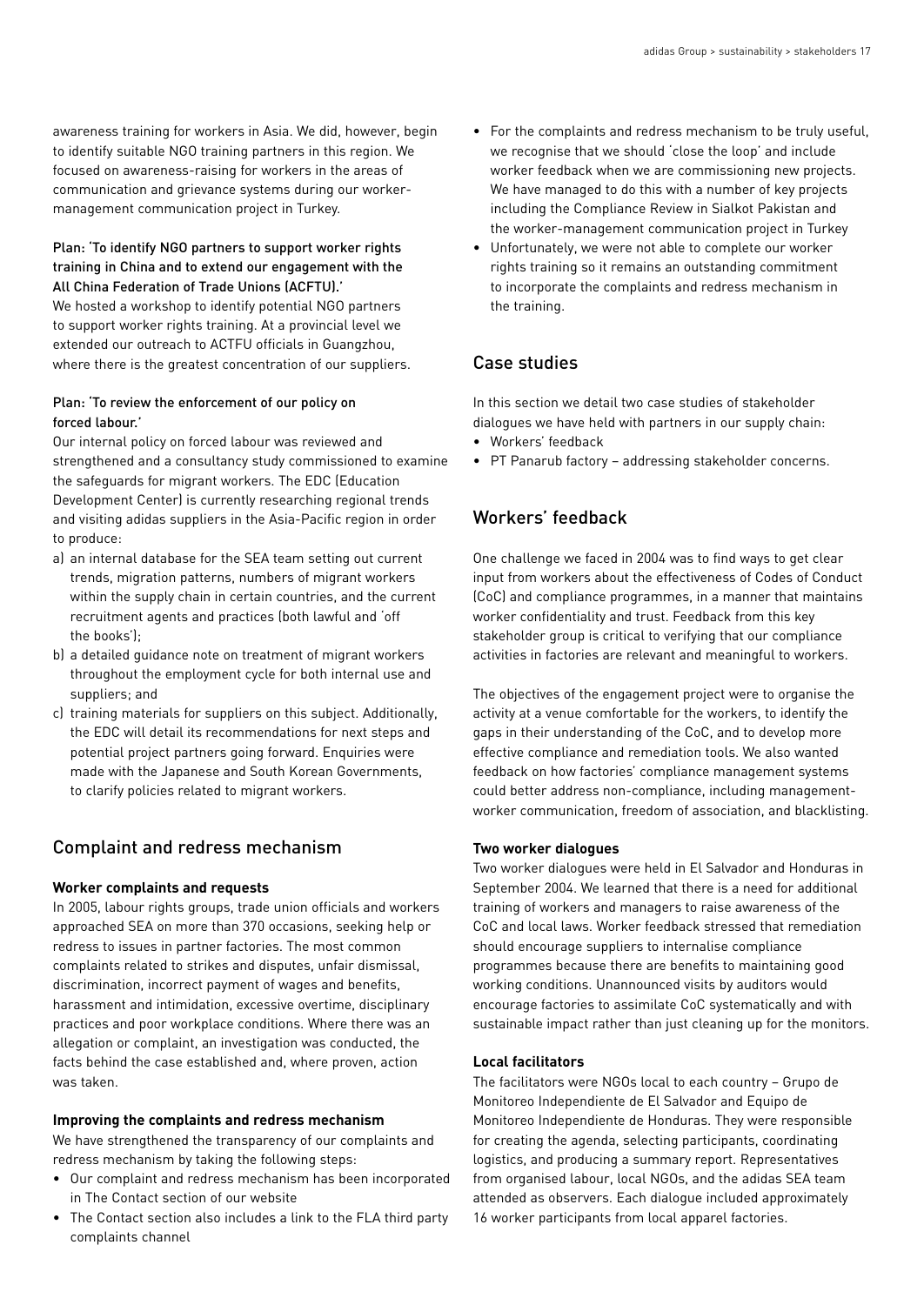#### **Findings**

The dialogue facilitators agreed in the project summaries that worker engagement is essential since it enables factory workers to express their point of view about how the CoC are being implemented, and what effect the compliance programmes are having. They concluded the effort truly influences the improvement of labour practices in their supply chain.

'Worker engagement is essential since it enables factory workers to express their point of view about what effect compliance programmes are having.' Summary report of worker dialogues

## PT Panarub factory – addressing stakeholder concerns

For the past five years, PT Panarub, a key footwear supplier to adidas located in Indonesia, had been beset with industrial relations problems and breaches of the SOE.

#### **History of the complaint**

These issues were reported by Oxfam Australia in We are Not Machines, a report published in March 2002. Citing the findings of the Oxfam report, in September 2002, the Clean Clothes Campaign lodged a complaint with the Organisation for Economic Corporation and Development's (OECDs) national contact point in Austria related to PT Panarub and another Indonesian footwear supplier, Pou Chen. The complaint was subsequently transferred to the OECD national contact point at the Federal Ministry of Economics and Labour in Germany, for mediation. A concluding statement was issued by the Ministry in May 2004.

#### **Reaching agreement**

Since 2001, the adidas Group has maintained a dialogue with Oxfam Australia and in February 2004 an agreement was reached to allow a credible and independent third party, the Worker Rights Consortium (WRC), to enter PT Panarub and investigate SOE violations. A key driver to the agreement was the acceptance by all parties of the need for greater transparency, to establish root causes and bring about lasting change. A precondition of the WRC's involvement was the right to make public its findings. See www.workersrights.org

'The Assessment Team concluded that factory management illegally terminated workers' contracts and used coercive means to compel workers to resign.' from Worker Rights Consortium Assessment re PT Panarub (Indonesia) – Summary of findings and recommendations, September 7, 2004, page 16

#### **The supplier's response**

PT Panarub has responded positively to the findings of the WRC report, and has made improvements – the most significant of which was the restatement of previously dismissed workers and the introduction of medical insurance for all workers and their families. Despite these changes management-union relations

remain problematic; in October 2004, a bonus pay dispute led to a strike and the temporary closure of the factory. To further support transparency, at the end of 2004 we began to publish updates of the ongoing remediation efforts at PT Panarub.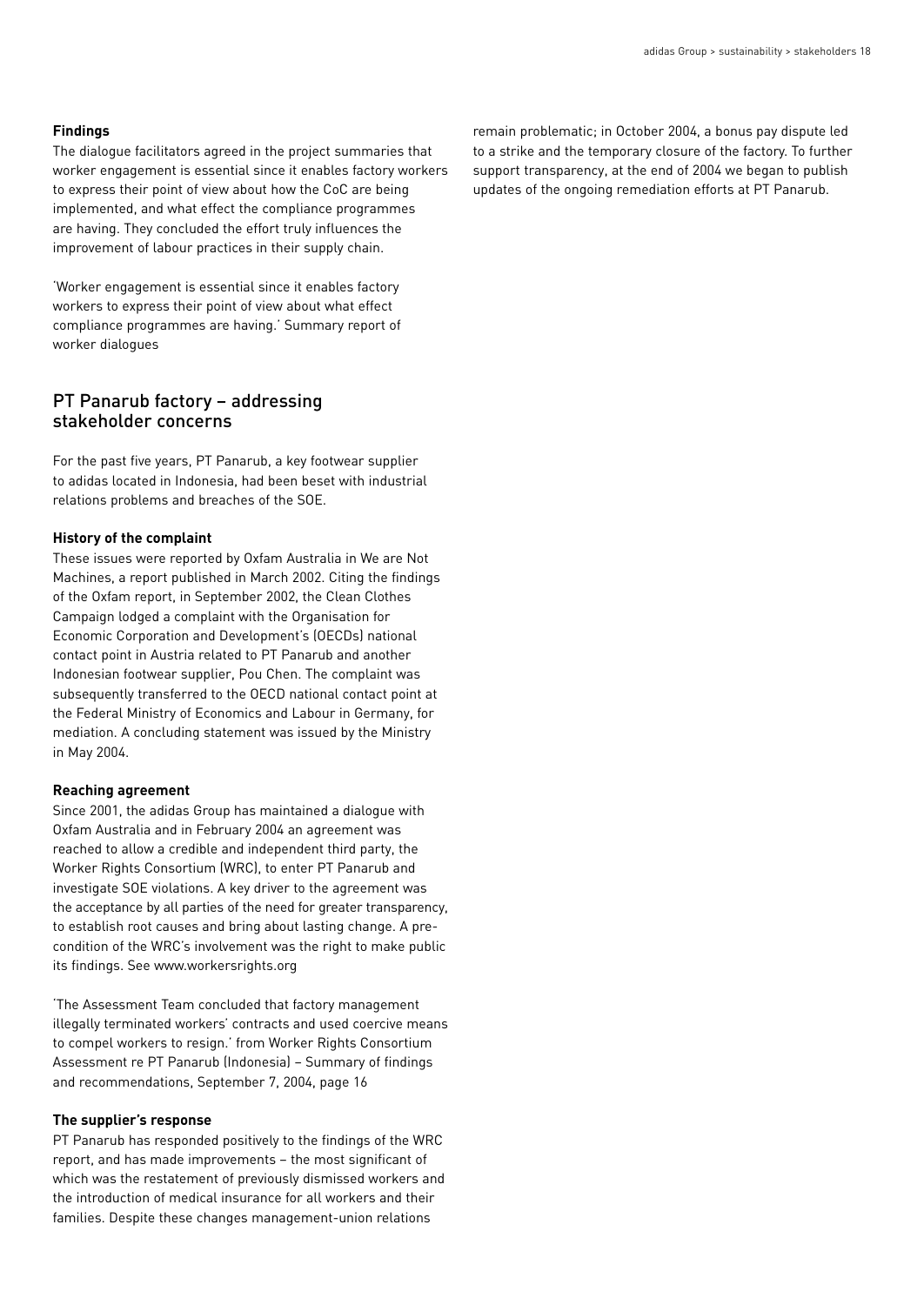# Suppliers and workers

Workers in our suppliers' factories are at the heart of our programme. It is concern for their working conditions that led us to writing our code of conduct. Some of the most challenging issues workers face are discussed in exploring labour standards. Our suppliers must also safeguard their workers' health and safety. To explain how we expect our suppliers to live up to our standards, we have produced a number of supporting guidelines which detail the SOE principles.

Our supply chain is large and varied. We have a detailed approach to managing our suppliers. This includes both adidas staff monitoring compliance, and independent auditors verifying compliance with our SOE. We are committed to facilitating improvement and working with others to achieve this, so we invest in capacity building and outreach. We have a process for enforcing compliance with our standards and a new system for rating our suppliers. In three case studies, you can read examples of how we implement our approach to improving performance in our supply chain.

# Code of conduct

Our full Standards of Engagement (SOE) can be found on page 29 of this document.

# Exploring labour standards

All companies that source from developing countries face challenges in implementing codes of conduct. Our code of conduct – the Standards of Engagement – sets out the Group's position on a number of important labour issues. In some cases implementing these standards has been particularly challenging. Here we explore the steps we have taken to meet these challenges and what we have achieved on:

- Working hours
- Fair wages
- Freedom of association
- Our position on child labour.

# Working hours

In 2002, working with our Sourcing department, we surveyed Asian footwear factories on working hours. We found that, while the trend was toward reduced working hours, there were still many instances of people working more than our SOE maximum of 60 hours/week.

We established a taskforce that first looked at supply-side issues and found the causes of excessive working hours included:

- poor production planning
- late material deliveries
- high turnover rates
- worker seasonality.

In 2003, the taskforce looked at internal operations at the adidas Group reviewing where we were putting pressure on the number of hours worked. The task force submitted recommendations that covered:

- a revised method of calculating main supplier production capacity, order forecasting and capacity loading
- monitoring the quality and delivery performance of raw material suppliers
- guidelines for last minute order fulfilment demands and charges.

#### **Striking the balance**

Despite this valuable work, the demands of our consumers for short lead times at competitive pricing have made it challenging to enforce the 60-hour work week. Our efforts to alleviate the issue with a production efficiency drive has, in some cases, led to less overtime and less pay or even lay-offs. In other cases production efficiencies have led to more secure employment – depending on how they are implemented by management.

The number of variables involved – external market demands, pricing, material suppliers' performance, staff turnover, management approach – means striking the balance between ensuring workers consistently earn a fair wage and that they avoid working excessive hours is particularly challenging.

# Fair wages

What is a sufficient wage to cover basic needs and reasonable savings and expenditure? Answering this apparently simple question is the challenge we set ourselves when we revised our Standards of Engagement in 2001.

To begin investigating the question, we commissioned an NGO to carry out a pilot project on fair wages in Indonesia. Their findings were presented in a suite of reports at two workshops in 2003 in Indonesia and the USA. Read the full text of the reports on our website.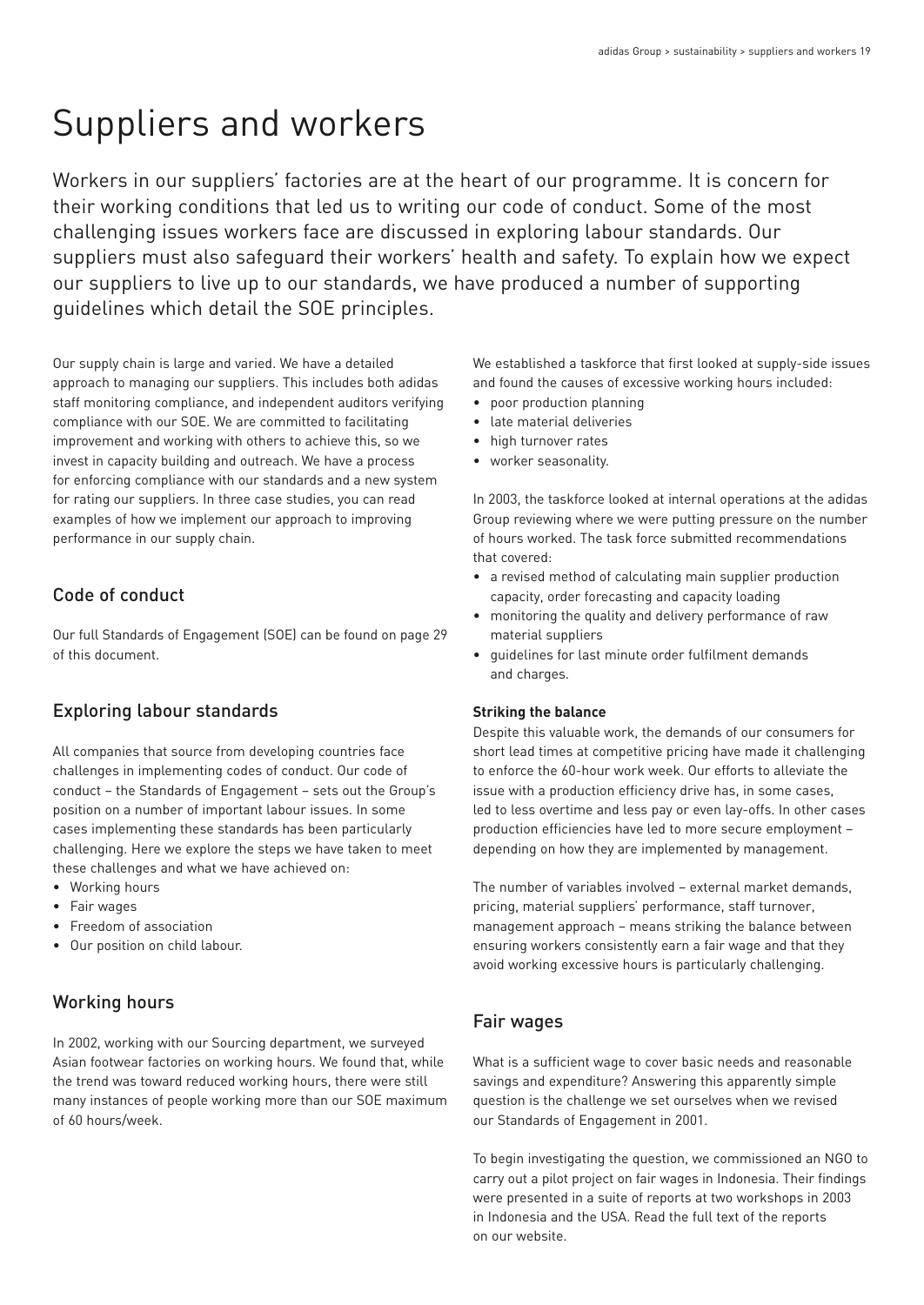The Indonesian workshop was an opportunity to hear from a range of stakeholders and based on that and the reports, we have been able to outline a strategy to improve wages and benefits.

#### **Fair wage strategy**

By 2006, we want each of our strategic business partners to have established a wage-setting mechanism that:

- Is transparent and has the direct input by the workers, i.e. ideally through negotiation or collective bargaining, or through alternative legal means, such as a workers council or welfare committee
- Benchmarks basic pay at a level that is higher than the local minimum wage
- Acknowledges and rewards workers for productivity gains
- Includes and takes into account data on general cost of living and workers' needs
- Is part of a broader and much improved human resource management system
- Meets in full all legally mandated benefits
- Where practicable, promotes and supports the development of worker cooperatives.

# Freedom of association

We believe that worker-management communication is vital for business that wants to be successful. Workers must have opportunities to feedback to management to help resolve workplace issues and disputes. Our position has been made clear through our SOE.

In order to provide clearer guidance and a deeper understanding of our requirements, in 2001 we produced the SOE Employment Guidelines. The Guidelines include a dedicated section on FOA and collective bargaining and set out in detail our expectations, case studies and practical steps suppliers can take to achieve compliance.

One form worker-management dialogue can take is through a trade union. Our position is neither pro- nor anti-union. We believe that workers' rights to freely associate must be protected, and they must not suffer because of any union affiliation. We have persuaded factories to rehire staff dismissed for attempting to form associations (see Case study: PT Panarub – addressing stakeholder concerns).

As a buyer we do not want to become involved directly in forming associations, but we feel they have a valuable role to play in giving workers a voice and providing training on workplace safety. However, we are aware that freedom of association (FOA) is a contentious issue in some countries so our position focuses on:

- gaining a clear picture of the local political environment for FOA in the countries where we operate
- developing individual country strategies as appropriate for promoting management-worker-union collaborations that will resolve workplace issues in a sustainable manner.

We have to be flexible in responding to local conditions and have tried different approaches in El Salvador, Indonesia and Bulgaria. The goal is always to ensure workers' voices are heard and trust between workers and management is increased.

In 2005, we have made dispute resolution, mediation skills and worker-management communication mechanisms a key focus of our programme. Training workshops were carried out for China and Vietnam (the countries where we see the greatest incidence of labour unrest). For such sessions, we have requested the participation of government labour departments, ADR lawyers, NGOs, the ILO, human resources consultancies and industry partners. Similar training will be scheduled for Indonesia, Thailand and other countries in the Asia-Pacific region for 2006.

# Our position on child labour

The position of the adidas Group with regard to child labour has been outlined in our Standards of Engagement. The SOE state that 'Business partners shall not employ children who are less than 15 years old, or who are younger than the age for completing compulsory education in the country of manufacture where such age is higher than 15.'

The decision about the minimum age for workers has been difficult for us as it has been for the whole industry, and one that we have considered very carefully. We have visited our suppliers' factories to investigate the matter and consulted with the UN before coming to any conclusions. Ultimately, we made our decision in accordance with UN Convention on the Rights of the Child and the International Labour Organization Conventions, and most importantly in the best interests of the young people concerned.

The UN Convention on the Rights of the Child (CRC) and the International Labour Organization Convention (ILO) 138 both allow for work to be done from 14 onwards under certain conditions. The Social & Environmental Affairs team (SEA team) ensures that these conditions are fulfilled in the few cases where our suppliers employ people under 18. Our carefully considered policy takes into account the views of child rights organisations and thus we believe our policy is more in line with the spirit of these international standards than a blanket ban on under 18 work would be.

One of the most important tasks of the SEA team is to check evidence of the workers' ages. Factories are required to keep copies of birth certificates or identity cards, or other legal proof of each worker's age. We are thus able to state with confidence that over 99% of workers making our products are aged 18 years or over.

In most countries the labour law will not allow people under 16 to work, and between the ages of 16 and 18 there are strict limitations about the kind of jobs that can be done, and the number of hours worked. We require our suppliers to comply with these laws and to pay people below the age of 18 at the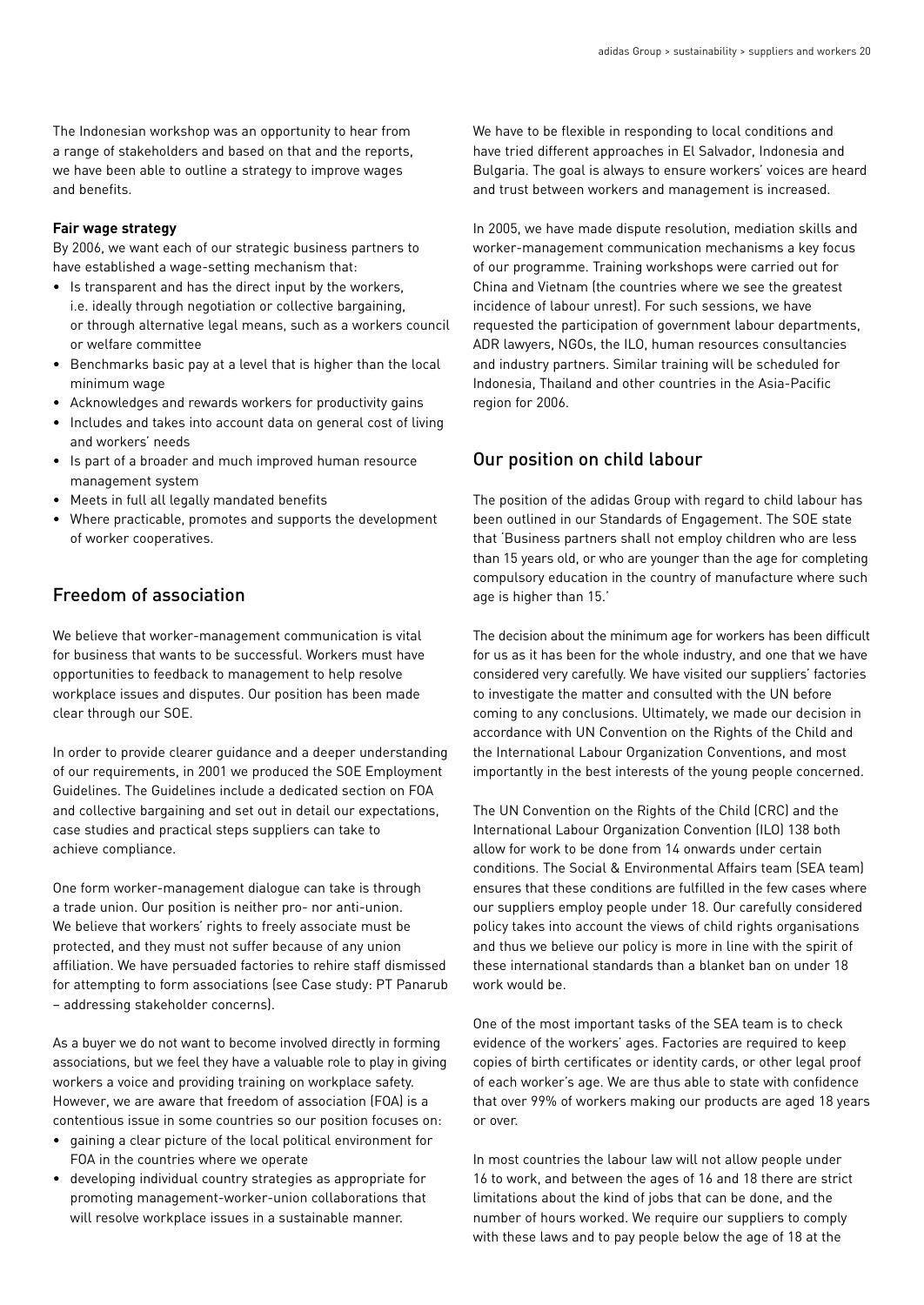same rates as people over 18. We do not allow our suppliers to have young people working for long hours in their factories, or on night shifts, or near heavy machinery.

In a couple of countries formal education finishes at 14 and people are legally allowed to work aged 15. Thus we are involved in programmes in Pakistan and India to ensure that children below 15 do not work, and organisations like the International Labour Organization and Save the Children are helping to improve schools and protect family incomes when children stop working.

In 1997, the ILO, FIFA, UNICEF and the Sialkot Chamber of Commerce and Industry signed a partner agreement to eliminate child labour in Pakistan's football manufacturing industry. As part of its commitment to that agreement, the ILO established an independent workplace monitoring system to check for underage workers in registered stitching centres. adidas has three football suppliers with registered stitching centres in Sialkot. As part of the programme, a local NGO assessed the education needs of Sialkot's children and devised and delivered education and training interventions, partly funded by the adidas Group.

# Approach on health and safety

We expect our suppliers to provide a safe and hygienic working environment for all their employees. Nothing less is acceptable. To make this a reality, we will in future be making it a requirement for all our business partners to establish a health and safety management system, such as OHSAS 18001. Our aim was for all our footwear suppliers to be certified in OHSAS 18001 by the end of 2006. 50 per cent of our suppliers already met the target.

Major apparel and accessories and gear suppliers should be certified by 2006. This year our initiatives have focused on preparing both the SEA team and our business partners for this increased emphasis on management systems.

#### **Training the SEA team**

To provide the necessary support and evaluate the effectiveness of a health and safety management system, all team members have received introductory training in OHSAS 18001. Selected team members attended an in-depth OHSAS 18001 Lead Auditor course, recognised by the International Register of Certificated Auditors, UK (IRCA). The participants now know how to establish an OHSAS management system from inception through to implementation. At the end of 2004, there were two IRCA accredited auditors in the SEA team.

By the end of 2005, seven team members completed OHSAS training and are now qualified to be accredited. One team member has now been accredited as lead auditor for OHSAS 18001 and ISO 14001.

In 2005, there were many internal health, safety and environment cross-training activities which took place around the world, including:

- 22 HSE training sessions
- One environmental cross-training week
- One cross-training on occupational health.

#### **Training adidas personnel**

In 2005, 81 training sessions were provided by the SEA team to adidas Group employees including people from Operations, Product and Quality Management.

#### **Training suppliers**

Training was provided to suppliers to influence the prevailing management culture (in which compliance has not been prioritised) and encourage the management to view labour and HSE compliance as a benefit that helps make their businesses smarter and more efficient.

In 2005 there were 161 training sessions provided to suppliers and factory employees.

## **Helping small and medium size enterprises (SME) implement HSE management systems**

At the end of 2004 we commissioned an independent consultant to develop a set of industry specific procedures and guidance to help SMEs establish and implement an occupational health and safety management (OH&S) system. For those very small suppliers with few workers and limited resources, this package will:

- Raise the awareness and importance of occupational health and safety
- Help determine the key occupational health and safety impacts and practices for SMEs
- Demonstrate the basics for developing generic guidance, procedures, and work instructions to support the development of a documented OH&S management system, in general compliance with the requirements of OHSAS 18001.

In 2005, two apparel suppliers were selected to prepare them for OHSAS 18001 certification supported by a third party, and both suppliers achieved this target.

However, we have not yet completed the development of the Guidelines for HSE-Management systems for SMEs which will take place in 2006.

#### **Selection of HSE certification bodies**

Globally adidas Group suppliers have a wide selection of health, safety and environmental certification bodies to choose from. However, in developing countries many certification bodies are not subject to any regulatory constraints and provide little assurance of integrity and accountability. For this reason we have selected reputable international certification bodies, and suppliers are encouraged to choose from our nominated list of certifiers.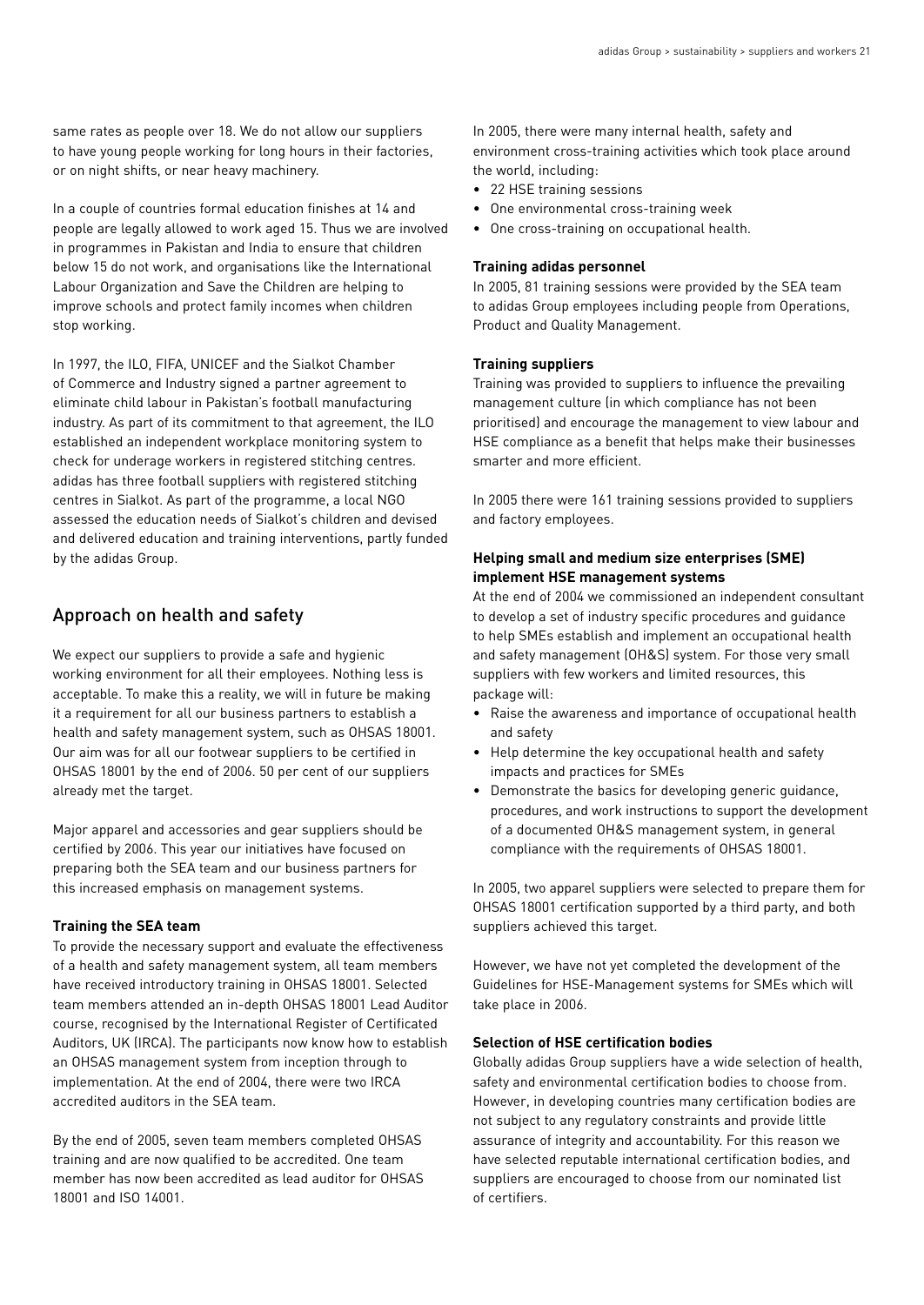In order to fulfill our requirements, each nominated certification body must:

- Operate according to OHSAS health and safety management system
- Be recognised by the government authorities where they are located and operate in strict accordance with international standards
- Be subjected to peer assessment by other recognised international accreditation bodies
- Have been accredited by the relevant institution, such as UKAS in the United Kingdom
- Be located in at least three of our major sourcing countries
- Incorporate our SOE and health and safety guidelines.

#### **Promoting occupational health initiatives**

In 2004, we collaborated with Nike and Reebok to organise occupational health (OH) training at our footwear factories in Asia. International SOS, a medical provider, was invited to develop and implement the training programme, which began in China with a review of the OH conditions in the factory clinics and staff facilities and an assessment of training needs. Based on this review, a series of ten training sessions were held attended by medical doctors, the factory management responsible for health issues, and safety officers.

In 2005, the occupational health doctors' training for the three sourcing countries – China, Indonesia and Vietnam was completed. A follow-up audit found general improvements in clinical services.

#### **Safety officer registration concept**

To further enhance the competence and skills of safety managers in factories and to promote self-governance of our suppliers we launched the safety officers' registration concept in 2005. The programme aims to recognise the profession, the occupational health and safety practitioner and the committed individual who in many ways helps to shape up the standard of Occupational Health and Safety in our supplier factories. Dependent on the factory size the concept clearly outlines the required skill sets, roles and responsibilities of safety managers as well as training requirements. In 2006, the concept will be rolled-out with selected suppliers in one key sourcing country and training will be provided.

## Supporting guidelines

The SOE are a set of rules that our suppliers must abide by, but to illustrate how suppliers should implement our standards, we have created a set of guidelines for use in every factory. These expand on our SOE, giving detailed instructions and practical examples including how to implement particular remedial actions to be taken. The guidelines are also used by our SEA team to:

- determine whether a supplier is complying with our standards
- advise and train our suppliers in improving their performance.

We regularly create new guidelines or revise existing ones. Currently there are six guidelines that are further complemented by specific supplementary guidance materials. For example, we issued advisory notes for HSE standards such as Safety officer registration in 2005. The six guidelines are:

- Guidelines on Health, Safety and Environment
- Guidelines on Employment Standards
- Guidelines to Best Environmental Practice
- Worker Cooperative Guidelines
- Enforcement Guidelines
- Sustainable Compliance Guidelines

#### Guidelines on Health, Safety and Environment

The HSE Guidelines are the result of the numerous HSE audits conducted with external specialists since the beginning of the SEA programme. The guidelines contain comprehensive written instructions, photographs, charts and symbols, and specific examples of both good and bad HSE practices. As a further aid in communication, versions in several languages are also available to suppliers. The guidelines are complemented by more specific supplementary guidance materials issued by SEA to suppliers.

#### Guidelines on Employment Standards

The guidelines set out the employment standards, case studies and examples of common non-compliance, suggested systems and solutions for avoiding non-compliance, documentation requirements, and relevant international laws.

#### Guidelines to Best Environmental Practice

Designed to complement the HSE and employment guidelines, this guide aims to help our suppliers meet the environmental requirements of our SOE by helping them move beyond regulatory compliance. It shows how many businesses have saved money by using energy efficiently, reducing waste and preventing pollution.

#### Worker Cooperative Guidelines

Our fair wage study uncovered the value of workers' cooperatives so we commissioned two labour NGOs to research and write these guidelines on how to establish a workers' cooperative. The guidelines cover key criteria for success and the pitfalls to avoid.

#### Enforcement Guidelines

Finalised in 2004, the enforcement guidelines cover the principles of enforcement of the SOE, and the range of remedies we will apply where the SOE is breached. Such sanctions or remedies include reducing orders, third-party investigations and as a last resort terminating the manufacturing agreement.

#### Sustainable Compliance Guidelines

The Sustainable Compliance Guidelines were introduced to suppliers at the May 2005 Global Supplier Summit in Portland, Oregon, and revisited during SEA senior management meetings with key suppliers in the 4th quarter of 2005. The Sustainable Compliance Guidelines are a new cornerstone to the SOE programme, clarifying our SOE performance expectations and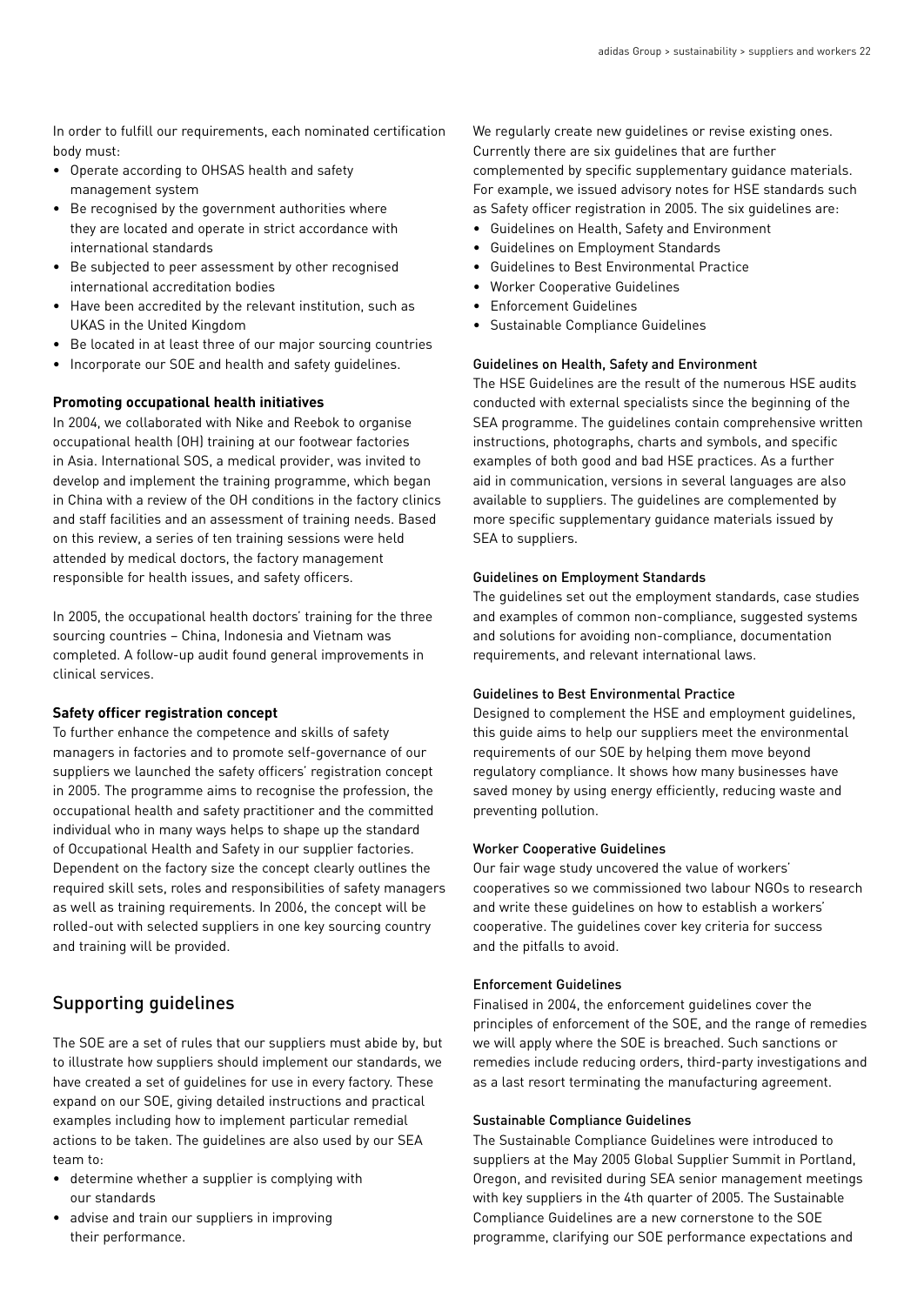setting out the high-level actions required of suppliers to match these in the coming three years. The Guidelines support a new Key Performance Indicator (KPI) to track improvement and management commitment to SOE.

As stated in the SOE, we expect our suppliers to deliver continuous improvement in SOE compliance. This means that business partners must internalise and take ownership of their compliance programmes to ensure long-term execution and consistency. For internalisation of the SOE to take place, business partners are expected to develop full and effective systems for managing Labour and HSE issues. The necessary resources, and management time, must be committed to maintain those systems. Our expectations and requirements supporting this view are outlined in the sustainable compliance guidelines.

# Our supply chain

We work with more than 700 independent suppliers from around the world who manufacture our products in 59 countries. Many of these are in one of the following five countries: China, Indonesia, Thailand, Turkey or Vietnam.

Our supply chain is global and multi-layered, with many different types of business partner some of whom are directly contracted, others who are not. Our influence in terms of social compliance is linked to the strength of our partnerships, and is often proportional to scale and stability of the orders placed with our suppliers. For this reason we aim to further consolidate our supply chain, with fewer larger factories, with higher order volumes.

#### **Types of supplier**

Suppliers fall into four broad categories:

- Main suppliers
- Subcontractors
- Material and other service providers
- Licensees

#### Main suppliers

Suppliers that have a direct contractual relationship with the adidas Group for the supply of products, whether for export or domestic market consumption. We call these Tier 1 suppliers. The largest of these have multiple factories and manufacturing sites across several countries.

#### **Subcontractors**

Factories that have been subcontracted by our suppliers. They have no direct contractual relationship with the adidas Group, however, we do require them to be authorised for use and SOE approved.

#### Material and other service providers

These suppliers may not have a direct business relationship with the adidas Group, but supply goods and services to our main suppliers. We call these Tier 2 suppliers. Within this category, there are nominated material suppliers with whom we work.

#### Licensees

Independent companies which manage the design, production and distribution of specific products, under license to the adidas Group. For more data on our suppliers, see the performance data section.

## Managing our suppliers

We have created what we call our SEA management cycle to describe the way we manage our suppliers. It has four elements:

- 1. Achieving sustainable compliance
- 2. Refining our audit technique
- 3. Providing support through training
- 4. Promoting management systems



#### **1. Achieving sustainable compliance**

Our strategy is based on a long-term vision of self-governance in our supply chain where suppliers take ownership of their compliance programme. To achieve this, we need to act both as inspectors and advisors – assessing management commitment to compliance and the effectiveness of the programme, and providing help and support to suppliers to ensure success in the long term.

#### **2. Refining our audit technique**

Effective compliance needs committed management that is responsive to feedback and our factory rating system needs to be able to measure this. By refining our auditing approach, we will be more able to close the compliance gap where suppliers are delivering practices in a superficial, opaque, and ineffective way.

#### **3. Providing support through training**

We are committed to facilitating supplier compliance with our SOE. We therefore offer training on all key issues including labour, H&S and environment – either led by SEA or a qualified external service provider. This training can be customised for a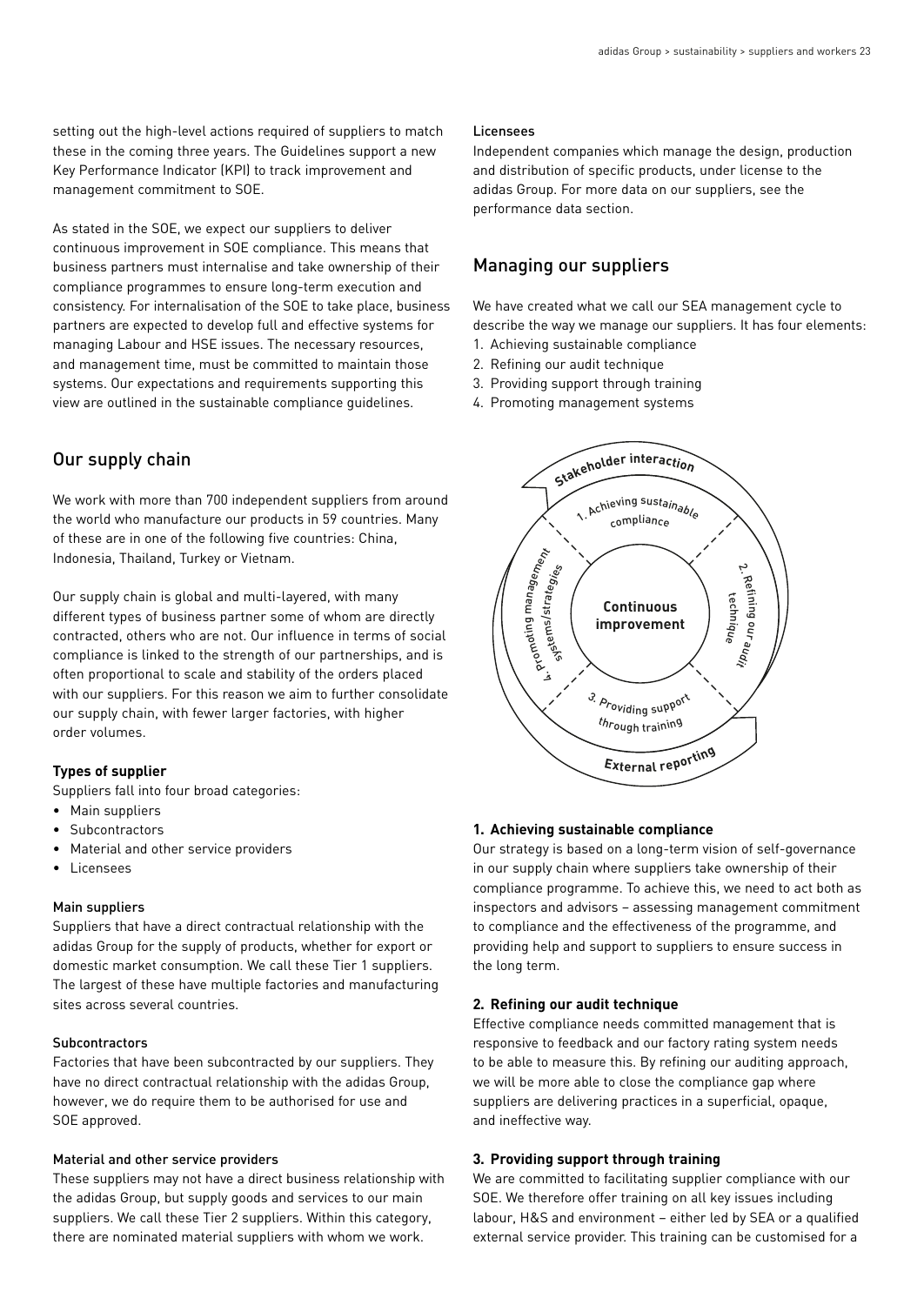single supplier, or be provided to a number of suppliers in large group sessions. We also provide training with other brands that source from the same factory.

#### **4. Promoting management systems/strategies**

We promote effective human resources, health & safety and environmental management systems as an effective way to internalise continuous improvement. Strategy development and execution must be in the hands of qualified, committed and capable middle managers supported and empowered by senior management. The Lean manufacturing initiative and SEA's work need to be collaborative at all stages to ensure that the supplier establishes systems that comply both with the SOE and deliver improved efficiency and productivity.

#### Tackling root causes of non-compliance

To drive effective solutions you need to know the root cause of problems first. In 2005, we continued to address problems suppliers had with implementing effective management systems. These included the employment of incompetent and untrained HR and HSE managers in the supply chain. Little was done to retain those who had been trained to proficiency and so there was a very high turnover of personnel in these positions. A team that is constantly changing cannot perform.

As a result, SEA reduced the focus on training managers and promoted the registration of qualified management system professionals. Work was started with other brands to establish a qualified marketplace of employment candidates. An example is the roll-out of the safety officer registration, a key component of the guidelines for strategic compliance. Separate training and guidelines have been developed on occupational health, targeting the factories' medical staff.

## Monitoring compliance

We audit our own suppliers to check they are complying with our standards and have recently updated our approach. Independent monitoring of our suppliers has also been carried out for the past four years.

#### **A new approach to monitoring**

In 2004, we introduced a new approach to monitoring our suppliers, which we call 'strategic monitoring'. Previously suppliers 'waited' for audits by SEA field staff that identified non-compliances before taking any remedial action. This reactive compliance model proved ineffective leading to incremental or sometimes purely cosmetic changes in performance rather than sustainable compliance.

#### **How strategic monitoring is different**

Strategic monitoring rigorously assesses compliance risks and identifies the root causes of non-compliance. Auditors do more preparatory work and then check performance against a risk list customised for the factory in question.

As well as monitoring compliance performance the new system evaluates the effectiveness of compliance systems and the work of their administrators. This in turn leads to a more precise evaluation of training needs and encourages suppliers to implement HSE and HR management systems.

#### **Fewer factories visited more often**

This approach means deeper monitoring of fewer suppliers, where factories may be visited two or three times more often than before. In 2005, we concentrated on auditing high-risk factories and those with a large order volume. The SEA team audited 301 out of 701 factories (excluding licensee factories), a coverage of 43% of the supply chain. For more audit numbers, see our performance data section.

#### **Developing strategic compliance in 2005**

Strategic monitoring and its risk-based approach were further expanded in 2005. Internally, all of the tools were updated and revised as a result of pilot audits in 2004 and 2005. A users' guide was drafted in December, and will be finalised in quarter 1 of 2006. Training in the practices of root cause identification, interviewing techniques, and change management is in various stages of development. A new form of the action plan for remediation was developed along with institutional history and diagnostic tools. Strategic monitoring has been successfully linked to the new KPI factory rating (see Rating our suppliers), and strategic compliance planning.

To increase the consistency of different skill levels on the SEA team, strategic monitoring working group members continued to mentor SEA monitors in actual field conditions in China, Thailand, Honduras, and the Philippines. One on one mentoring activities in 2005 gradually replaced the original approach of larger group mentoring. SEA work in 2005 continued to address implementation issues for strategic monitoring, including limited (or incorrect) understanding of the process, managing the change from the performance based approach, and re-prioritising workloads during the implementation period.

# Verifying compliance

In May 2005, the Fair Labor Association (FLA) accredited the compliance programme of the adidas Group. This indicated that we have satisfactorily completed an initial three-year implementation period. The FLA found that the adidas Group was in 'substantial compliance with FLA requirements to implement a rigorous workplace code of conduct in factories making the company's products'.

For the past three years FLA-accredited independent monitors have conducted monitoring visits to suppliers of the adidas Group. In 2005, external FLA-accredited independent monitors conducted:

- seven monitoring audits
- a further five audits as part of the FLA Soccer Project
- two more FLA factory visits as part of the adidas SOE programme assessment.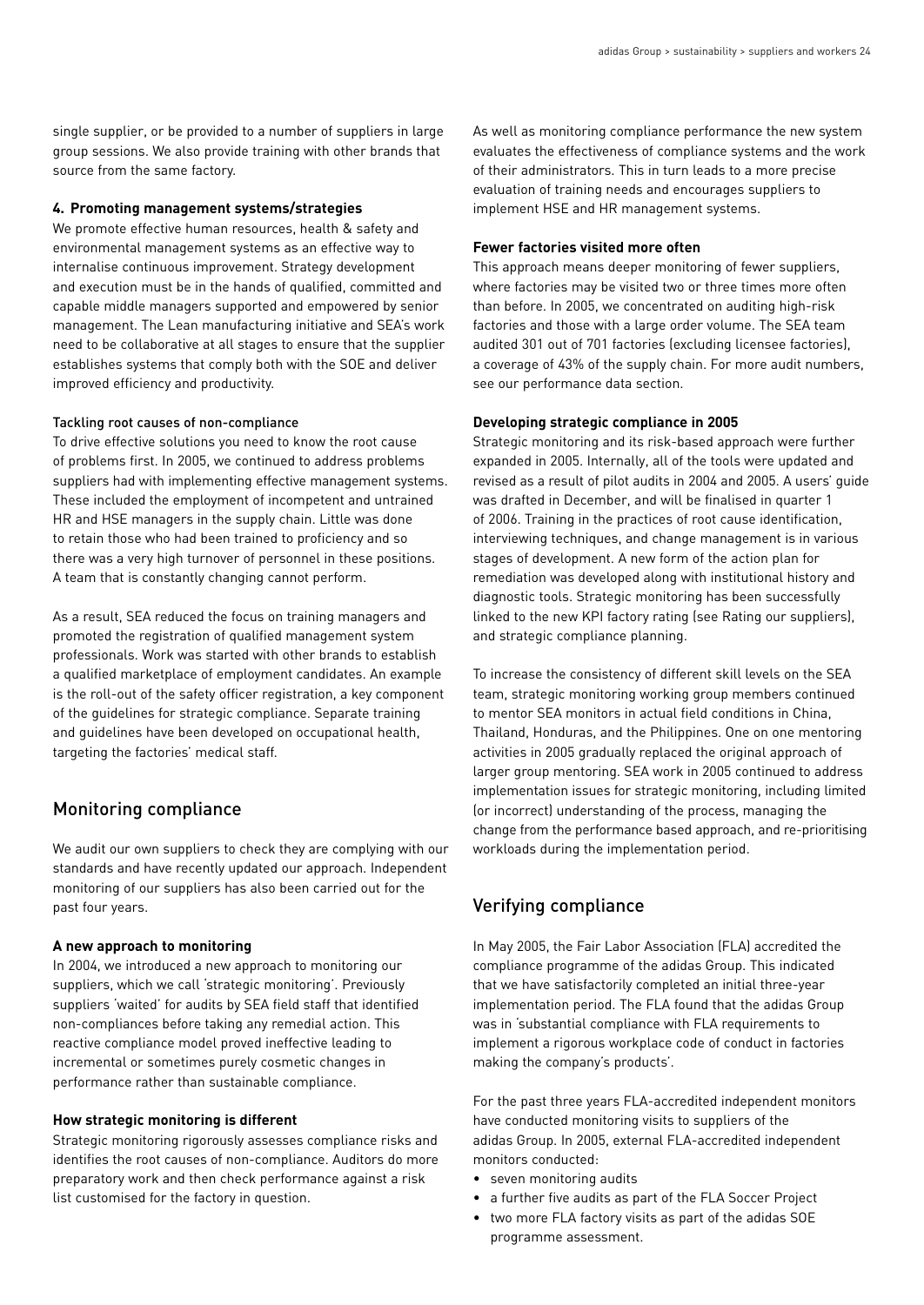Read more about our independent monitoring results in our performance data section.

# Capacity building and outreach

Capacity building and outreach during 2005 included developing training needs assessment, supplier strategic planning, industry collaborations, and a more defined approach to freedom of association and worker management communications. Service providers were identified in the regions, and brand collaboration strengthened through combined projects. We have worked on:

- Training
- NGO outreach
- Government outreach.

#### **Training**

There was active participation by SEA in the FLA's Central America Project that delivered training on best practice guidelines for hiring, firing, grievance and discipline to Central American labour inspectorates, maquila associations and suppliers. SEA attended freedom of association training at the Cornell University School of International Labor Relations. These measures contributed to the subsequent refinement of the new KPI's component for freedom of association (FOA) and the evaluation of suppliers' respect for worker representation and dispute resolution.

Staff in China participated in FLA-run training for workers on the development and function of grievance systems, while staff in Vietnam attended NGO training on managing HIV-AIDS in the workplace. SEA have supported internal business continuity planning in Asia, and training for operational staff in Vietnam, on preventative measures related to Bird Flu.

#### **NGO outreach**

In the Americas, there was continued outreach with NGOs and workers in El Salvador and Honduras, including worker consultations to verify SEA's process for assessing compliance risks. There were SEA training sessions on strategic compliance planning for selected key regional suppliers and the Maquila Industry Associations in Honduras and Guatemala were engaged frequently to clarify compliance expectations, local laws, and sustainable compliance activities. In Europe there were also SEA training sessions on strategic compliance planning for selected key regional suppliers. In China and Vietnam SEA worked closely with local arbitration bodies, external consultants and the ILO, to develop and run dispute resolution training for suppliers.

Efforts to strengthen occupational health continued, with training for suppliers on OHSAS 18001 management systems in China and medical training for the clinicians in key apparel suppliers in China, Indonesia, Thailand and Vietnam. Service providers were identified in Indonesia for customised Human Resource (HR) training and selected key suppliers participated with brands in a HR management systems workshop hosted in China, with the objective of developing tailored training modules for the industry.

#### **Government outreach**

Government outreach in Central America focused on promoting training opportunities for labour inspectorates and the resolution of compensation for workers of a former subcontractor that closed his factory in El Salvador mid year. In Europe, meetings with labour inspectors took place in Tunisia and Turkey regarding labour contracts and training in local labour laws. In Asia, meetings with various Labour ministries and manpower departments addressed specific factory cases, contract labour conditions, minimum wage adjustments and changes and interpretation of local regulations.

# Enforcing compliance

#### **Enforcement guidelines**

In 2005, we issued the enforcement guidelines to our suppliers. The guidelines cover the principles of enforcement of the SOE, and those sanctions or remedies we will apply where the SOE is breached. Such sanctions or remedies include:

- Termination of the manufacturing agreement in situations of severe or repeat non-compliance
- Stop-work notices in life-threatening situations or where the manufacturing process is likely to have significant negative consequences for the environment
- Third-party investigations where persistent or repeat violations of the SOE or local laws have become a matter of public interest
- Warning letters in cases of ongoing and serious non-compliance
- Review of orders
- Commissioning of special projects to remedy particular compliance problems.

#### **Warning letter system**

We strongly believe in a partnership approach, and where a supplier is performing poorly in terms of SOE compliance we will work closely with them to find solutions. However, where we find ongoing and serious non-compliances and a lack of commitment on the part of management to address the issues, we will when appropriate, issue a formal warning letter.

On any given issue, three warning letters will usually result in an immediate recommendation to terminate. In very serious cases, a single letter will be issued advising our suppliers that SEA is recommending to our Sourcing department that the business relationship be terminated. Our Legal department would then follow-up with a formal notification of the end of the business relationship.

In total, in 2005, 10 warning letters were issued, all to suppliers in Asia. This is 19 fewer than in 2004.

For more about terminations and pre-production audits see the performance data section.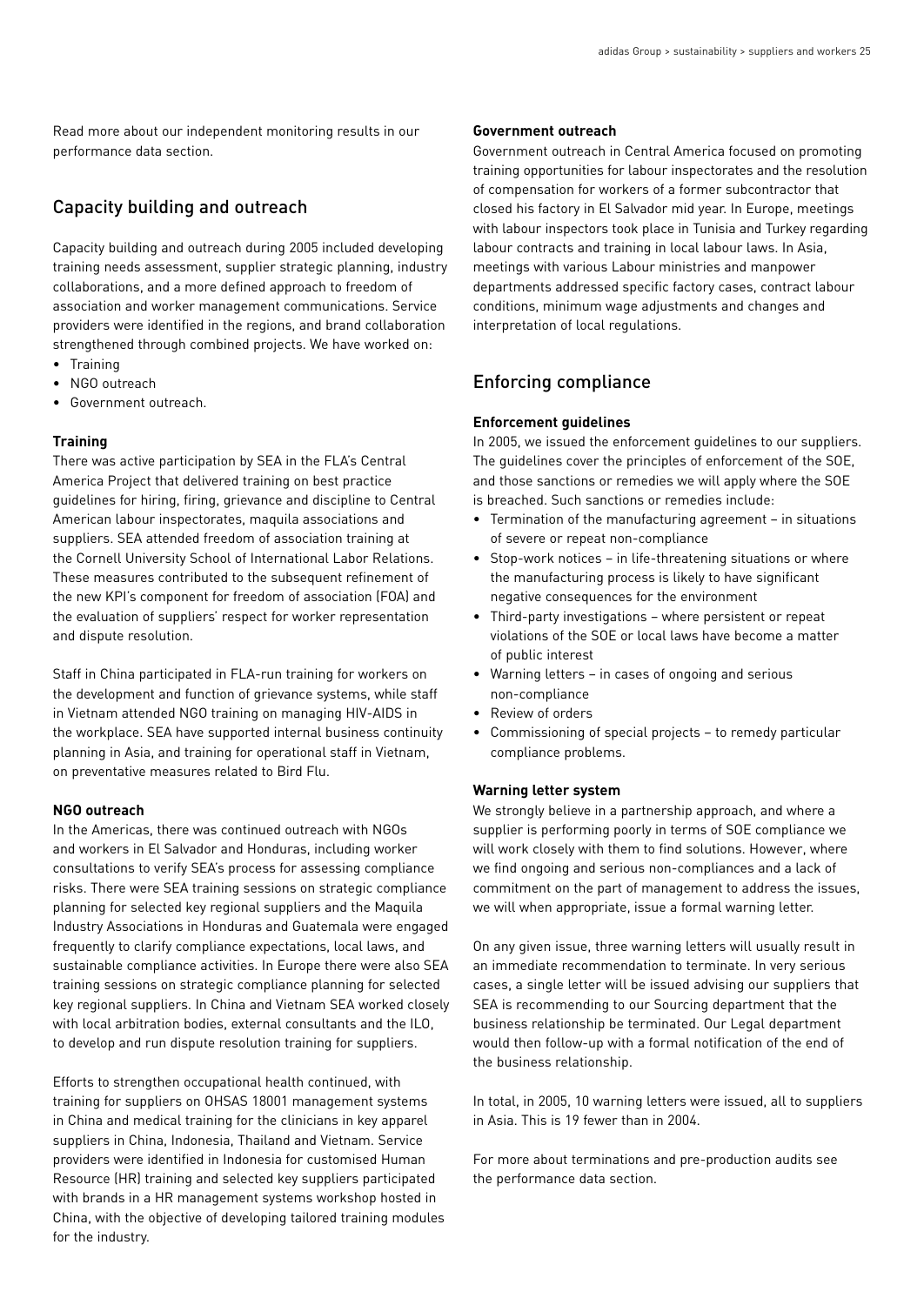# Rating our suppliers

The new SOE KPI was completed in 2005, and implemented with key global suppliers. Mainstreaming of the KPI started in Q4 with a desktop exercise that will re-evaluate suppliers for the 2006 SEA work plan, and continue into 2006 with actual rating exercises as part of the monitoring activities. The KPI's units of measure are:

- Measuring management commitment and efficiency against a strategic compliance plan. The planning document defines each unit of measure from the supplier KPI so there is a direct linkage between 12-month compliance activities and opportunities for improvement identified during SEA monitoring. Additionally, the plan spells out details for employee retention, compliance-related investment, relationships with third parties and local government, crisis management, and project development on critical compliance issues
- Measuring supplier management systems for HR and HSE includes an evaluation of certifications for environment and health & safety, development of HR and HSE systems, retention of qualified professionals for those management systems, and internal audit assessments of labour and HSE
- Measuring worker-management communications and industrial relations focuses on the factory's ability to resolve disputes, respect forms of worker representation, develop effective grievance procedures and promote sustainable worker-management communications. There is an evaluation of communication committee's effectiveness and sustainability, and the training needs assessment used by the factory to develop worker and management training
- Measuring the delivery and effectiveness of internal training for factory staff focuses on the process for a training needs assessment, the scheduling and execution of the training programme, and the budget allocated for training. Trainers are evaluated for their skill, knowledge and experience. Factory records for training and the protocols for reporting these activities are also reviewed
- Measuring transparency in communication and reporting focuses on proactive factory reporting of self-assessment audits and action plan progress. There are additional benchmarks for determining if workers are coached, verification of document authenticity and communication of the SOE to the workforce and subcontractors
- Measurements for compliance auditing focus on the factory management's responses to non-compliance, remediation expectations, and warnings.

Additional 2005 activities for the Key Performance Indicator included planning for the assimilation of the factory ratings with Sourcing's factory KPIs.



# Case studies

We include here three case studies that illustrate how we are working with suppliers to improve their compliance performance. These suppliers are all involved in manufacturing football products:

- Increasing management commitment at Sports Gear, Vietnam
- Independent review of compliance practices in football production, Pakistan
- Health and safety improvements at Trikotek Tekstil knitwear factory, Turkey.

#### **Increasing management commitment at Sports Gear, Vietnam**

Vietnam is a key sourcing country for the adidas Group, with 17 footwear, apparel and accessories and gear factories making various products for a number of different markets. Like many other countries in South-east Asia, the local worker population is managed mostly by Taiwanese, Korean, Malaysian and Singaporean manufacturers. In step with Vietnam's development, our suppliers are going through a period of rapid growth. In recent years, a new wave of migrant workers have moved from north and central Vietnam to the south where our suppliers' factories are located. This creates a demanding set of communication and industrial relations issues that need to be managed very carefully.

#### Healthy competition

To help our suppliers in Vietnam handle the rapid changes, the SEA team has introduced a system of peer reviews. Elsewhere in the region, the SEA team has led several years of regular workshops, discussions groups and on-site training for factory SOE coordinators. In Vietnam, we've taken this to the next level. Peer reviews and the subsequent healthy competition between suppliers are starting to drive management commitment rather than top down pressure from buyers' compliance teams. Each factory 'competes' to host, design, and manage workshops, cross-auditing exercises and training programmes. Our staff act as observers and provide technical support where necessary.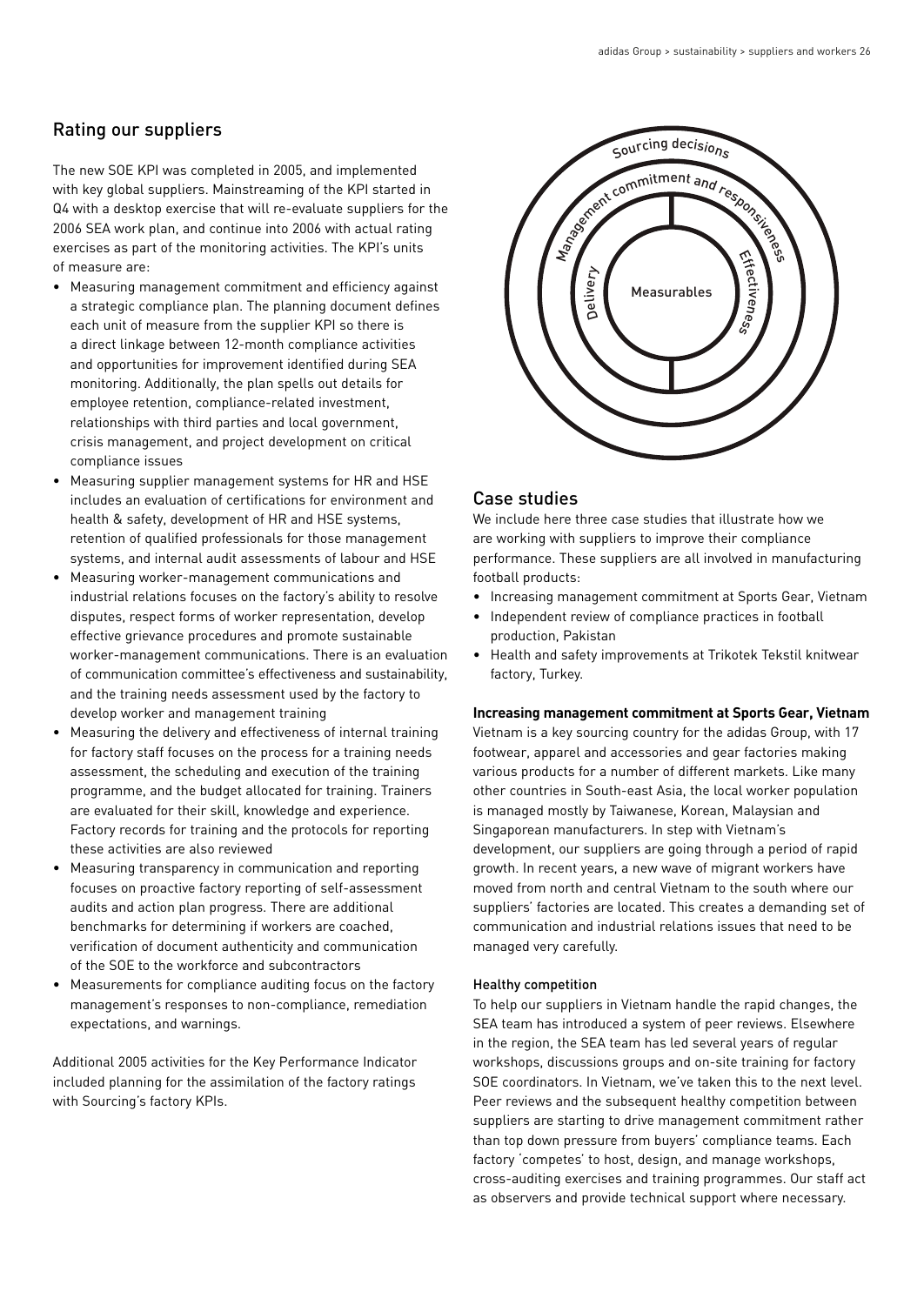#### Increased commitment

This form of constructive peer pressure has contributed to a significant improvement in the attitudes and management commitment to the SOE programme at Sports Gear. The change is particularly encouraging because Sports Gear has one of the most sophisticated facilities in Vietnam, manufactures footwear products for FIFA World Cup™ but was not a top SOE performer. The factory has hired a full-time compliance professional to manage ongoing labour and HSE issues on the factory. At the same time, reluctance to participate in compliance initiatives has been replaced by a growing awareness that not only should the factory participate in such projects, but that it should be an industry leader in Vietnam. Management has fully supported:

- the SOS occupational health training project [see Suppliers and workers – approach on health & safety]
- the MSI reproductive health and HIV/AIDS initiative [see Community affairs case study]
- a worker satisfaction survey and communications needs assessment
- SEA training to pilot the new strategic monitoring process [see Suppliers and workers – monitoring compliance].

Given the increasing levels of industrial disputes and other labour actions by workers in Vietnam, Sports Gear management has repositioned itself over a relatively short period and is now better able to manage and protect its 8,700 (and growing) strong workforce.

## Independent review of compliance practices in football production, Pakistan

For the past 70 years, Pakistan has been a major supplier of hand-stitched footballs. The town of Sialkot, in the Punjab region, is the main centre for production. The presence of child labour came to light in the mid 1990s and was addressed through an industry-wide initiative supported by the ILO, FIFA and UNICEF. As a result, an independent child labour monitoring body which is now self-governing, was established in 1997. The underlying issues of poverty, employment and access to schooling were addressed through a combination of educational and social development programmes. See Sudhaar case study in the Community affairs section.

#### About the stitching centres

adidas places orders for hand-stitched footballs with three main suppliers who produce the ball components and inspect, pack, and ship the balls. The stitching of the balls is contracted to dedicated stitching centres in the rural community surrounding Sialkot. adidas has sourced footballs from this region for 32 years.

The stitching centres workforces vary in size from 20 to 450 workers. The larger centres are generally located close to or within the grounds of the main suppliers. These suppliers operate a total of 70 stitching centres but due to the volume of orders for FIFA World Cup™ products the number of stitching locations increased to a peak of 121 in October 2005. Of these, 18 are women-only stitching centres.

#### Reviewing and improving performance

A significant challenge for us in 2005 has been maintaining the integrity and security of the supply chain through the FIFA World Cup™ peak production period. We commissioned an independent review of the monitoring programme after SEA monitoring visits in 2004. We identified the need to improve the payment of social benefits to stitchers in regular employment, and to strengthen monitoring practices and stitching centre coverage during the anticipated peak production periods.

The review highlighted the weaknesses of the current compliance monitoring, with insufficient coordination and cross-checking. A new monitoring model was developed using the combined resources of all three factories monitoring staff, and random verification by adidas SEA and an independent third party. Monitoring activities for checking infrastructure, safety, stock registers, attendance records, wage payments and proof of age were all significantly improved.

The review resulted in an increased frequency of monitoring visits, improved timeliness of reporting, and the identification and resolution of product tracking and labour issues. Some of the substandard stitching centres were closed.

## Health and safety improvements at Trikotek Tekstil knitwear factory, Turkey

The adidas Group has buying relationships with 17 main suppliers in Turkey. adidas has been buying football team scarves from Trikotek Tekstil, a company with 140 workers located in Istanbul since 2003.

As with other Turkish factories, there were a number of health and safety (H&S) non-compliances, including poor H&S management systems, the absence of an H&S policy or coordinator, insufficient emergency preparedness, no fire evacuation drills, and poor knowledge of personal protective equipment (PPE) and chemical handling.

#### Advising as well as auditing

Our audit process not only identifies the root cause of each non-compliance but also incorporates the SEA Health and Safety Guidelines to illustrate the benefits and methods of remediating specific issues. For example, the factory management was not only told to conduct fire evacuation drills, but why and how to do so efficiently. Together with Trikotek's management, SEA developed a detailed action plan that was monitored regularly.

Three months after the initial audit in 2003, a second audit was conducted at Trikotek which revealed some improvements in the factory's H&S conditions. The verification included documentation of their remediation efforts. These promising results emphasised that an effective H&S policy and a coordinator with clear responsibilities and authority were crucial for sustainable improvements.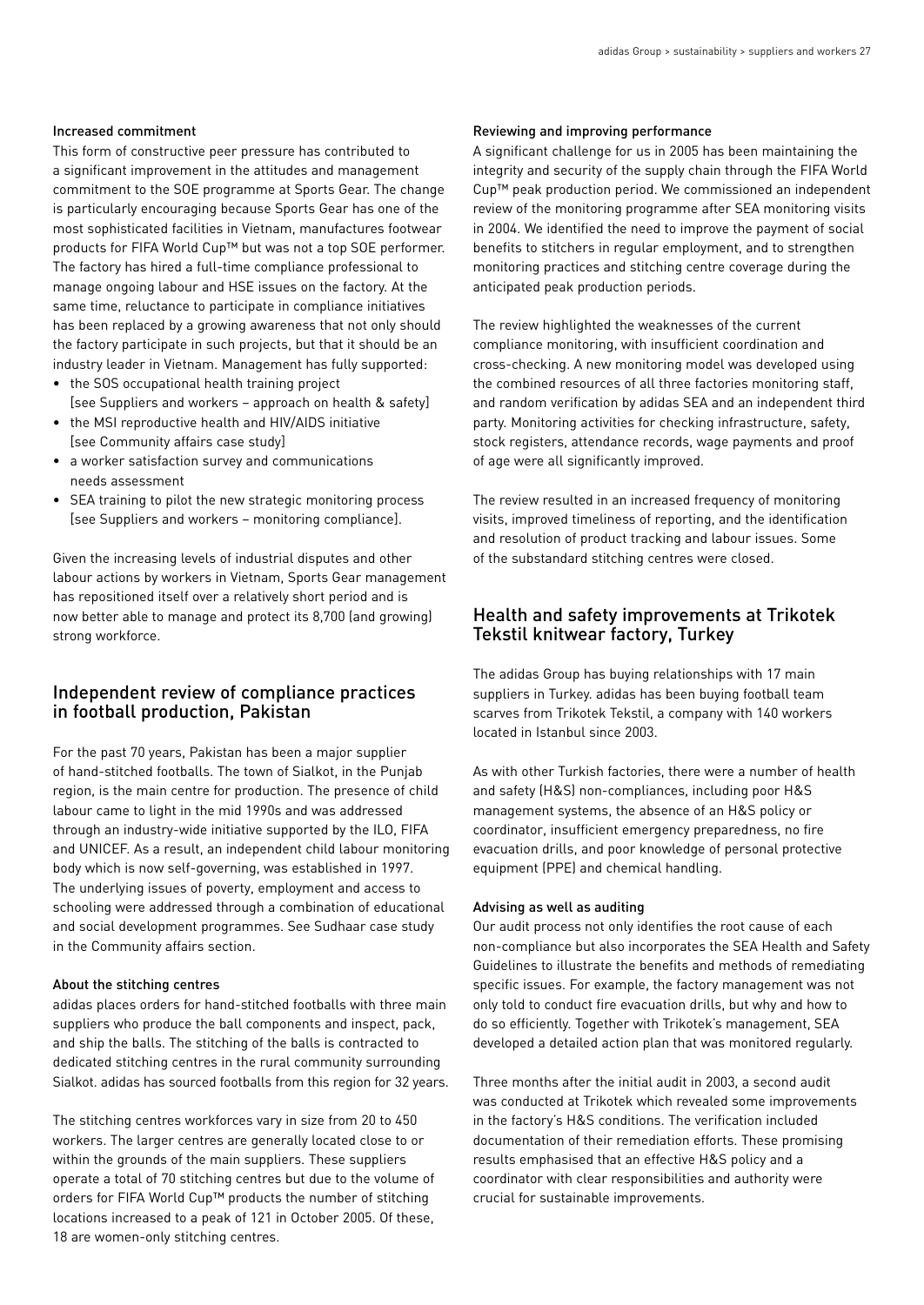#### Taking responsibility

Trikotek continued to improve their H&S performance. The new H&S policy and a competent coordinator helped to resolve many other H&S issues quickly and sustainably. Encouraged by the consistency of the improvements, Trikotek applied for OHSAS 18001 in February 2004, and received certification in September 2004. The factory's internal audit team now conducts selfassessment audits on a monthly basis, and has developed systems for emergency preparedness and fire fighting. They have also introduced training to improve the usage of PPE, machinery guarding and chemical handling.

A December 2004 SEA audit of Trikotek revealed the increased compliance with HSE workplace standards and the effective delivery of a management system. The subsequent factory performance rating for HSE was increased from 3 stars to 4 stars.

In conclusion, the improvements at Trikotek resulted from not merely auditing, but follow-on activities for policy development, staff competency training, policy and process implementation, and verification and reporting. This holistic cycle of H&S management is now guided by the OHSAS 18001 process.

Trikotek was the first of our Turkish suppliers to successfully achieve OHSAS 18001 certification. Their example has raised the bar and we are now seeing a general improvement of HSE conditions throughout the local supply chain.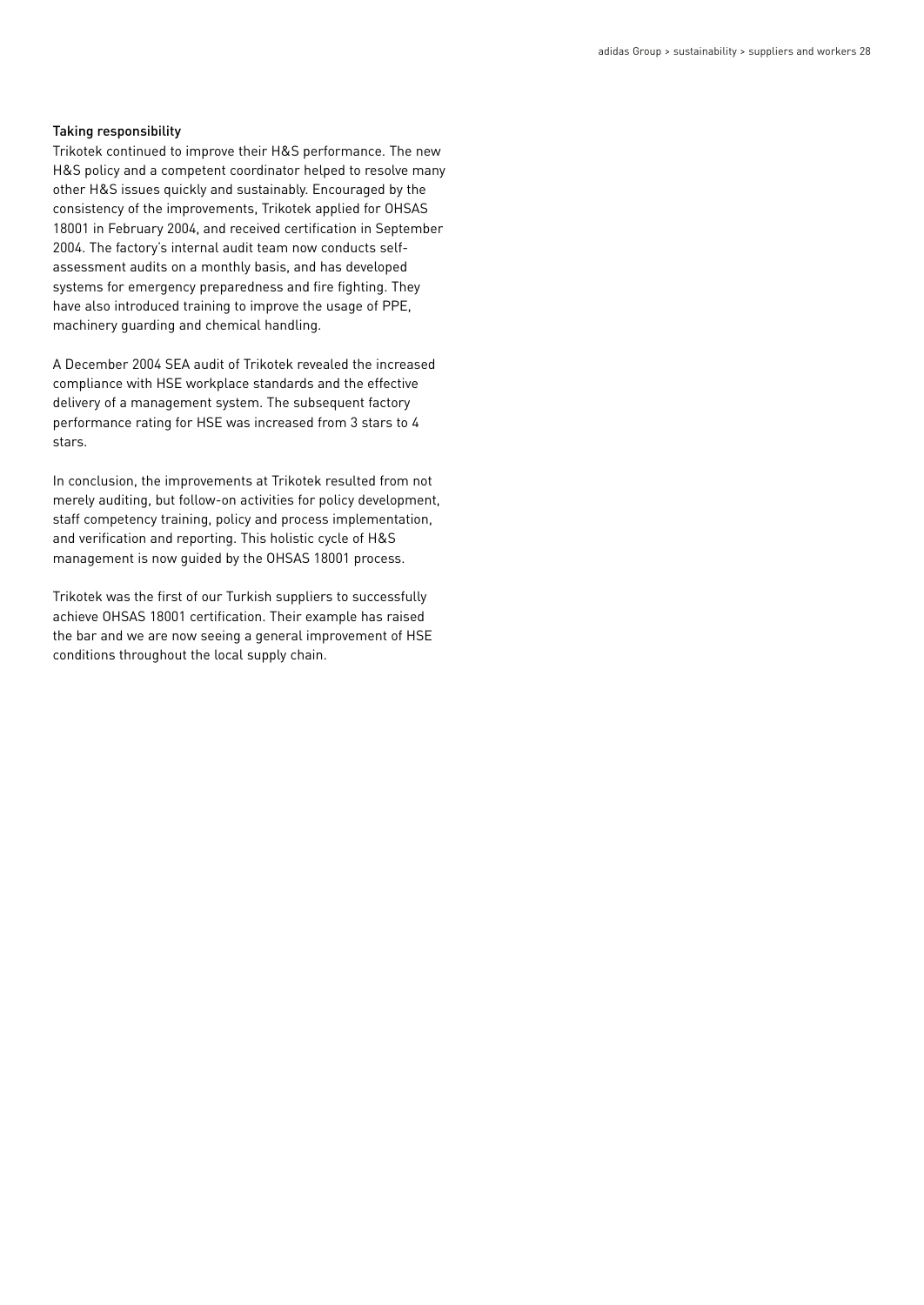# Standards of Engagement

Authenticity. Inspiration. Commitment. Honesty. These are the core values of the adidas Group. We measure ourselves by these values, and we measure our business partners in the same way.

Consistent with these brand values, we expect our partners – contractors, subcontractors, suppliers and others – to conduct themselves with the utmost fairness, honesty and responsibility in all aspects of their business.

The SOE is a tool that helps us choose and retain business partners who follow workplace standards and business practices consistent with our policies and values. As a set of guiding principles, they also help identify potential problems so that we can work with our business partners to address issues of concern as they arise. Business partners will develop and implement action plans for continuous improvement in factory working conditions. Progress against these plans will be monitored by the business partners themselves, our internal monitoring team and external independent monitors. Specifically, we expect our business partners to operate workplaces where the following standards and practices are followed.

#### **I. General Principle**

Business partners shall comply fully with all legal requirements relevant to the conduct of their businesses.

#### **II. Employment Standards**

We will only do business with partners who treat their employees fairly and legally with regard to wages, benefits, and working conditions. In particular, the following guidelines apply:

Forced Labour: Business partners shall not use forced labour, whether in the form of prison labour, indentured labour, bonded labour, or otherwise. No employee shall be compelled to work through force or intimidation of any form.

Child Labour: Business partners shall not employ children who are less than 15 years old, or who are younger than the age for completing compulsory education in the country of manufacture where such age is higher than 15.

Discrimination: While we recognise and respect cultural differences, we believe that workers should be employed on the basis of their ability to do the job, rather than on the basis of personal characteristics or beliefs. We will seek business partners that share this value, and that do not discriminate in hiring and employment practices on grounds of race, national origin, gender, religion, age, disability, marital status, membership of associations, sexual orientation, or political opinion.

Wages and Benefits: Business partners shall recognise that wages are essential to meeting employees' basic needs and some discretionary payments. In all cases, wages must equal or exceed the minimum wage or the prevailing industry wage, whichever is higher, and legally mandated benefits shall also be provided. Wages shall be paid directly to the employee in cash or check or the equivalent, and information relating to wages shall be provided to employees in a form they understand. Advances

and deductions from wages shall be carefully monitored, and shall comply with law.

In addition to their compensation for regular working hours, employees shall be compensated for overtime hours at the premium rate legally required in the country of manufacture or, in those countries where such laws do not exist, at a rate exceeding their regular hourly compensation rate.

Hours of Work: Employees shall not be required, except in extraordinary circumstances, to work more than sixty hours per week, including overtime, or the local legal requirement, whichever is less. Employees shall be allowed at least 24 consecutive hours off within every seven-day period, and shall receive paid annual leave.

Freedom of Association and Collective Bargaining: Business partners shall recognise and respect the right of workers to join and organise associations of their own choosing, and to bargain collectively. Where law specifically restricts the right to freedom of association and collective bargaining, the employer must not obstruct alternative and legal means for independent and free association and bargaining. In any case the employer shall implement systems to ensure good communication with employees.

Disciplinary Practices: Every employee shall be treated with respect and dignity. No employee shall be subject to any physical, sexual, psychological or verbal harassment or abuse.

#### **III. Health and Safety**

A safe and hygienic working environment shall be provided, and occupational health and safety practices, which prevent accidents and injury in the course of work or as a result of the operation of employer facilities, shall be promoted. This includes protection from fire, accidents, and toxic substances. Lighting, heating and ventilation systems should be adequate. Employees should have access at all times to sanitary facilities, which should be adequate and clean. The factory must have safety and health policies that are clearly communicated to the workers. These should apply to employee residential facilities, where provided by employers.

## **IV. Environmental Requirements**

Business partners should aim for progressive improvement in their environmental performance, not only in their own operations, but also in their operations with partners, suppliers and sub contractors. This includes: integrating principles of sustainability into business decisions; responsible use of natural resources, adoption of cleaner production and pollution prevention measures, and designing and developing products, materials and technologies according to the principles of sustainability.

#### **V. Community Involvement**

We will favour business partners who make efforts to contribute to improving conditions in the countries and communities in which they operate.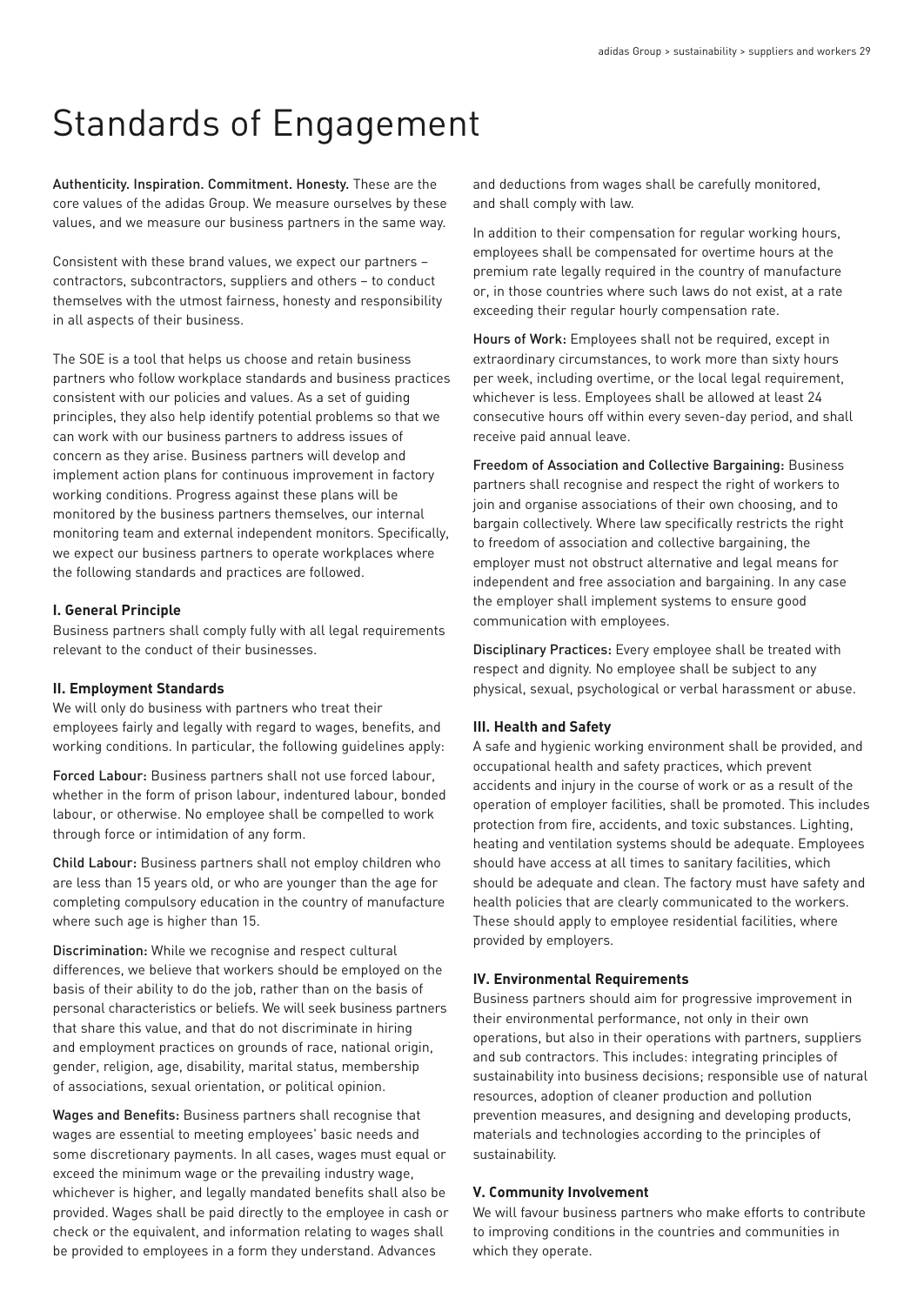# Environment

We have a responsibility to look after the natural environment both for people today and in the future. Environmental impacts occur at all stages of the lifecycle of our products, from product design to disposal. Our efforts are focused on the manufacture of our products at our suppliers' sites where more than 95% of our products are made.

We adopt a systems-based approach to managing our environmental impacts in our own production facilities and in our supply chain. Within the life cycle of our products there are two points in the product design and development process where we can make a significant difference to the company's environmental footprint. The first is in improving the materials that go into our products, and the second is in tackling pollution in factories.



# Managing environmental impacts

The best way we can influence the environmental impacts at our suppliers' factories is to encourage the introduction of environmental management systems. Achieving certification to a management system requires a supplier to approach the issue with rigour and the appropriate resources. Environmental management systems commit the supplier to continuous improvement.

We use our own sites as examples of best practice and provide suppliers with training and guidelines.

- adidas production sites
- Administration offices
- Our suppliers' sites
- Case study Evervan, China, achieving much and inspiring others.

## **adidas production sites**

The adidas Group operates four production sites around the world. These factories comply with local laws and regulations, and have HSE activities that are managed by designated HSE coordinators. Corporate Guidelines for Health, Safety and Environment have been produced to support facility managers and HSE coordinators.

In 2005, there were no legal prosecutions reported for environmental liabilities at the Group's own sites.

For environmental statistics of our major sites please go to the Performance data section.

## Scheinfeld

With 52 workers, this shoe factory produces premium football boots and made to measure shoes, but also runs a warehouse and flock transfer printing department. The site obtained certification according to EMAS II in 1998 and 2004. In 2005, an external verifier conducted an annual environmental review of this site.

# adidas-Suzhou

adidas-Suzhou, part of our subsidiary in China, produces garments for the international and local market. The factory has been certified to ISO 14001 since 2002. The production manager, plant manager, office manager and administrator are qualified internal ISO 14001 auditors.

The monthly average energy consumption rose about 16% from 2004 to 2005, due to enlarging the raw material warehouse area about 70%. An external consultant checked wastewater quality and noise level in July 2005, with all values meeting local standards.

## Carlsbad TMaG

By implementing the so-called 6S approach (Sort, Straighten, Shine, Standardise, Safety, Sustain) our site in Carlsbad, California restructured the office and workplace layout and improved its environmental and health and safety performance.

# **Administration offices**

Most of our sourcing offices, sales subsidiaries, warehouses and administration sites have insignificant environmental impacts compared to the environmental effects of manufacturing products in factories. HSE activities are managed by designated HSE coordinators or the respective facility management.

Besides adhering to specific local laws, Corporate Guidelines for Health, Safety and Environment have been produced to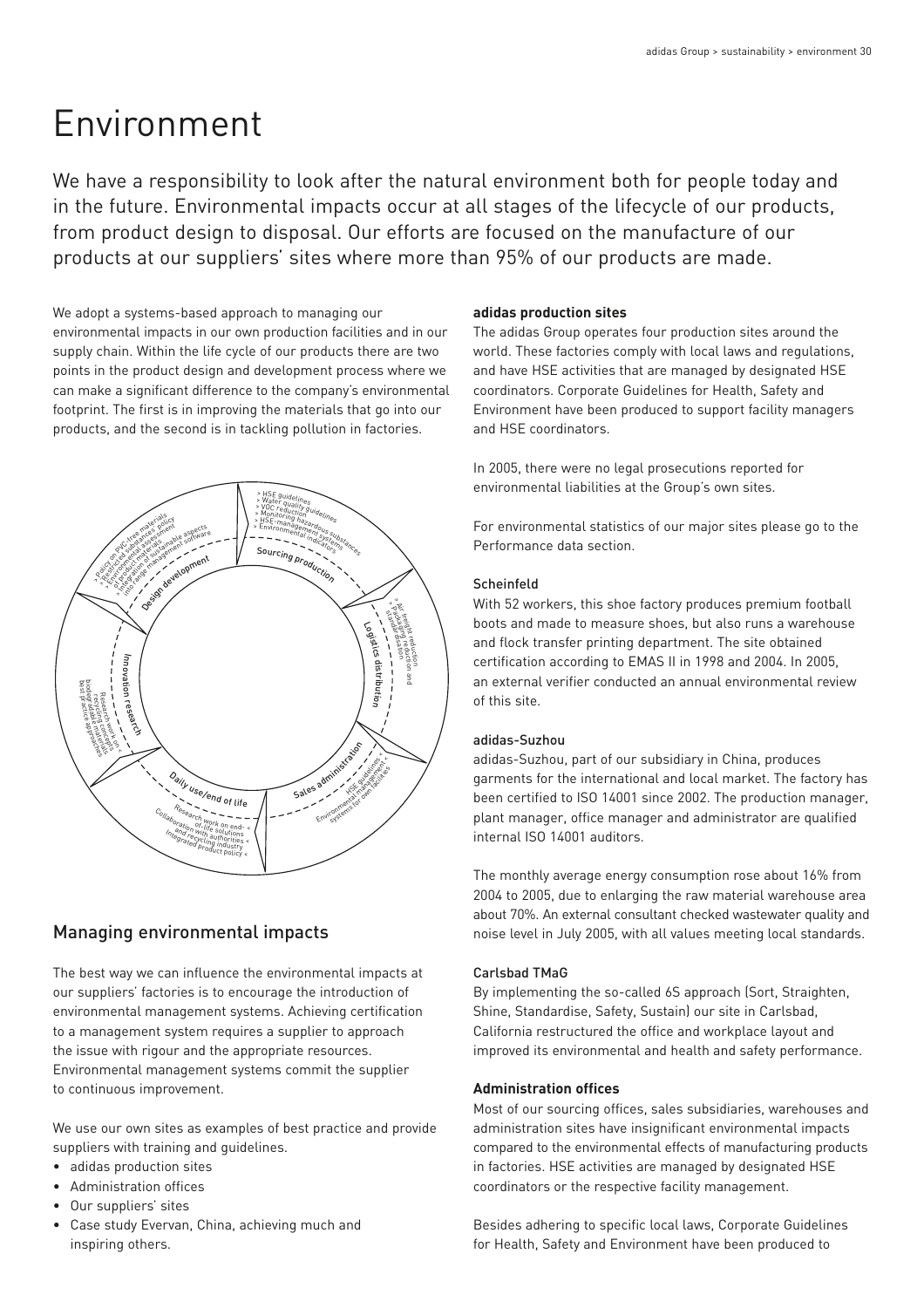support facility managers and HSE coordinators. These guidelines provide best practice advice for workplace ergonomics, ecopurchasing of office materials and resource savings. For example, from mid-2006 onwards, we will be using a new generation of office paper. The paper contains chlorine-free recycled materials but provides a high-value look as requested by our design departments.

#### Building in environmental efficiencies

We consider environmental issues whenever we design new buildings or refurbish existing ones. For example, when our global headquarters in Herzogenaurach was redesigned from old military barracks, specific measures were taken which included using recycled building materials, avoiding energy-intensive air conditioning and installing innovative heating and cooling systems in the employee restaurant STRIPES.

At adidas-America in Portland we participated in an engineering study with the state of Oregon to determine energy savings by changing the current boiler systems.

#### **Our suppliers' sites**

We encourage our suppliers to follow our lead and implement management systems. Many of our Asian footwear factories have led the way in establishing environmental management systems. And increasingly apparel and accessories and gear factories are following their lead.

See the table of suppliers with environmental and health and safety certifications in the Performance data section.

#### **Evervan, China, achieving much and inspiring others**

In passing the ISO 14001 in the year 2003, and adapting our Guide to Best Environmental Practice, several initiatives and projects were finalised at the Evervan site, one of our major footwear suppliers in China, specifically:

- Improved emissions, dust and noise control in work areas
- Tighter management of chemicals
- Replacement of diesel oil as the primary energy source in the canteen
- Creation of a new waste management system
- An energy conversation project.

Energy savings were 15% for compressors, 21% for high energy devices such as mixers and rubber mills. A condensed steam recycling system saves 814 tonnes of water and 15.1 tonnes of diesel per month, paying for itself in 30 days.

Overall Evervan reported the following figures:

- Saved water: 23.8% [ml/pair/month]
- Saved electrical power: 2.68% [kWh/pair/month]
- Saved diesel oil: 42.5% [Kg/pair/month]
- Saved gas: 47.6% [kg/pair/month]
- Ratio of reused waste material: 47.6%.

#### Apache II, China, learning from Evervan

Results at Evervan have inspired other suppliers. For example, the new Apache footwear factory integrates Evervan's findings

into their new facility. Compared with their existing site, several hundred litres of diesel and 30 tonnes of fresh water per day have been saved by establishing a steam recycling facility and a thermal recycling unit, which uses the warm air produced by the diesel generators.

# Improving materials

Our approach is to seek to design out polluting materials and processes and increasingly to adopt sustainable materials instead.

You can read about the various initiatives we have in place that help us achieve our goal of improving materials.

- Material selection policy
- Sustainable cotton
- Recycled materials
- Eliminating PVC
- Control and monitoring of restricted substances
- Integrated Product Policy
- Product safety.

## **Material selection policy**

We do not source raw materials from any endangered or threatened species as defined by the International Union for Conservation of Nature and Natural Resources (IUCN) in their red list. We also do not use leathers from animals that have been inhumanely treated, whether these animals are wild or farmed.

Materials supplied to the adidas Group must meet local regulations. We ask our suppliers to ensure that:

- Materials be non-toxic in use and disposal
- Using materials does not cause toxic emissions during the manufacturing process
- Products are manufactured under the best possible conditions using the best available technology.

#### **Sustainable cotton**

We have investigated using certified organic cotton, which is expensive and more difficult to find. It also does not sufficiently address the biggest environmental issue with growing cotton, which is excessive water use.

We are now party to an initiative called 'Better Cotton' that seeks to train cotton farmers to adopt a more sustainable approach to farming. This is consistent with our general approach to build capacity in our supply chain. Together with other brands, NGOs and environmental organisations we have initiated a five-year plan, which aims to create and implement a set of better cotton standards and practices for the mainstream cotton growing industry.

Participating companies are reviewing their own sourcing arrangements, looking for examples where all links on the supply chain benefit, from farmer and spinner to garment manufacturer and retailer. Finding these win-wins and encouraging more arrangements like them is crucial to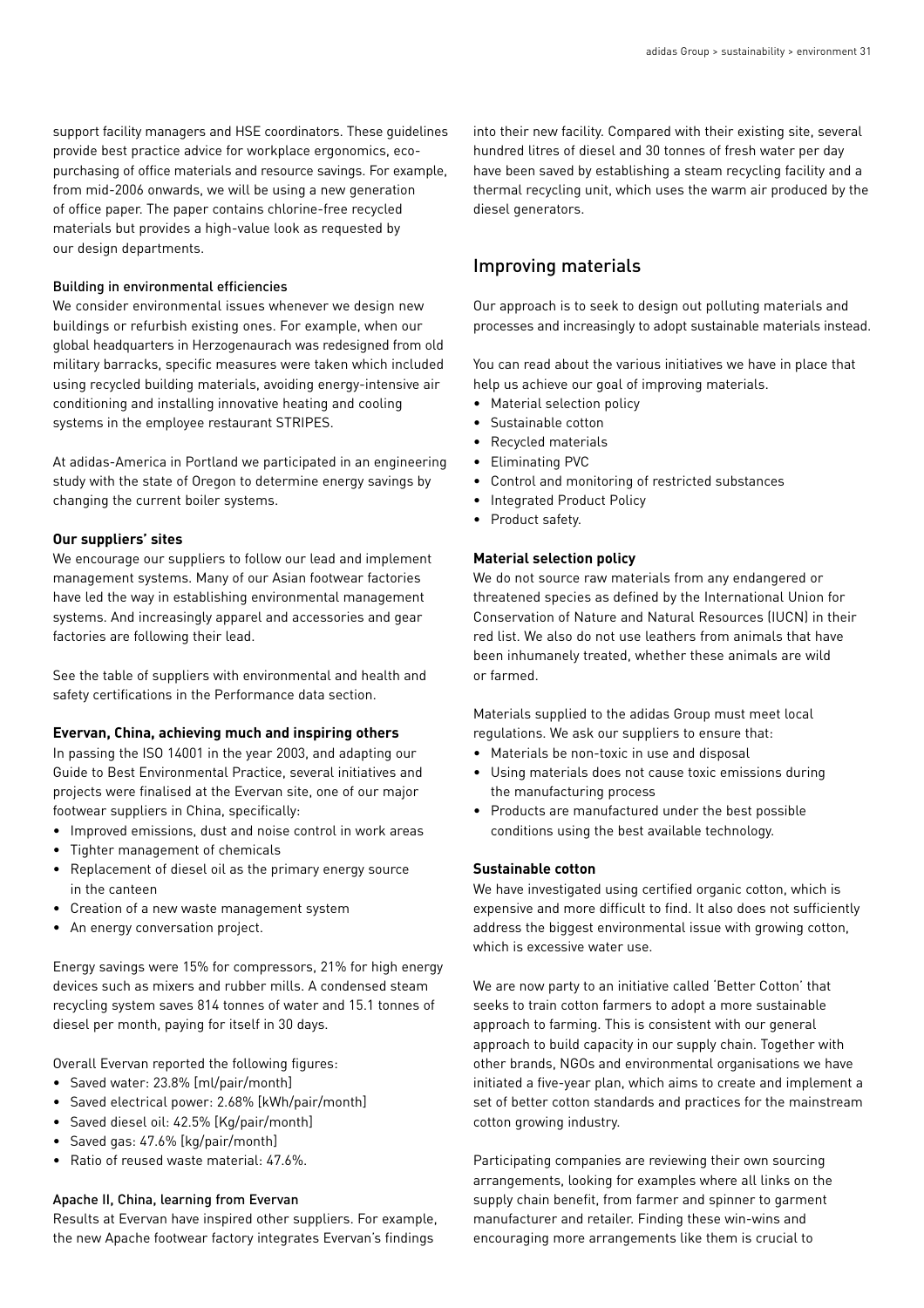achieving the project's goals to get as many buyers behind this concept as possible and so create a critical mass demanding better cotton.

#### **Recycled materials**

A pilot project in Vietnam experimented with recycling waste rubber soles to make new shoes and soles. To meet quality standards, different mixes of new and recycled material were tried and feedback from the customer was considered. But even though no major quality problems occurred, this concept was not applied as a global policy for all rubber applications. Reasons for this are significant colour and design limitations in applying this technology. The approach will be continued for certain rubber designs depending on the model of shoe.

#### **Eliminating PVC**

In 2000, we decided to eliminate PVC from our products. Alternatives have been found and introduced for most uses. However, in a few countries, alternatives are not available so some local production of athletic footwear products still uses PVC sporadically.

In 2005, we continued to engage with material scientists to understand the environmental impact of chlorine-based materials. These materials are widely used in the industry as PVC-replacements. The consultations are important so we can anticipate environmental developments at an early stage. We have started to review the materials used in footwear products to determine a potential substitution wherever technically and practically possible.

#### **Control and monitoring of restricted substances**

Restricted substances are those that cause harm or are suspected to cause harm to human health or the environment. Our policy is that suppliers must avoid using restricted substances.

In 2005, we have further updated and extended our existing policies and internal procedures for control and monitoring of restricted substances 'A-01 Requirements' to ensure that products are environmentally safe. Policies have been subject to review by scientific experts and even environmental groups.

Materials supplied to the adidas Group must meet the strictest local standards globally. We ask our supplier to ensure that:

- Materials are non-toxic in use and disposal
- Using materials does not cause toxic emissions during the manufacturing process
- Products are manufactured under the best possible conditions using the best available technology
- Materials meet sourcing standards of retailers, customer expectations and those recommended by consumer organisations.

We inform our material suppliers regularly about new scientific findings and developments. They must prove that materials comply with our standards by providing test reports from independent external test institutes on a regular basis. Development and production samples are checked randomly.

Read our A-01 Requirements in the Environment section of our website.

#### REACH draft EU legislation

We have been carefully observing draft EU legislation related to chemicals called REACH (Registration, Evaluation and Authorization of Chemicals). As a company committed to sustainable practices and meeting consumer needs, we believe that the REACH initiative is an important step towards increased transparency in the use of chemical substances and preparations that result in safer products.

Due to the uncertainty about the final structure and specific requirements from REACH, it is difficult to forecast how the legislation will affect international trade agreements, sourcing and production relationships, business administration and small and medium-sized enterprises. We continue to monitor the draft legislation. To better understand the future implications of REACH for our business and to express our views we closely interacted with other brands, the Foreign Trade Association and EC-governmental officials.

#### **Integrated Product Policy**

Integrated Product Policy (IPP) identifies environmental impacts throughout the life cycle of products and, with stakeholder cooperation, explores solutions to these impacts that benefit both the environment and business. The strategy for IPP complements existing environmental policies.

adidas has followed the IPP approach in a pilot study of athletic footwear products supported by the Environmental Ministry of Bavaria. Working with the environmental consultancy INTECHNICA, the project covered all stages of the product's lifecycle, from the extraction of natural resources, through to re-use or disposal. Involving adidas representatives from many different functions, a football boot model was selected and all relevant data regarding the environmental impact of this product from inception to disposal was collected.

#### Results

The cumulative environmental impact of the boot was calculated as well as identifying the stages of the lifecycle that cause the largest impact and how we might reduce those impacts. We were also able to quantify changes in the cumulative environmental impact if materials, components or manufacturing processes were changed. The calculation tool can therefore be used as an additional decision-making aid for material selection, design and development.

#### Developments in 2005

A new football boot for launch in 2006 was screened against IPP principles during its development in 2005 to field-test the applicability of this innovative evaluation tool. Due to significant construction differences and distinctive performance aspects it is impossible to directly compare data from this new product and the originally selected model. However, we were able to establish a calculation process that will allow us in future to compare products with the same construction complexity and to draw conclusions about their relative environmental footprint.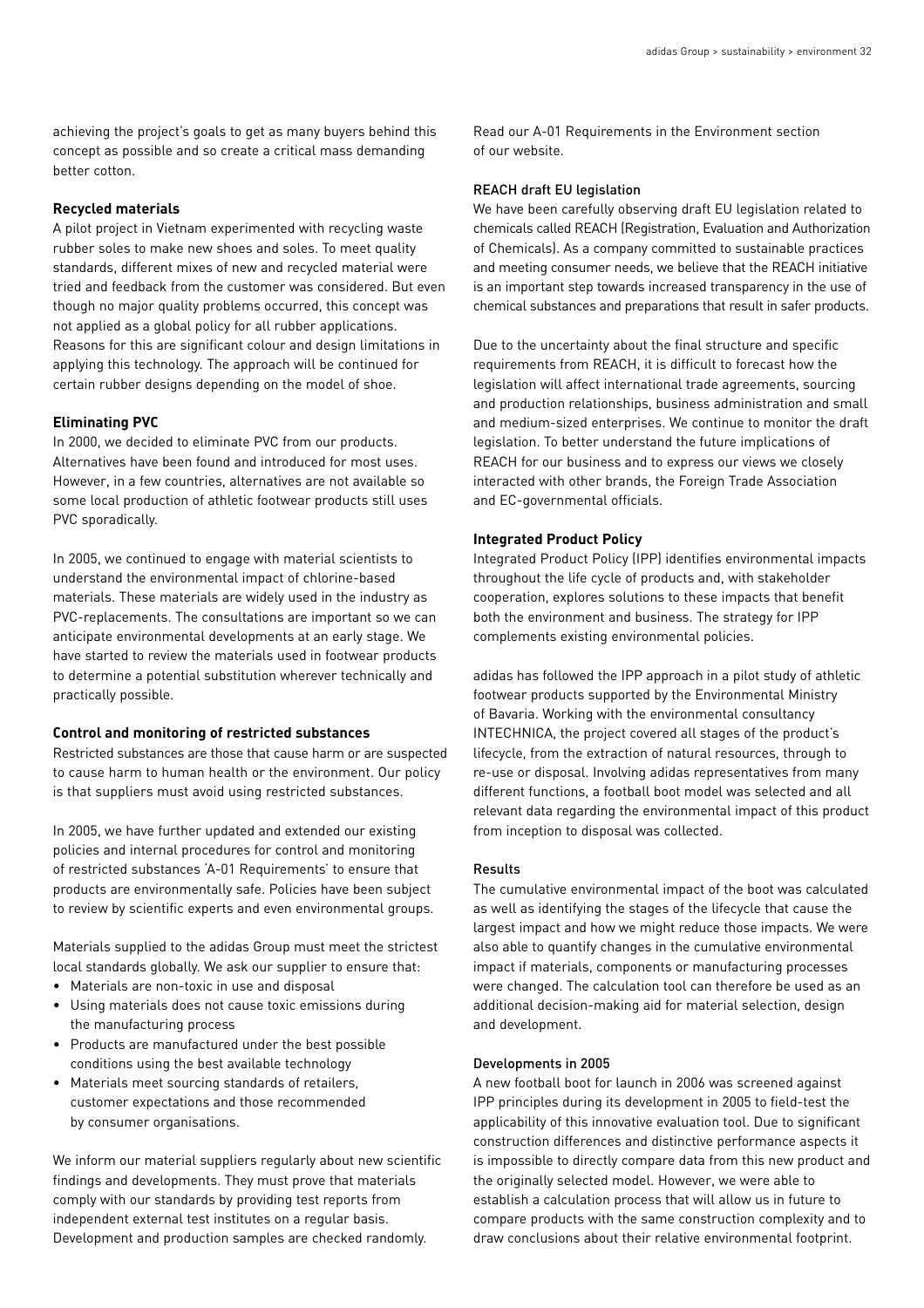#### **Product safety**

To ensure product quality and consumer-safe products, all materials and product samples are tested in accordance with standardised material and product testing specifications and procedures.

In 2005, we strengthened the internal procedures for reviewing concepts and prototypes for safety and environmental impacts.

Innovative product launches like the adidas\_one were checked for compliance with existing and upcoming legal requirements and we took corrective action where necessary.

In 2005, there were no re-calls of products due to failures in product safety.

# Tackling pollution

We provide support for our suppliers with guidelines and have a long-standing initiative to reduce VOC emissions. We also seek to address the  $CO<sub>2</sub>$  emissions from transporting our goods.

- Support for suppliers
- Environmental indicators
- Reducing VOC emissions
- Waste management strategy
- $\bullet$  CO<sub>2</sub> emissions from transport and travel.

#### **Support for suppliers**

Our approach is to help our suppliers reduce the environmental impacts in their factories through advice and support. In 2000, we issued our Health, Safety and the Environment (HSE) guidelines, which have been followed by a more specific Guide to Best Environmental Practice in 2002. Highlighting best practice both inspires and practically explains how our suppliers can improve their performance.

In 2005, we conducted specific needs assessments among our suppliers to understand their environmental priorities that differ significantly from product complexity and production processes at sites. Many reported that energy consumption was one of their main concerns. The drastic increase of oil prices has affected energy costs and the high demand in energy has resulted in power shortages in factories in China, where several of our suppliers' factories are located. In 2006, we will continue to focus our support on building capacity about energy and resource management for which we will commission external experts.

#### **Environmental indicators**

A detailed set of indicators has been developed, and established mainly in our footwear factories to measure, track and analyse the environmental footwear operations. Differences in the technical complexity of the various product models in production will always cause deviations in the data collection and interpretations.

The process of data completeness and accuracy, however, matured to a level, that enabled us to calculate the average consumption of key resources per pair of sport shoes produced by our key footwear suppliers in Asia, covering more than 95% of adidas footwear production.

#### Performance of adidas shoes

- Energy use is 2.93 KWh/pair
- The amount of waste water per pair is  $0.057m<sup>3</sup>$
- Waste ratio in product in per cent: 10% of the raw leather and 12% of the synthetic upper material. (These figures are calculated at a stage in the process before the waste material is fed into a waste management programme.)
- Average VOC consumption per pair is 20.5g.

The indicator system is now a reliable management tool for our footwear suppliers helping them to not only measure resource consumption but also identify potential savings and set reduction targets. We will continue to assist them in maintaining these tools so they can realise these potential savings.

#### **Reducing VOC emissions**

Since 2000, we have been committed to reducing emissions of VOCs in footwear factories in Asia. Our target is average VOC emissions of 20 grams/pair of shoes. VOCs – volatile organic compounds – are found in solvents used in the manufacturing process. They can cause breathing difficulties and other health complaints.

Our footwear suppliers have reduced VOC emissions from 140 grams/pair in 2000 to 20.5 grams/pair in 2005. We measured actual exposure in the workplace by asking workers to wear monitors during their working day. Emissions were far below the threshold limit value, usually peaking at 30%, and occasionally 60%. These results suggest workers are not being exposed to dangerous levels of VOCs but nonetheless we remain committed to further reductions.

See the Performance data section for more figures on VOC reduction.

#### **Waste management strategy**

Several in-depth studies and surveys have taken place, mostly with our footwear factories. An external consultant conducted investigations with our footwear partners in China, Indonesia and Vietnam. Considering the different waste amount and sources, but also the specific local circumstances, the outcome showed, that it is necessary to:

- further enhance the system to measure the waste volumes
- develop more in-house recycling systems
- consider local conditions and barriers when developing new waste management approaches.

The study also recommended pooling waste material from various factories to create greater volumes and to develop organisations that could provide a vertically integrated service from collection and sorting to recycling.

#### **CO2 emissions from transport and travel**

The fuel used to transport goods to market creates carbon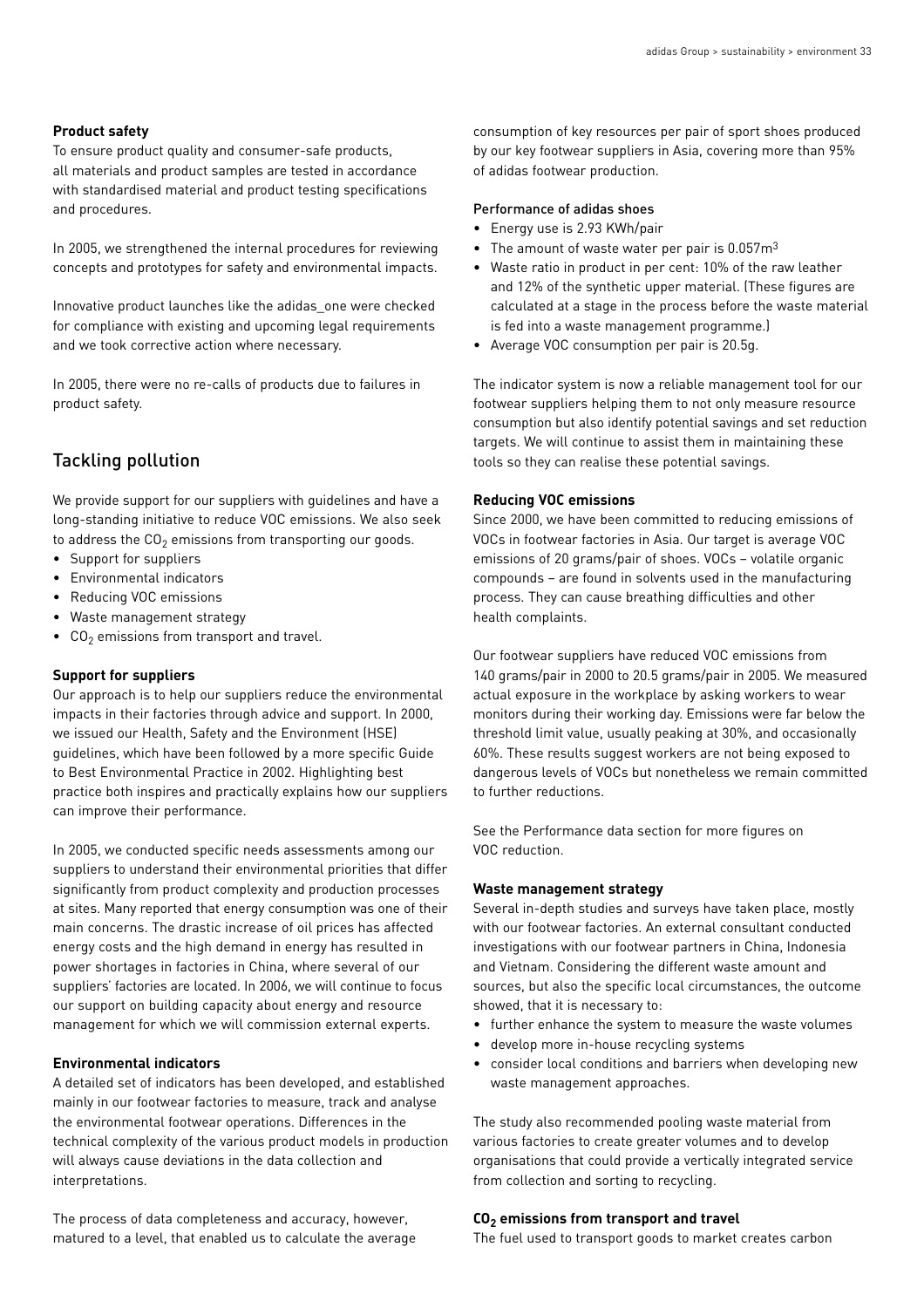dioxide emissions, a major contributor to climate change. Our policy is to minimise the impacts from transport. Air travel creates the most  $CO<sub>2</sub>$  emissions so is the focus of our efforts.

Carbon dioxide emissions are measured in grams carbon dioxide per kilometer each tonne travels (grams  $CO<sub>2</sub>/km$  t):

- Sea freight contributes 17.5 grams carbon dioxide  $CO<sub>2</sub>/km$  t
- Road freight by truck contributes 147 grams  $CO<sub>2</sub>/km$  t
- Airfreight contributes 903 grams  $CO<sub>2</sub>/km$  t.

In 2005, air freight transport decreased due to better control of production deadlines compared with last year when we had to ship products in time for both the Euro 2004 Football Championships and the Olympics. See the Performance data section for the full breakdown of percentages of freight types used to ship adidas products.

#### Offsetting the SEA team's impact

As a global business, with over 80 offices worldwide and a global supplier base, air travel is widely used by adidas employees. As an internal project, the SEA team has recorded all their air travel activities in 2005, quantified the respective carbon dioxide emissions as 34.2 metric tonnes, and fund a carbon-offset project which meets the quality standard defined by the World Wide Fund of Nature (WWF). This project funds the construction of small local bio-gas facilities in Nepal, which help to improve the local infrastructure and living conditions by more safe sanitary conditions for the people, protecting the local wood and wildlife resources.

## Case studies

In this section you can read how we have applied our approach on environmental issues to two particular factories in our supply chain. One case study looks at the gains made after implementing an environmental management system, and the other looks at tackling air pollution.

- Implementing environmental management systems in a football factory, China
- Tackling air pollution in football production, Thailand.

## Implementing Environmental Management Systems in a football factory, China

Besides the high volumes of apparel and footwear products, China has become an important production country for sports equipment, and in particular for footballs.

Saving resources is crucial to meeting business targets. Kuan Ho Sporting Goods Co, Ltd., one of our major manufacturing partners for machine-stitched footballs is located in Guangdong, China. The factory employs more than 6,500 workers and administration staff. The supplier has invested in Lean manufacturing and has made significant improvements to its workplace conditions and general health and safety. After some initial challenges the management committed to the SOE

programme and Kuan Ho is now established as a long-term partner. They have developed a comprehensive HSE management system within the factory.

The supplier tackled their specific environmental challenges by working towards certification to ISO 14001 and OHSAS 18001, which they achieved in January 2005. There have been a number of specific measures taken.

#### **Environmental improvements**

Following our Best Environmental Practice Guidelines helped Kuan Ho to reduce average energy consumption by nearly 20% from 2004 to 2005 (from 1.70 KWh/Unit to 1.36 KWh/Unit) on single production units. These savings enabled the factory to reduce the amount of additional diesel needed by 53% on average.

The chemical storage room was completely rebuilt. Anti-leakage systems on the floors, an improved air circulation and exhaust system, and better management of the chemicals in the production rooms all minimised exposure for the workers. A new surface ionization system, instead of using solvents for cleaning, reduced the VOC (volatile organic compounds) emissions by about 80 Kg per day.

These measures not only reduced the site's environmental impact they also led to a 5% decrease in the product defect rate.

#### **Training and health surveillance**

Comprehensive HSE worker training sessions were conducted during the year, with 4,932 workers participating. A specific health check with 746 workers by an external medical service provider took place in April 2005. By implementing the HSE system, occupational injuries reduced from 95 in 2004 to 50 in 2005.

## Tackling air pollution in football production, Thailand

While the national legislation on health and safety and labour issues is clear, Thailand struggles to implement it. Government agencies tend to focus on the regulation of heavy industries. As many of the light industrial factories producing apparel and accessories are in zones dominated by heavy industry, they remain relatively low priorities for local safety inspectors.

#### **About the factory**

Molten Thailand Ltd has been a key ball supplier to adidas over the last four years. Molten and adidas have developed technology for new ball products including the Roteiro ball for the Euro 2004 Football Championships and adidas selected Molten as the main ball supplier for the FIFA World Cup 2006™.

Molten has 960 workers making branded and unbranded balls in two production buildings. The building producing branded balls for adidas is new and has good safety measures in place. The other older building, where non-branded products are manufactured, had major non-compliances with our standards,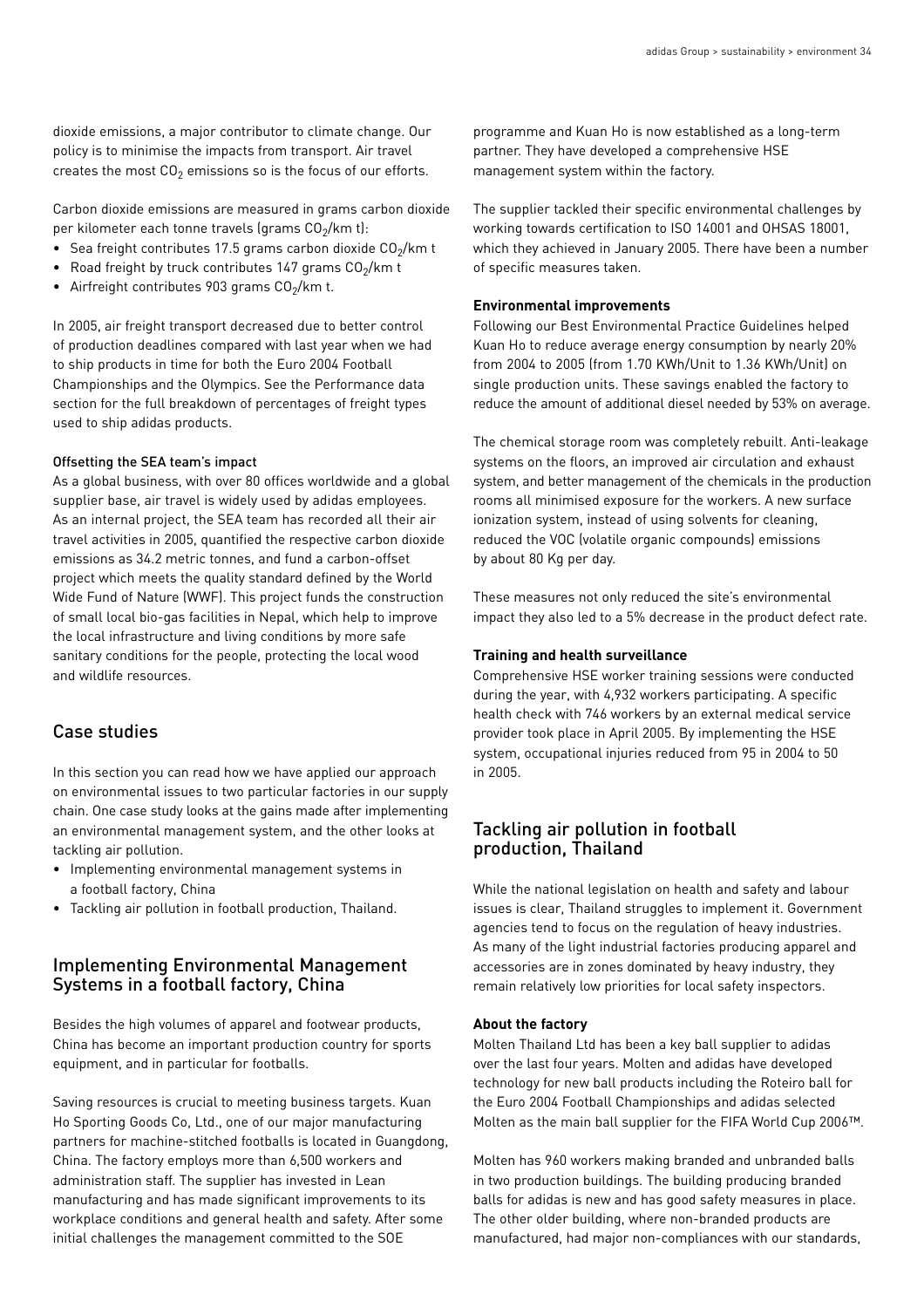putting workers' health at risk. It did not matter that this was not the building where our products were made. We wanted to see our health & safety standards met across the whole site.

#### **Working together to address the issues**

In 2004, SEA and a local consulting firm, SERV Consulting, worked with Molten's management to curb critical problems with ventilation and chemical safety. Using strategic monitoring's approach to identifying root causes, the SEA team uncovered gaps in engineering control and worker awareness. SERV was subsequently invited to assess the company's Human Resource Management system and complete the training needs assessment.

Our standards focus on restricting the use of harmful substances. As a result we banned the use of toluene, a key ingredient in glue used for patching ball panels. This presented Molten with the challenge of meeting the same quality standards but with less toxic chemicals.

In July 2004, Molten's senior management committed to eliminating toluene and introduced other less harmful solvents. SEA monitoring findings showed consistent efforts to improve ventilation systems and the factory management engaged a local chemical safety consultant and committed to ISO 14001 certification. In 2005 we provided training to Molten management and supervisors and Molten's safety team were trained in measuring against chemical thresholds. In September 2005, Molten had completely eliminated toluene from the production process at this site and was certified to ISO 14001.

#### **Improvements well received**

There is certainly more joint effort required to further improve the health and safety situation in Molten. However, the initiative of the past two years has clearly been a success:

"In the past, I felt that adidas production plant was safer than my plant because of poor ventilation system. Now I feel that my production building has an improved working environment. Chemical usage is limited to only one-day supply, which relates to better ventilation." Worker's quote

#### On the FIFA World Cup™, one worker stated that:

"I am so proud of my country that we produce World Cup product. I think making World Cup Ball is more difficult than the Roteiro Ball but I take it as a challenge. I am proud to see them on the television and newspaper and I keep telling everyone that I am part of this special ball".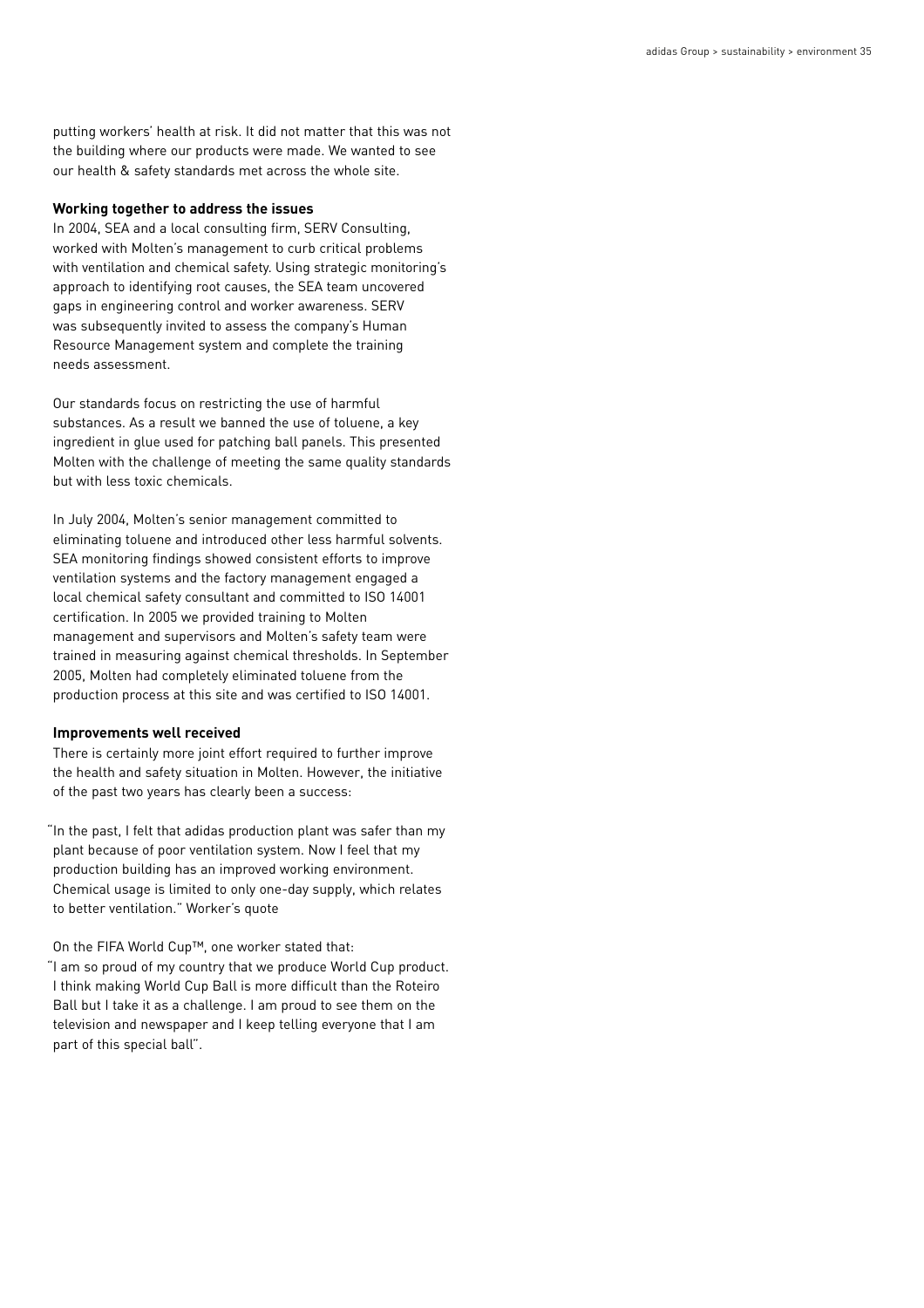# Employees

Our people are crucial to our success. Achieving our goal to be the global leader in the sporting goods industry depends on the talents, enthusiasm and dedication of our employees. Here we define our HR functions and goals, and our HR programme. We ensure worker-management communications through employee involvement in decision-making.

The employees have a responsibility to adhere to the employee code of conduct; and as employers we have a moral responsibility to ensure their health and safety. This includes developing an HIV-AIDS policy. The way we reward our staff has to be fair and related to our, and their, achievements.

We aim to develop our employees with opportunities for career progression, while striving to create a climate that celebrates our diversity, promotes global mobility and helps our staff achieve a healthy work-life balance. We also offer our staff access to a wide range of company sports activities.

# HR functions and goals

HR management is a core function within the Group's global organisation, managed by Global HR, with the global director reporting to the CEO. Within the Group, the Global HR organisation manages the following key functions:

- HR management and support to key functions Global Operations, Global Marketing, Corporate Services, Regions and Brands
- Global Services, including reward management and mobility management
- training and development
- company sports programme and work-life balance initiatives in Germany
- corporate community programme in Germany
- cross-functional issues, for example, HR information systems, communication, personnel and marketing.

Global HR focuses on the following goals:

- to create a working environment that stimulates team spirit, passion, engagement and achievement
- to instill a performance culture based upon strong leadership
- to make the adidas Group the employer of choice.

# HR programme

Our people and their talents are critical to our continuing commercial success. With more than 15,900 employees working in more than 80 countries we need to develop HR strategies that can be implemented globally. The first step is to identify the common challenges we face wherever we operate:

• talent management – to identify, recruit and retain the most talented people and develop career opportunities for them tailored to the specific needs of our company

- employee-oriented leadership to strengthen the alignment of management and employees by improving communication and enhancing employee feedback systems
- performance management to instill a result-driven management culture that supports up and downward performance feedback for continuous learning and improvement
- motivation to provide reward and incentive schemes as well as a working environment that promotes employees' commitment, engagement and wellbeing
- communication to improve transparency and efficiency in communication at all levels of the Group and wherever we operate.

To rise to these challenges, our programme focuses on five core processes of HR management: attracting, recruiting, developing, rewarding, and retaining staff.

# Employee involvement

Employee empowerment, participation and co-determination play an important role in managing employee relations within the adidas Group.

The Group has established works councils at adidas in Germany and other European subsidiaries. The members of the works councils are elected by the work force.

Three representatives of the works council are also members of the Supervisory Board. The Supervisory Board advises and supervises the Executive Board in the management of the adidas Group. It is involved in all decisions of fundamental importance to the Group and is responsible for appointing and dismissing members of the Executive Board.

Location determines the form of employee participation:

- HQ Works Council
- European Works Council
- Employee participation outside Europe.

# **HQ Works Council**

In 2005, the HQ works council focused on the following projects:

- Job-grading and Performance/Compensation System (PEP)
- Work-Life Balance/Family Audit
- Increase in working hours to guarantee employment at Scheinfeld and Uffenheim until 2010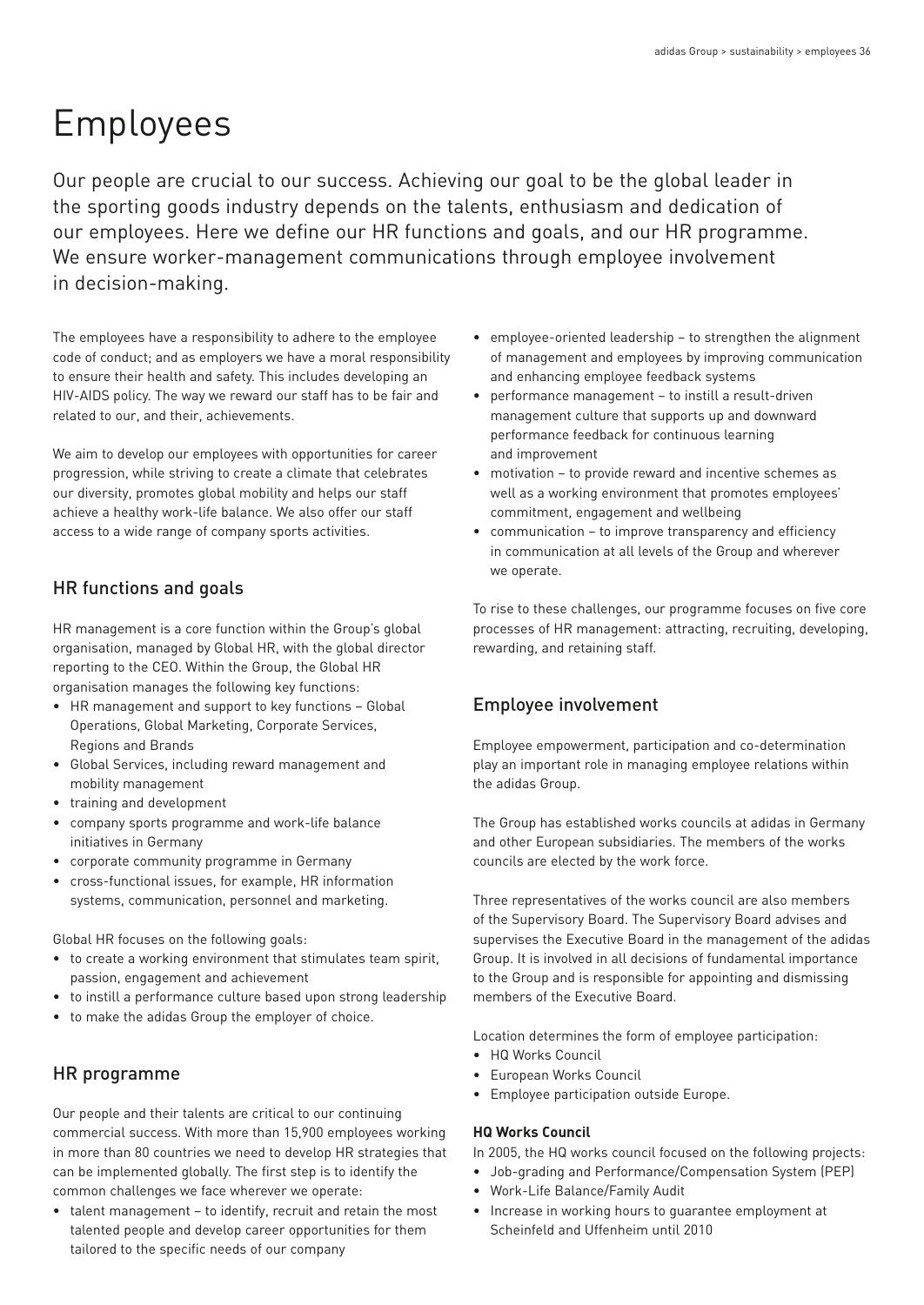- Annual performance bonus for eligible employees
- Supporting personnel transfers resulting from the reorganisation at Scheinfeld
- Internal agreements on the use of internet, (mobile) phone and E-mail, on reintegration of employees coming back from parental leave, and on on-call service.

#### **European Works Council**

The European Works Council (EWC) currently consists of nine delegates from seven European countries. The fruitful collaboration between the European and HQ Works Council and the SEA team continued in 2005. Members of the HQ Works Council, the European Works Council and representatives of the Trade Unions are regularly updated on progress of the compliance programme. During 2005, members of the Works Council were also invited to participate in factory audits and the evaluation of a Worker-Management Communication Project.

#### **Employee participation outside Europe**

While employees of the adidas Group in Herzogenaurach and Portland have enjoyed access to top management in a variety of forums, creating effective communication channels throughout the regions at Liaison Office (LO) and factory level is a constant challenge.

Our internet-based 'Ask the Management' forum gives employees throughout the regions an opportunity to raise concerns and post questions to top management. More direct communications are being established in the sourcing offices throughout Asia, based on the Guangzhou model detailed in our Social and Environmental report 2003. The Guangzhou management-employee committee is now in its fourth year and has incorporated elected representatives from Apparel, Accessories and Gear as well as the original footwear sourcing representatives.

In 2005, a number of key issues were discussed and in most cases resolved, including:

- organising transport to our operations centres
- providing medical insurance for staff located in different cities
- improving the housing accumulation fund and social retirement fund coverage
- introducing flexible working hours in the LO
- choosing the venues and activities for company outings.

# Employee code of conduct

We have a Code on Business Ethics and Conduct to help strengthen general governance. The Code serves as the cornerstone of ethical and social behavior in day-to-day operations, and is aligned with the core values of the company.

In 2005, the code has been subject to further detailed review. It will be part of a Global Compliance Programme and is planned to be implemented by compliance managers worldwide, with the involvement of the Works Council.

The code will cover key issues such as:

- Treatment of business partners and third parties
- Handling of information
- Complaints
- Special rules for dealing with financial matters.

# Health and safety

Everyone has the right to work in a safe environment. This has been recognised the world over and as a global Group, our operations have to comply with a wide range of different legal and cultural imperatives. Naturally, practices and procedures will vary from one facility to another, but the core requirements remain the same.

These core requirements are fully explained in a set of Corporate Guidelines for Health, Safety and Environment for facilities of the adidas Group. These guidelines especially help facility management of mainly administrative offices to manage health and safety issues in an effective way. Furthermore, larger administration facilities of the adidas Group and the very few production sites owned by the Group have comprehensive risk, Health, Safety and Environmental management systems coordinated by local facility management. In 2005, activities focused on travel security and health and safety and precautionary measures related to avian flu.

#### **World Of Sports, Herzogenaurach, Germany**

This administration facility with 1,400 employees has effective occupational HSE management coordinated by a professional health and safety officer and a company doctor.

Besides our regular and permanent activities, a special 'safety week' took place in July 2005, which included training sessions on general accident prevention as well as all kind of workplace safety issues. Staff were trained in handling fire extinguishers and a simulator showed people the fatal effects of alcohol and drugs while driving.

In 2005, two accidents occurred on the way to the workplace. There was one occupational accident, and three accidents while doing sport.

#### **TaylorMade Assembly Plant, Carlsbad, USA**

Around 700 workers assemble golf clubs in this factory, co-located with the TaylorMade administration offices. By implementing the so-called 6S approach (Sort, Straighten, Shine, Standardise, Safety, Sustain) this site re-structured the office and workplace layout and improved its environmental and health and safety performance. In 2005, there were six work-place accidents resulting in 25 lost days.

#### **adidas apparel factory, Suzhou, China**

adidas-Suzhou, part of our subsidiary in China, produces garments for the international and local market. The industrial accident logbook showed no accidents for 2005.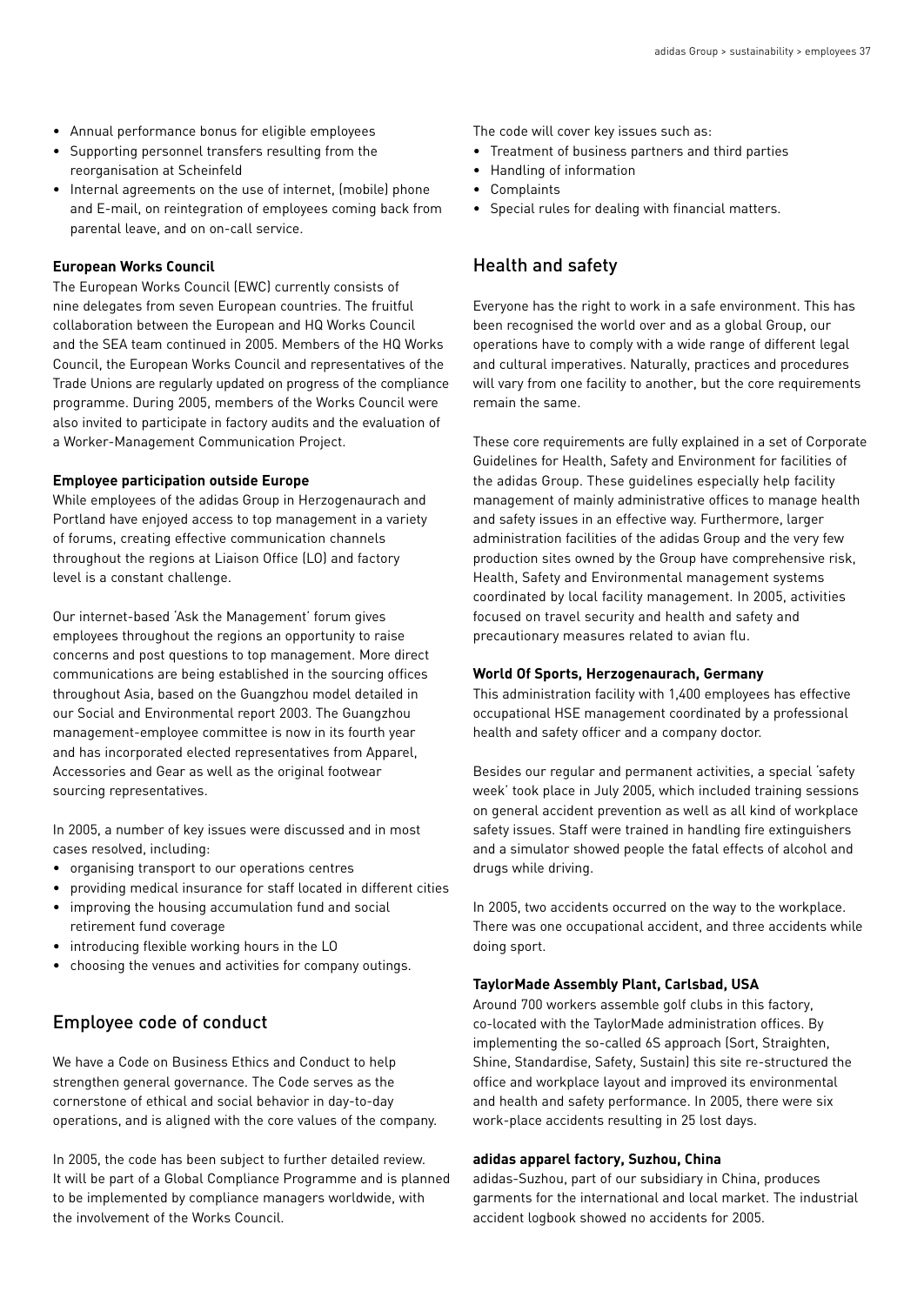#### **adidas footwear factory, Scheinfeld, Germany**

This shoe factory produces premium football boots and made to measure shoes, but also runs a warehouse and flock transfer printing department. After being awarded first prize by the German Trade Association in 2000 for its advanced health, safety and environmental systems, the Scheinfeld factory has maintained a high level of workplace occupational health and safety for its 52 employees. Each workplace in the production area is carefully reviewed for health and safety risks. This year there were three accidents.

# HIV-AIDS policy

At the end of 2003 we began to develop an HIV-AIDS policy for the Group, drawing on information from the International Labour Organization (ILO). In 2004, a suite of documents were prepared comprising a draft corporate policy, general guidance on HIV-AIDS, an employee guide, and guidelines for managers on workplace care and support.

These materials were field tested by the Thailand LO of the adidas Group and adidas Thailand Limited, a sales and marketing subsidiary. A joint HIV-AIDS Committee, comprising senior management, administration and HR personnel, was established to oversee this exercise. The committee members were liaising with a local NGO – the Thai Business Coalition for HIV-AIDS – to organise HIV-AIDS awareness training for the local office and retail staff.

In 2005, the guidelines were reviewed by the company doctor, who proposed improving the privacy and confidentiality measures in the reporting mechanisms. In 2006, we plan to roll out the policy and guidelines in countries severely affected by HIV-AIDS.

# Remuneration

Our Global Salary Management System (GSMS) sets employees' salaries in a clear, understandable and measurable way. Managers and the HR department can identify gaps between current and target positions within an employee's salary band and point out how the employee could reach the target position. The adidas Group also offers various attractive variable compensation systems:

- Pay for Performance bonus programme more than 20% of all employees receive this variable salary component with an average of 20% of their remuneration linked directly to individual and Group performance
- Long-Term Incentive Programmes (LTIP) these include a Management Stock Option Plan (MSOP) that links the compensation of approximately 450 key executives worldwide to the adidas share price and adidas's position in a peer group index. Additional long-term incentive programmes are focused on special projects and turn-around initiatives and are in place in various regions and brands

• Other benefits include our 401-K pension plans in the USA and the PP 2000 pension plan for our employees in Germany. In 2005, 1,219 employees participated in the latter, which represents an increase of 10% compared to the previous year.

# Developing employees

We aim to identify, recruit and retain the most talented people and develop career opportunities for them.

#### **Go for Gold**

Just like athletes, employees of the adidas Group need a training plan to build on their strengths, overcome their own challenges and improve their technique to achieve their goals. We base our efforts on the three success drivers 'Leadership Excellence', 'Performance Management' and 'Talent Management'.

#### **Leadership Excellence**

Leadership in what we do and how we do it is key to our success. Our Executives and Managers enforce Leadership Excellence and instil a culture of performance. They are the main drivers and sponsors of the company's Performance and Talent Management.

#### **Performance Management**

Performance Management is the platform of our success. Evaluation tools like PEP ('Performance Evaluation and Planning') measure employee's current performance based on job and competency requirements. Employee performance levels serve as an indicator for base salary development and variable compensation, supporting our goal of paying for performance. PEP also covers the setting of individual business targets and the planning of training and development activities.

For both individual and team performance improvement we offer targeted support based on need: for example, basic skill training in team development or business coaching. All aiming for one goal: to train and develop our employees to be 'Fit for Today'.

#### **Talent Management**

With our Talent Management tools and processes we identify employees at all levels who have the potential to become leaders in the business – our Talents. In order to prepare them for new and more complex future roles they take part in targeted development programmes covering:

- Innovative and state-of-the-art input on programme topics
- Individual preparation for new competency requirements
- Fostering of global networking
- Knowledge transfer into the current and future business.

Actively managing internal succession contributes to our competitive position.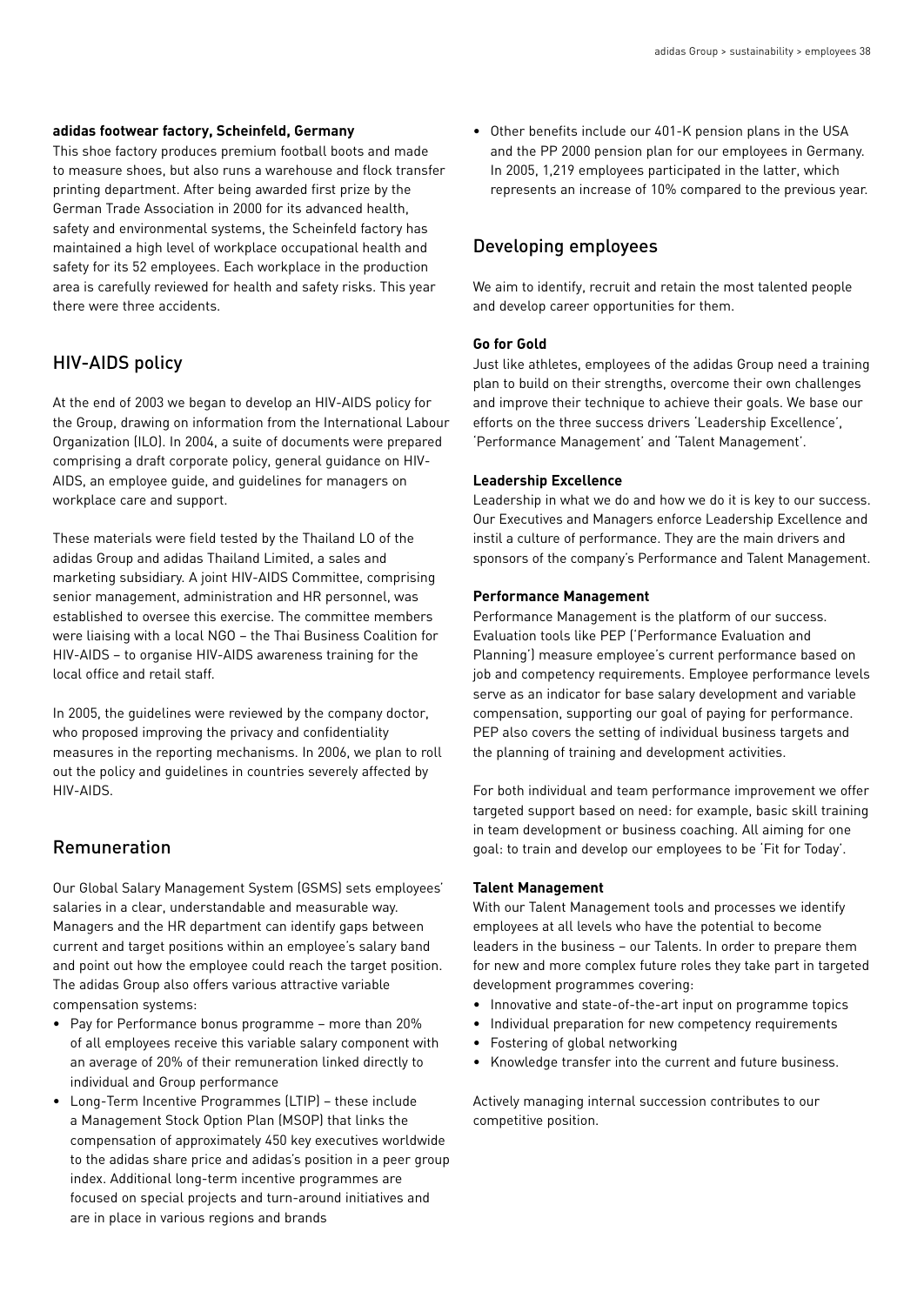# **Diversity**

Over the years, the workforce of the adidas Group has evolved to reflect the growing diversity of our communities, our varied fields of activity as well as our truly global marketplace. We will remain committed to understanding, valuing and incorporating this diversity into the corporate culture of the adidas Group. We believe that diversity helps us to sustain a competitive advantage, to foster motivation and to ensure organisational success and stability. Our approach to diversity is to:

Acknowledge the richness of commonalities and differences we share; the intrinsic worth of each unique employee; that our products and our contribution to sports and the athletes that compete therein are enhanced through these multiple and different perspectives;

Aspire to create respect for and appreciation of each other; to further increase diversity within the adidas Group and to foster a spirit of openness and partnership amongst our employees and within our communities.

Act to assure an environment that welcomes, respects and embraces diversity; to capitalise on the value of a diverse work force; and to achieve excellence through our products and our people.

# Global mobility

Global presence and success in worldwide markets require a workforce willing and able to work around the world. For those employees who are interested in working in different countries, we have a programme of international assignments to worldwide locations within the adidas Group. Most of these take place between Germany, USA, China, Hong Kong and The Netherlands. The adidas Group provides training and cultural preparation to familiarise the relocating professionals and their families with their new living and working environments.

In brief:

- the Headquarters of the adidas Group employs more than 300 international employees from more than 40 countries
- between 50 and 100 international assignments at various locations begin annually
- 350 employees are permanently on international assignments.

# Work-life balance

Every employee's quality of life should be improved by working for the adidas Group, so we have a responsibility to address work-life balance. We aim to harmonise the commercial interests of the adidas Group with the private and family needs of our employees, thereby assuring the mutual benefit of both. The programme includes family-oriented services, flexible work time and place, people development and leadership competence related to work-life balance. Hertie Stiftung, the third largest private foundation in Germany, audited our programme to identify and initiate ways to improve family-oriented personnel management. We were re-audited in 2004 and awarded the official certificate as a Family-Friendly Employer.

## Company sports

We offer our employees a wide range of sports activities at our major sites including team sports such as football and basketball, fun and fitness courses such as fencing and Tae Boe, and health and wellness courses such as yoga, healthy back, and swimming.

At our headquarters in Herzogenaurach, Germany, our Company Sports department also organises several sports events such as mountain biking, horseback riding, kayaking, skiing and ski tours and the biathlon. Special events such as one-week sports camps for employees' kids, transalpine mountain bike tours, and the yearly Berlin marathon weekend (with a suitable training programme prior to the event) are also available.

At our headquarters in Herzogenaurach and Portland our employees have access to a company gym.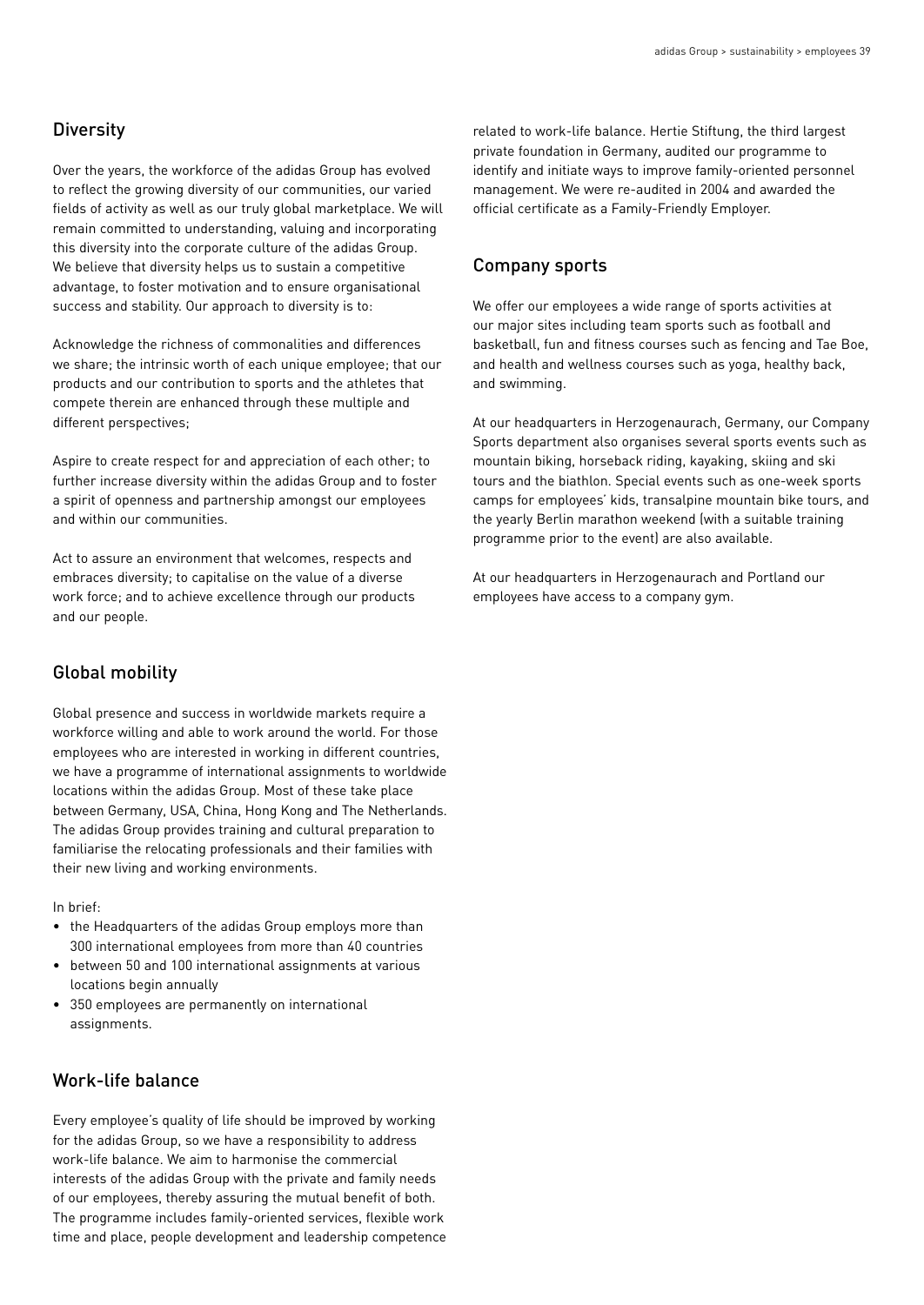# Community affairs

Our Group's community affairs programmes are as diverse as the more than 80 countries where we operate. In managing our community affairs programme we have deliberately adopted a decentralised approach, recognising that local people in our subsidiaries and Group entities best understand the needs and cultural sensitivities of their communities.

Although varied in form, many current initiatives are aimed at supporting kids and youths, sports in a social context, preventive health projects and immediate relief efforts for people in need. We have three complementary pillars supporting our community affairs goals: community involvement, employee involvement and corporate giving and we list examples in these sections. Some initiatives are described in more detail under case studies.

# Managing community affairs

We want our community affairs work to be as innovative as our efforts to improve workplace conditions. To achieve that we have first clarified internal ownership:

Internal Group activities are overseen by a network of employees from around the business. This network is coordinated by Community Affairs, a function that has been fully embedded in the Social & Environmental Affairs team

External supply chain activities are managed by the Social and Environmental Affairs (SEA) team directly.

#### **Group activities**

#### Developments in 2005

Developing a direction and strategy for Corporate Giving and other Community Involvement activities on Group level was one of our major ambitions last year. To meet this goal we established the Community Affairs function at headquarters as part of the Social & Environmental Affairs team.

Our focus is working with a network of people from adidas Group entities around the world who are driving social improvements in their local communities. Community Affairs has been tasked to:

- provide support and assistance to subsidiaries and Liaison Offices, especially for important projects where they are seeking advice
- increase transparency through improved reporting mechanisms.

### Next steps for 2006

Due to the various needs in different countries, we follow a decentralised approach in Community Affairs. The challenge with this approach is to improve our reporting mechanisms so we can form a clear view of activities at the local level, and better analyse and report on them.

In those countries where adidas Group entities and our suppliers both run social programmes, we will seek to build links between the two with the goal of increasing the programmes' impact.

#### Pillars of the programme

The adidas Community Affairs programme is built on three pillars: community involvement, employee involvement and corporate giving. In each community the specific design of these three pillars is determined by local cultural, economic and social factors.

We are selective and support projects that show sustainable benefits to the communities where we live and work.

#### **Supply chain activities**

Surveys have shown us that many of our suppliers are involved in local projects that are valued by their communities. However, we are aware that we could achieve much more. Working with Marie Stopes International (see the case study below) has helped us to see that the adidas Group can act as a catalyst for change – change that would otherwise not occur – by partnering with a capable third party and our suppliers on a specific community and worker-oriented social programme.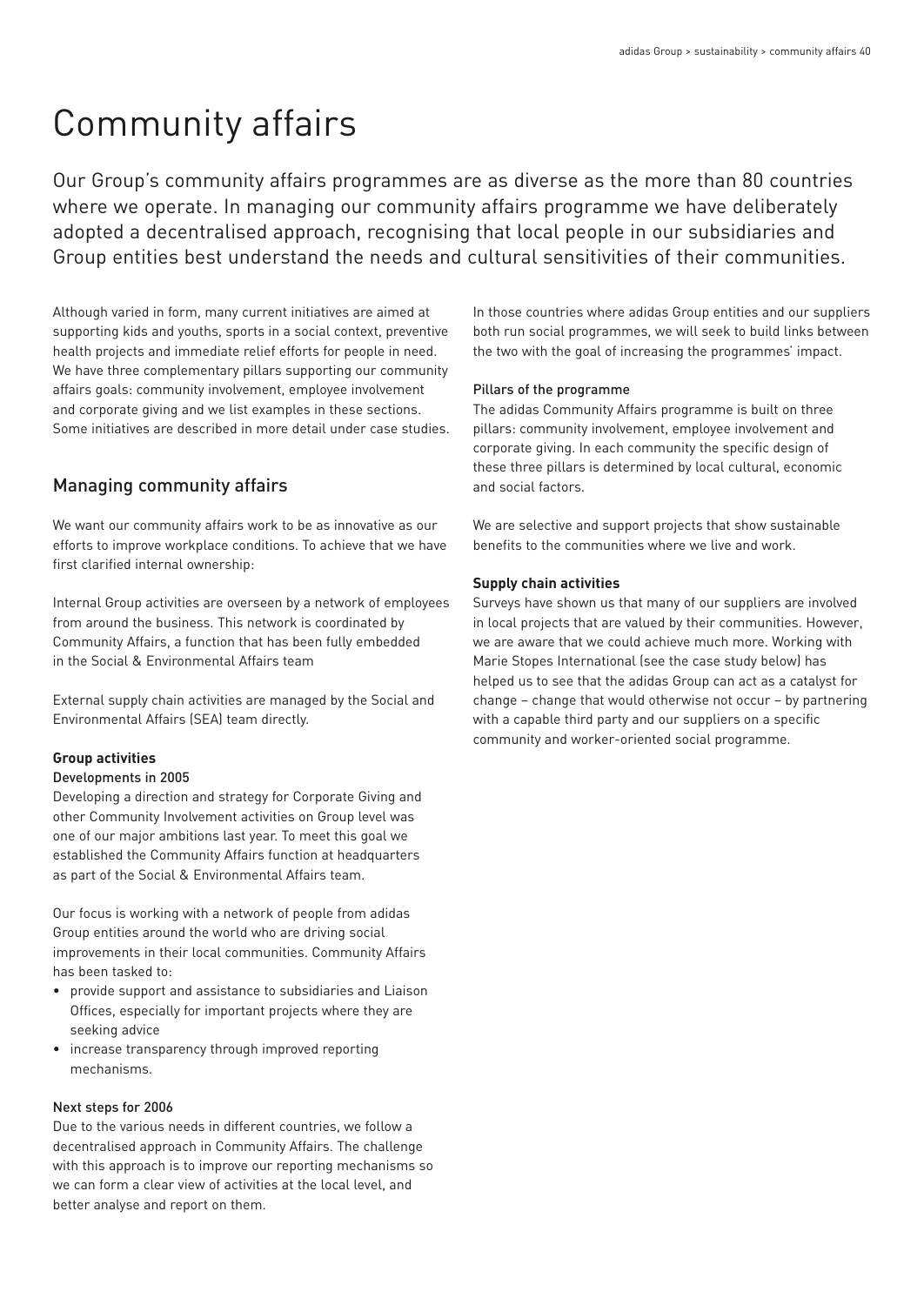#### **Initiatives**

This table shows the initiatives described on this site, grouped by type of initiative and region.

|                          | <b>Europe/Middle East</b>                                                                                                                                                                                                                         | Asia-Pacific                                                                                                                                                                                                | Americas                                                                                                                                                                                                                                                                |
|--------------------------|---------------------------------------------------------------------------------------------------------------------------------------------------------------------------------------------------------------------------------------------------|-------------------------------------------------------------------------------------------------------------------------------------------------------------------------------------------------------------|-------------------------------------------------------------------------------------------------------------------------------------------------------------------------------------------------------------------------------------------------------------------------|
| Community<br>Involvement | 'Impossible is nothing' - cause-<br>related marketing initiative,<br>adidas Italy<br>'Franconian International School'<br>Community Involvement, adidas<br>headquarters Germany<br>'Diambars' Community Involvement,<br>adidas France and Senegal | 'JinQiao 8K Running event' -<br><b>Grassroots Community Project,</b><br>adidas China<br>'Tsunami Relief Efforts',<br>adidas Korea                                                                           | 'Junior Achievements' - educational<br>programme, adidas Panama<br>'Earn your Stripes' Scholarship<br>Program, adidas America<br>'Golf Fore Your Heart Pro-Am<br>Tournament', TMaG Headquarters,<br>US<br>'Terry Fox' cause-related marketing<br>project, adidas Canada |
| Employee<br>Involvement  | 'Blood donation' from<br>employees, adidas Dubai                                                                                                                                                                                                  | 'adiLIFE' Corporate Volunteering<br>Programme, adidas Australia<br>'UDAYAN Care' Corporate<br>Volunteering, adidas India<br>'Special Olympic' Corporate<br>Volunteering and Product Giving,<br>adidas Japan | 'aCT!' adidas Community Team,<br>adidas America                                                                                                                                                                                                                         |
| Corporate<br>Giving      | 'Product Donations', adidas Spain<br>'6 villages for 2006' Cash donation,<br>adidas headquarters Germany<br>and South Africa                                                                                                                      | 'Cash Donation to orphanages',<br>adidas Liaison Office Indonesia                                                                                                                                           | 'Charitable Contributions Program'<br>TMaG Headquarters, US<br>'Product Donations to children and<br>disabled', adidas Argentina                                                                                                                                        |

## Community involvement

Community involvement for us ranges from conventional community projects and cause-related marketing initiatives to immediate relief efforts for people in need.

#### Cause-related marketing initiatives

The adidas Group joins with charities or good causes to market products that make a positive impact on key social issues and achieve business objectives.

#### Relief efforts

In 2005, we responded to several natural disasters around the globe, for example the Tsunami in South-east Asia, Hurricane Katrina in the US and the earthquake victims in Pakistan.

Read about community involvement initiatives in our three operating regions:

- Europe/Middle East
- Asia-Pacific
- Americas

## **Community involvement in Europe and the Middle East** 'Impossible is nothing' cause-related marketing initiative, adidas Italy

In 2005, adidas Italy brought to life our campaign 'Impossible is nothing' by creating opportunities to participate in sport where none had previously existed. Ten Italian cities were chosen.

For example, the floor of the prison gymnasium in Monza was laid, and a fencing piste for the Nisseno Fencing Group of Caltanissetta was supplied.

## 'Franconian International School' Community Involvement, adidas Headquarters Germany

The Franconian International School, close to the adidas headquarters, has approximately 150 students from more than 20 different ethnic backgrounds. It aims to educate their students in an international environment to high academic standards and to create an atmosphere and spirit that respects all cultures and promotes responsible citizenship. Since it opened in 1998, many employees of the adidas Group have enrolled their children here and the company has been involved in all aspects of school life and management.

#### 'Diambars' Community Involvement, adidas France and Senegal

The Diambars initiative has been developed by a group of professional football players in France and establishes sports schools for children from the African continent. The Diambars adidas Project aims to support the training of sports people, to contribute to the development of mass sport in Senegal and promote the value of learning and education.

In 2005, a highlight was the pupils' summer school visit to adidas France in Landersheim.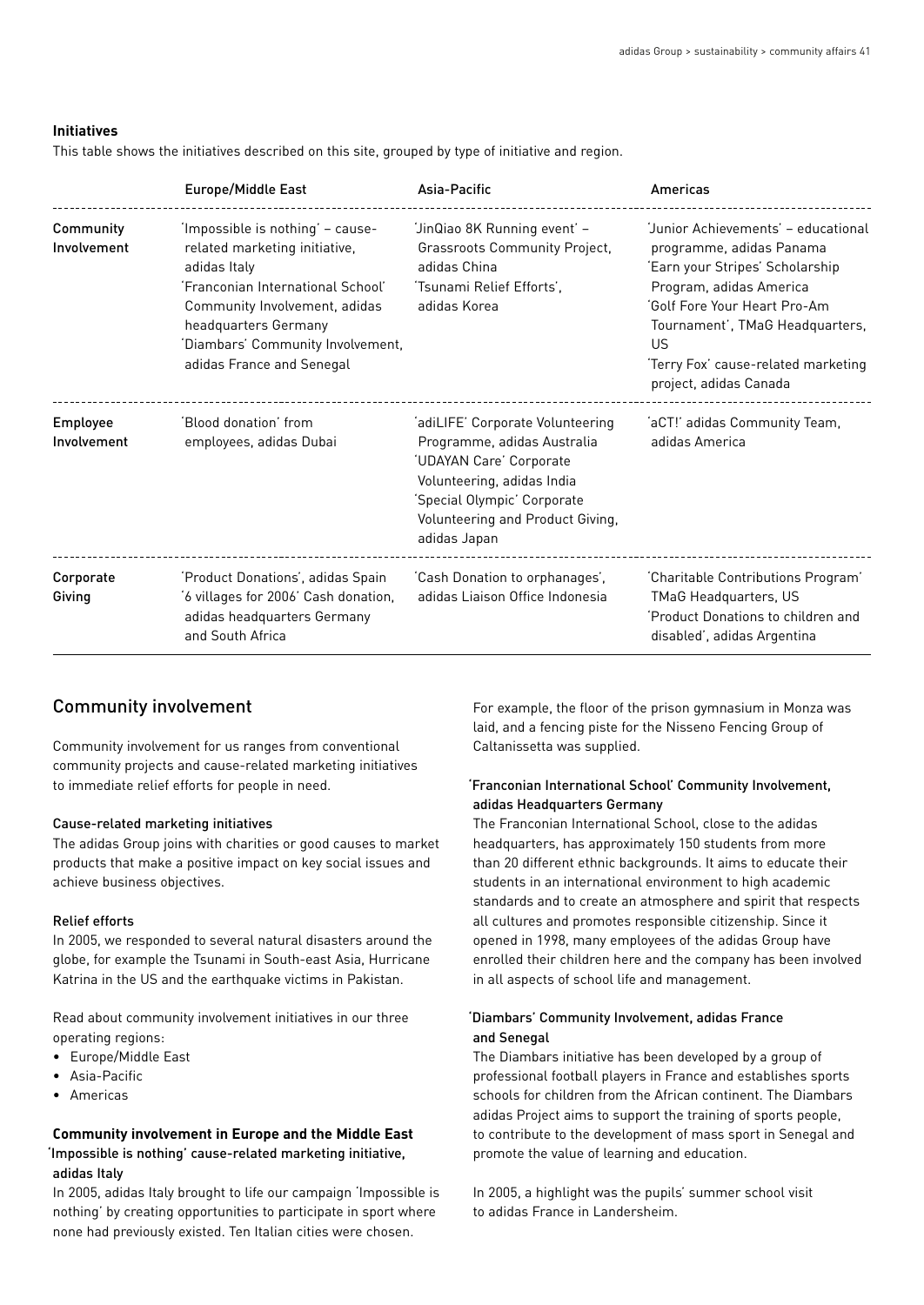#### **Community involvement in Asia-Pacific**

#### 'JinQiao 8 K Running Event' Grassroots Community Project, adidas China

adidas China is the title sponsor of the JinQiao 8 K running event held at JinQiao community in Pudong of Shanghai. We promoted healthy living through building up a grass roots running community from the event. A total of 1,489 people participated in the run.

#### 'Tsunami Relief Efforts', adidas Korea

With the objective to play a role as a global citizen, adidas Korea donated to UNICEF. The aim was to support the organisation's relief efforts in meeting the humanitarian challenges after the Tsunami in Indonesia. We decided to collaborate with UNICEF in order to effectively direct relief funds to those most affected by the disaster.

The company decided to match employee donations in order to reinforce individual personal commitment while acting as a socially responsible company.

#### **Community involvement in the Americas**

'Junior Achievements' educational programme, adidas Panama Since 2001, in collaboration with Jóvenes Emprendedores adidas Panama has been promoting understanding of the development of a global economy for children at elementary school and high school. The main goal is the formation of leaders within a business culture from an early stage by educating and inspiring the youth so that they value free enterprise and understand the global economy and the world of business.

adidas Panama supports this project not only through corporate giving but also through employee involvement.

#### 'Earn Your Stripes' Scholarship Program, adidas America

Since 2000, the adidas America 'Earn Your Stripes' Scholarship Program annually awards 17 financial scholarships to high school seniors from Portland public schools, who demonstrate their commitment and achievement in the areas of academics, athletics and community service. In addition to the financial award, each recipient receives a college kit that includes our product and school supplies.

### 'Golf FORE Your Heart' Pro-Am Tournament, Taylor-Made adidas Golf, headquarters US

The TaylorMade-adidas Golf 'Fore' Your Heart Pro Am has become the largest local charity golf tournament supported through TMaG Charitable Contributions Program.

TMaG provides products for all levels of team prizes and for individual putting, most accurate drive and long drive contests. At the evening's live auction, a gift certificate is auctioned to the highest bidder for the opportunity to be custom fit for a set of clubs designed to his or her swing specifications.

We also provide a \$15,000 purse for the annual Pro-Am, which is held in conjunction with the tournament. PGA professionals throughout Southern California are paired up with four tournament participants to compete in this spectacular one-day event.

### 'Terry Fox' cause-related marketing project, adidas Canada adidas Canada and the Terry Fox Foundation partnered in order to introduce the iconic indigo blue shoe, the adidas Orion TF. All profits of the sale were donated to the Terry Fox Foundation.

Terry Fox was a Canadian runner, who set out to fight cancer that had taken one of his legs. His goal was to raise money for cancer research by running through Canada from east to west, calling his journey the 'Marathon of Hope'. Fox was forced to quit after 143 days of running when his cancer returned, however, along the way he raised the awareness of people around the world. Today, the Terry Fox Foundation remains true to Terry Fox's vision and principles while raising money for cancer research through the annual Terry Fox Run, donations and planned gifts. During this run, Fox wore his favorite running shoe, the 1979 adidas Orion, which adidas provided him with in 1980.

This is the first time the Terry Fox Foundation has partnered with a corporate organisation.

# Employee involvement

Employee involvement supports the company's community affairs goals and objectives by providing meaningful opportunities for our employees to engage with the communities where they work, and may also live.

Read about employee involvement initiatives in our three operating regions:

- Europe/Middle East
- Asia-Pacific
- Americas.

#### **Employee involvement in Europe and the Middle East**  'Blood donation' from adidas employees, adidas Dubai

The Blood Donation Vehicle, provided by the UAE Ministry of Health was with adidas Dubai for one day and after a slow start, and some uncertainty and nervousness, people began to filter into the Blood Donation Vehicle. Even though going through the unpleasant task of giving blood, we bonded with our office neighbours, who joined in from the street, and had a worthwhile, rewarding day.

#### **Employee involvement in Asia-Pacific**

'adi-LIFE' Corporate Volunteering Programme, adidas Australia adidas Australia embraces social responsibility and actively commits to benefit the Australian community through support and involvement in sport.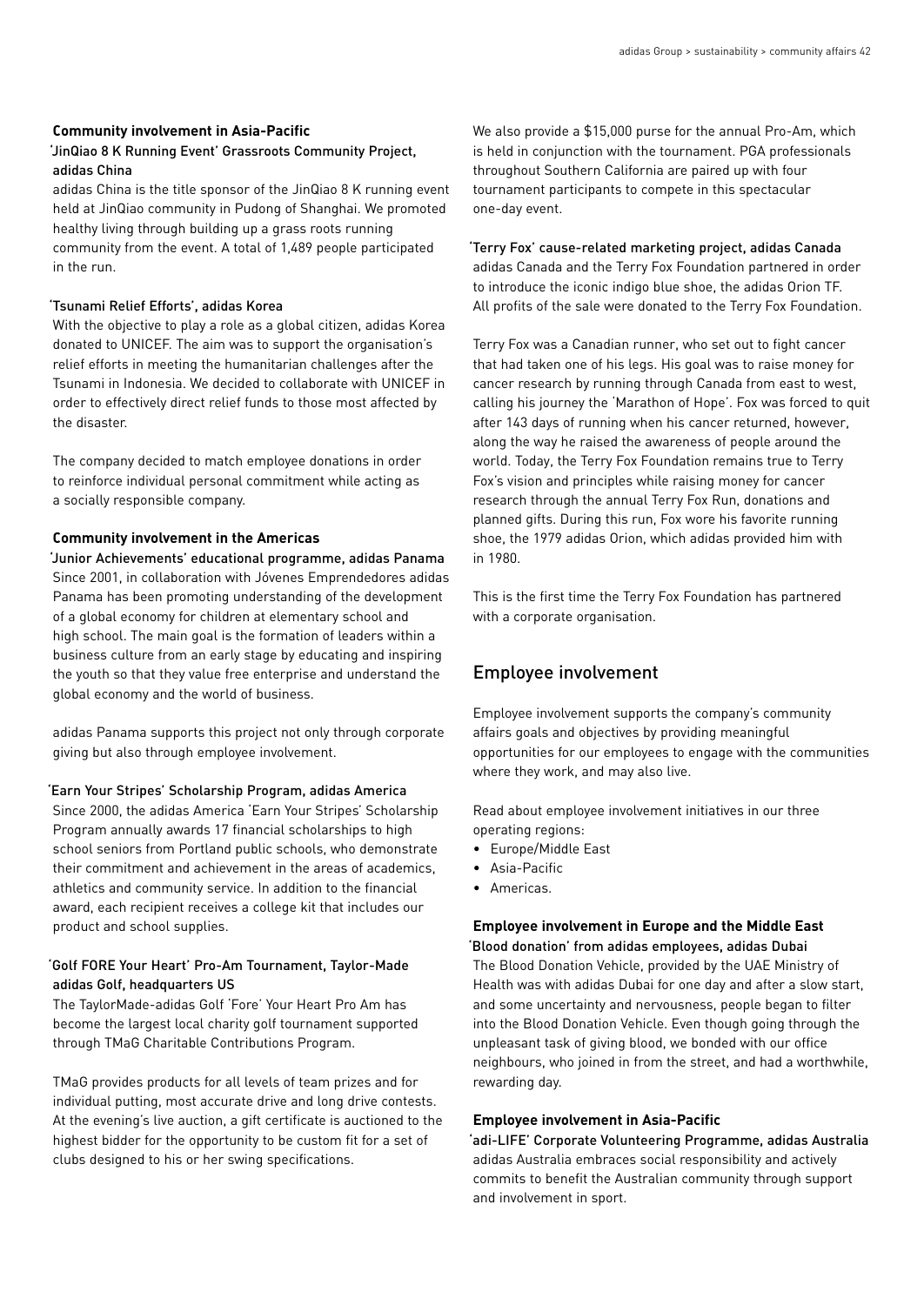Every employee can become an adi-LIFE volunteer in order to:

- Create and participate in volunteer activities that improve communities
- Promote education
- Promote physical activity through sport.

Seek out other motivated adi-LIFE employees to become volunteers to share common experiences and the camaraderie of everyone with whom we work.

#### 'UDAYANA CARE' Corporate Volunteering, adidas India

India is a poor country. Our management team wanted to give something back to the community and has joined hands with UDAYAN CARE, a registered charity working with orphaned and abandoned children. Our mission for helping the disadvantaged kids is to:

- Create a mentoring environment by involving staff
- Providing financial assistance in-kind.

We invite these children to our office on weekends to spend some fun time on sporting activities. This includes coaching and mentoring by the staff.

Udayan care has four homes in Delhi that support 80 kids. These are residential homes for long-term care of disadvantaged children through a programme called L.I.F.E: Living in Family Environment. Women of vision volunteer to set up and sometimes even fund these homes and parent the children. These homes are in busy, middle class neighbourhoods, where the community takes ownership of them.

## 'SPECIAL OLYMPICS' Corporate Volunteering, adidas Japan

The Special Olympics is an international organisation that offers children and adults with intellectual disabilities the opportunity to participate in society through sport.

We feel the Special Olympics convey adidas values of passion, authenticity and honesty in sport. adidas feels that the funding money is important, but the volunteer spirit of adidas staff is even more important for successful community programmes.

# **Employee involvement in the Americas**

aCT-adidas Community Team, adidas America

As part of the Company's commitment to improving the communities in which we operate, adidas America has developed an Employee Volunteer Program called aCT! aCT! is the adidas Community Team, an employee volunteer programme that encourages employees to extend the adidas brand values of commitment and inspiration to helping those in our community reach their potential. Employees receive time away from work to help in the community by volunteering with non-profit community partners. Employee volunteer efforts are recognised with a financial contribution to the community partners when accumulated employee volunteer hours reach a total of 60 hours per six-month period. The programme was launched in autumn 2005 at an on-site volunteer event at the adidas Village (US headquarters) in Portland where the programme will be piloted throughout 2006.

## Corporate giving

Donations at the adidas Group can take the form of financial contributions, product contributions and in-kind goods and services. Globally, in 2005, the adidas Group received 13,153 donation requests and supported 40 requests with a cash grant and 1,243 with product donations.

Read about corporate giving initiatives in our three operating regions:

- Europe/Middle East
- Asia-Pacific
- Americas

#### **Corporate giving in Europe and the Middle East** 'Product Donations', adidas Spain

In 2005, adidas in Spain donated to various social service organisations, including the Spanish Special Olympics, SOS Children's Villages in Spain and an Orphanage in Jaen. Furthermore, product donations were sent to Nicaragua and Indonesia to help people in need.

#### **Corporate giving in Asia-Pacific**

'Cash Donation to orphanages', adidas Liaison Office, Indonesia Several Indonesia Liaison Office employees and their families visited five orphanages between July and September 2005 to distribute money that was raised in an internal sample sale. The employees spent some time with the orphans there. The staff representative is devising a new initiative for 2006.

#### **Corporate giving in the Americas**

'Charitable Contributions Program' Taylor-Made adidas Golf, US TMaG receives a vast amount of requests for donations – an average of 3,000 annually and therefore, developed the 'Charitable Contributions Program'.

Along with donating products, the Charity department offers the sale of TaylorMade-adidas Golf products to qualified charities at a discounted fee of up to 20% below wholesale pricing. A portion of the profit generated by the sale is donated back to the charity in the form of additional products. The remaining profit is applied to the cost of running the programme, including wages and benefits for two full-time employees and one part-time employee, with the remaining balance contributed to TMaG at year-end. The end result is a totally self-funding programme designed to create a win-win effect for everyone. The charities are able to raffle, auction or use the product they've purchased to raise funds that easily eclipse the price charged by TaylorMade and the charity programme has completely covered all of its costs.

Since its inception in 2001, TMaG's Charitable Contributions Program has grown in popularity and leads the industry with this innovative approach. The programme allows us to enjoy a larger presence at a greater number of fundraising events, spreading goodwill for TMaG throughout the country year round. Our willingness to partner with charities has proven to be highly valued across the nation, resulting in strong brand loyalty among thousands of golfers, their families and friends.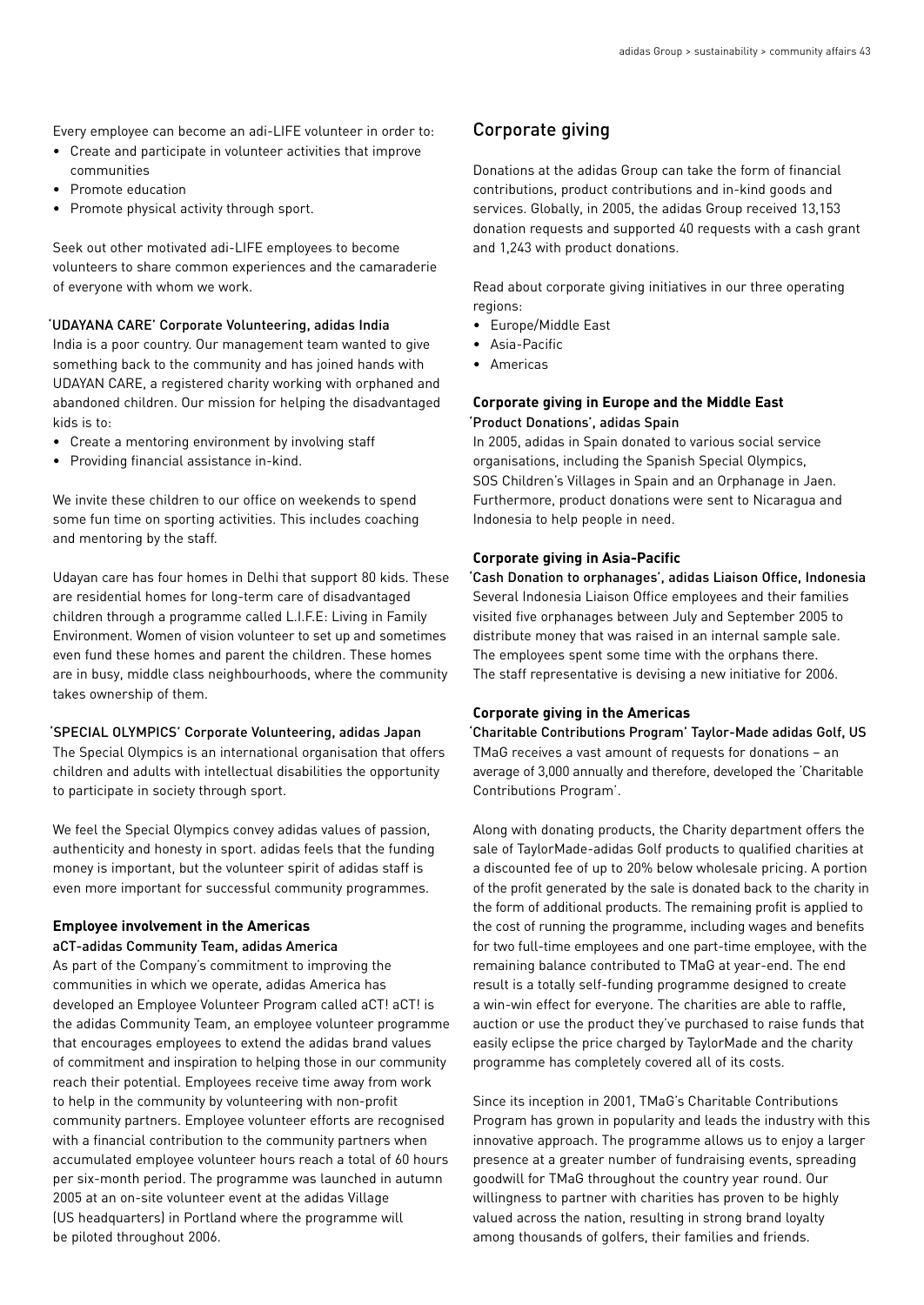#### 'Product Donations for children and disabled', adidas Argentina

In 2005, adidas Argentina donated products to various social organisations in order to help groups in our community that cannot acquire this type of product. The focus was children and the disabled.

#### **Applying for a grant**

In 2005, we developed Guidelines on Corporate Giving so we could help the applicants, better manage the large number of donation requests and remain true to our values in the approval process. In the guidelines we defined areas where we would and would not get involved, the application procedure and grant requirements.

You can find our Corporate Giving Guidelines in the Community affairs section on our website.

Organisations seeking support should send their request to the subsidiary or Liaison Office in their home country or the closest office. More information about office locations is available on our website in the About us section.

# Case studies

Here we describe some of our initiatives in more detail:

- Reproductive health project with Marie Stopes International
- Sudhaar education and school infrastructure programme, Pakistan
- adidas America and football (soccer)
- SOS Children's Villages

## **Reproductive health project with Marie Stopes International:**  The project so far

In 2003, we reported on our developing partnership with Marie Stopes International (MSI). Based on the research and survey work that was conducted at supplier factories in Vietnam in the first quarter of 2004, a broad-scale project aimed at addressing the fundamental sexual and reproductive health of workers has been developed. During the survey and research phase, it became clear that the two fundamental problems for workers are:

- lack of knowledge and awareness in relation to managing their own health
- lack of access to reproductive medical services.

Research and survey work has also started in Dongguan in south China, to assess the needs of workers, factory management and local authorities in respect of reproductive health amongst the largely migrant workforce.

#### China programme

In 2004, the Chinese authorities fully acknowledged the growing impact of HIV-AIDS. Given the growing support for programmes that address the increasing health risks for China's urban workforce, the MSI China programme will identify the best methods for protecting workers against this disease and poor reproductive health in general. Underpinning the programme is the concept of personal responsibility.

At relatively minimal cost to factory management, a significant number of workers can effectively be taught how to protect themselves and improve their overall health and wellbeing.

During the course of 2005, MSI was heavily involved in the rollout of several critical projects relating to HIV-AIDS in Yunnan, one of the provinces with the highest rate of infection in China, and the opening and development of its new China MSI clinics. Nonetheless, we still managed to convene a workshop at the adidas offices in Guangzhou, facilitated by MSI, to bring the relevant stakeholders together for the purpose of reviewing the needs assessment conducted at two different suppliers. We received feedback from the factories, the Guangdong Bureau of Health, the Family Planning Association, the China CDC, and experts from the Migrant Labour Research & Service Center of Zhongshan University and the Guangdong Womens College.

Following the workshop, both MSI and adidas have been conducting outreach with a number of different organisations to enlist their participation, in order to make this a truly multisectoral, private-public engagement. A proposal has been submitted by MSI for a programme covering the needs of workers in Guangzhou and Dongguan, with the potential to reach thousands of factories and 100's of thousands of workers. At this stage, there is some possibility that the programme may be pursued under the umbrella of the China Health Alliance, through the efforts of the Global Health Initiative. More information about the project and an agreed framework for implementation will be available in the second quarter of 2006.

#### Vietnam programme

In January 2005, the implementation phase of the Vietnam programme started, with the establishment of a permanent reproductive health clinic to service workers and the surrounding communities. In addition to this, a mobile team travels out from the clinic to the factories to provide a range of services including training of factory clinic staff, basic reproductive clinical services from a mobile van, distribution of information and educational materials, and direct training of volunteer workers as peer group leaders. Marie Stopes also assist factory clinic staff to develop a proper referral network with local clinics, hospitals and pharmacies, as well as promote the MSI clinic and its unique philosophy on health services and standards.

Privacy, confidentiality and counselling of the patient or client are still somewhat novel concepts in Vietnam.

'MSI and adidas share a common vision that solutions must be long term, sustainable and cost effective, with direct benefit for factory workers as well as factory owners.' Marie Stopes International

By the end of 2005, the MSI static clinic had been operating effectively in Binh Duong province for several months with numbers of factory worker clients far exceeding expectations. Several short documentary news-items and public service announcements by local authorities and media helped raise awareness about the clinic and the need for these types of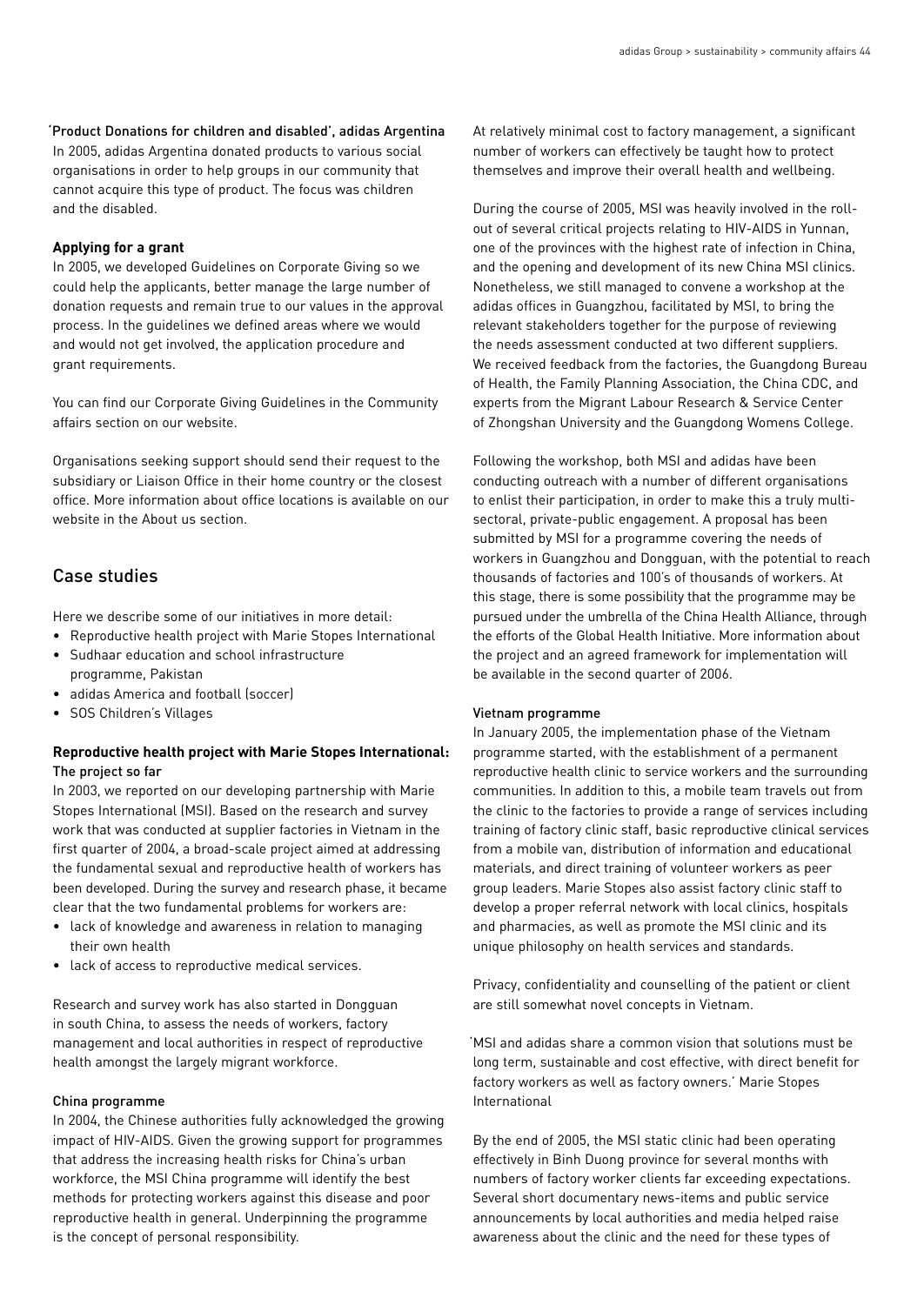services to be made more readily available to migrant workers. Local authorities in Binh Duong province have been extremely cooperative and supportive of the clinic, ensuring smooth operations, and this was mostly due to the excellent government relations conducted by MSI.

At the same time, the MSI staff in Ho Chi Minh city has been working with all individual suppliers in each of the three product categories (footwear, apparel and accessories & gear) to mapout activities and timelines for their factory clinic staff training and peer education programme roll-out. In March of this year, adidas and MSI will agree on and start tracking a number of key success indicators and other useful information, such as: number of local community clients vs factory clients accessing the static clinic; rate of use of mobile services vs use of static clinic by factory workers; the general health status of clients as well as other critical information, eg education level, current living conditions; and sick leave or absences from the factory due to gynaecological or hygiene problems or unwanted pregnancy. It is also anticipated that other buyers and donors may be brought into the programme over the course of 2006 to extend its impact.

#### **Sudhaar education and infrastructure project, Pakistan**

Sialkot is the centre of the football stitching industry in Pakistan, which has in the past employed underage workers. To discourage this, standards of education and access to schooling have had to be improved in rural communities in the area, which is what the local NGO Sudhaar has done with its Education and School Infrastructure programme. Originally supported by FIFA, the adidas Group has fully funded the programme since 2002.

Sudhaar has successfully motivated parents to keep their children in school, developed model schools, provided teacher training, and carried out educational planning for the District Government.

Over 17,000 children in 104 government schools have directly benefited from improved school facilities and access to better education. This includes the children of football stitchers, who make up 20% of the rural population in the areas where these schools are situated. The programme also has a strong capacity building component: strengthening the education provided by local government and fostering the involvement of parents and rural communities.

'I am working in this school as head teacher since 1988. I have got training regarding leadership role and school management, and pedagogical skills in Science, Mathematics, Urdu and English under Sudhaar-adidas quality education programme; with the extensive motivation Sudhaar developed and polished our attitudes towards education planning, resources mobilisation and our teaching style as well. I have provided basic facilities to my school kid through the Sudhaar programme.' Ms. Zubaida Kousar, Head Teacher Govt. Girls Primary School, Mandair Kothay

#### **adidas America and football (soccer)**

adidas US works with football-affiliated organisations and athlete partners to promote access to football for disadvantaged, at-risk youth and kids. For example, our long-time athlete partner, Eddie Pope, created his Foundation with the idea of using football to develop the mind, body and spirit of disadvantaged youth. The adidas Group makes financial and product contributions to help the foundation achieve its mission.

AmericaScores is a community-based, education organisation that uses football to teach urban children to apply the teamwork and responsibility they learn on the field to their work in the classroom. The adidas Group donates products in order to outfit all the children. Additionally, as part of a long-standing partnership with the US Youth Soccer Association, our financial and product contributions support TOPSoccer, a training and team placement programme designed to bring the opportunity of learning and playing football to youth with disabilities.

Those initiatives not only help to promote the football game itself, but help young people to develop their character and temperament.

Eddie Pope has been an adidas athlete partner since 1996, while the relationship with AmericaScore started in 1998 and with TOPSoccer in 1997.

## **'SOS Children's Villages', adidas Headquarters Germany and South Africa**

'6 villages for 2006' was officially launched by SOS Children's Villages and FIFA in 2004, with the aim of raising funds to construct six new SOS Children's Villages. They will be built in Brazil, Mexico, Nigeria, South Africa, Ukraine and Vietnam. The campaign will run until the end of the final match of the 2006 FIFA World Cup™ in Germany. The adidas Group finances the construction of one family house of the SOS Children's Village in Rustenburg, South Africa.

HIV/AIDS presents a serious threat for the entire social and economic development in South Africa: 40% of all deaths between the ages of 15 and 49 can be traced back to AIDS. The number of orphans has risen astronomically in the past years due to AIDS and all local health authorities, relief organisations and politicians need to make a joint effort to get the catastrophic living situation of thousands of children under control.

SOS focuses on supporting children affected by HIV/AIDS through its Social Centres and Children's Villages. The adidas Group is helping to build the new SOS Children's Village in Rustenburg, in the north-west of the country. The city has 53,000 inhabitants and is located in one of the quickest growing regions of South Africa. However, speedy growth has its negative side: the number of people in need of help, and especially of children in need of help, is rising quickly.

In the SOS Children's Village in Rustenburg, children who are on their own and in need will receive family oriented, long-term care. This will give them the chance of a positive future and the opportunity to grow up with a sense of security.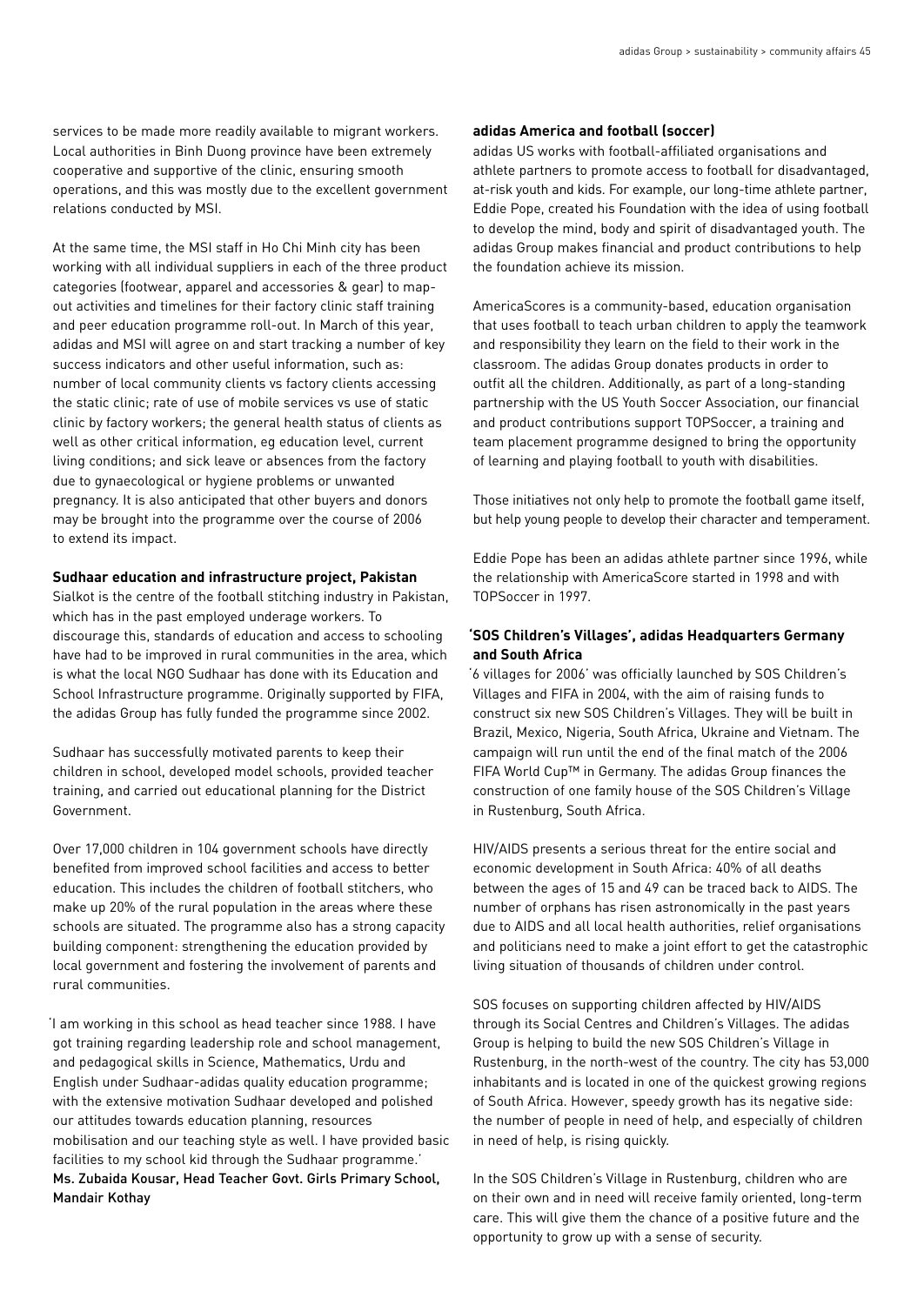# Performance data

As part of our commitment to transparency, this section contains data about our performance during 2005. Under group profile, we present data on how many products we manufactured in the year. Most of the data included here is about our suppliers. It includes data on the size of our supply chain as well as the number of audits we conducted, and those conducted by independent monitors. How well our factories scored against our standards, details of the training sessions we ran, and the extent of our Pre-Production Audits are also included.

The environment data section covers management system certifications obtained by footwear suppliers in Asia, VOC levels in footwear factories and what freight method was used to ship our products.

Key statistics about our employees completes our presentation of data.

Please note that because the acquisition of Reebok closed on 31 January 2006 we do not include any Reebok figures in our reporting for 2005. As the divestiture of Salomon closed on 19 October 2005 figures about Salomon operations are excluded from the tables posted in the performance section, if not otherwise stated.

# Group profile

You can find out more about the adidas Group in About us on our website.

For figures on our financial performance, please go to the investors section of our website.

#### **Total number of adidas products manufactured1**

| <b>Product Range</b>                      | 2005  | 2004   | 2003   |
|-------------------------------------------|-------|--------|--------|
| Footwear (millions of pairs)              | 117.2 | 108.67 | 111.29 |
| Apparel (millions of units)               | 170.1 | 157.64 | 146.72 |
| Hardware <sup>2</sup> (millions of units) | 34.8  | 31.09  | 27.63  |

1 Excluding TaylorMade sports equipment

2 Accessories and gear

## **Total number of TaylorMade-adidas Golf products manufactured1**

| <b>Product Range</b>                       | 2005  | 2004  | 2003              |
|--------------------------------------------|-------|-------|-------------------|
| TaylorMade Hardware<br>(millions of units) |       |       |                   |
| Woods                                      | 3.53  | 2.38  | 2.10              |
| Irons                                      | 4.14  | 2.62  | 2.82              |
| Putters                                    | 0.45  | 0.24  | 0.29              |
| Kids' Clubs                                | 0.00  | 0.05  | 0.03              |
|                                            |       |       |                   |
| TaylorMade Softgoods                       |       |       |                   |
| (millions of units)                        |       |       |                   |
| Bags                                       | 0.24  | 0.26  | 0.33              |
| Gloves                                     | 0.50  | 1.29  | 1.80              |
| Balls <sup>2</sup>                         | 5.984 | 4.574 | 4.46 <sup>3</sup> |
| Caps                                       | 0.48  | 0.6   | 0.61              |
| Accessories                                | 0.09  | 2.04  | 1.11              |

1 Excluding adidas Golf

2 Reflected as dozens

3 Balls for 2003 produced by Dunlop Slazenger

4 Balls for 2004/05 produced by Dunlop Slazenger and GTS

The drop in quantity for Softgoods from 2004 to 2005 is caused by the shift of production and sales in the Americas to a third party.

# Suppliers

#### **Number of suppliers and our own factories in 2005**

In 2005, we worked with 701 factories operated by independent business partners (excluding factories of our licensees). Supply chain consolidation remains a major part of our strategy to form strong partnerships with our suppliers. By placing larger orders more frequently with particular suppliers we can have a greater influence on their social compliance.

Comparing 2005 with 2004, we have fewer factories in Portugal (-23) and Romania (-7). We have more suppliers in Turkey (+9) and Argentina (+6).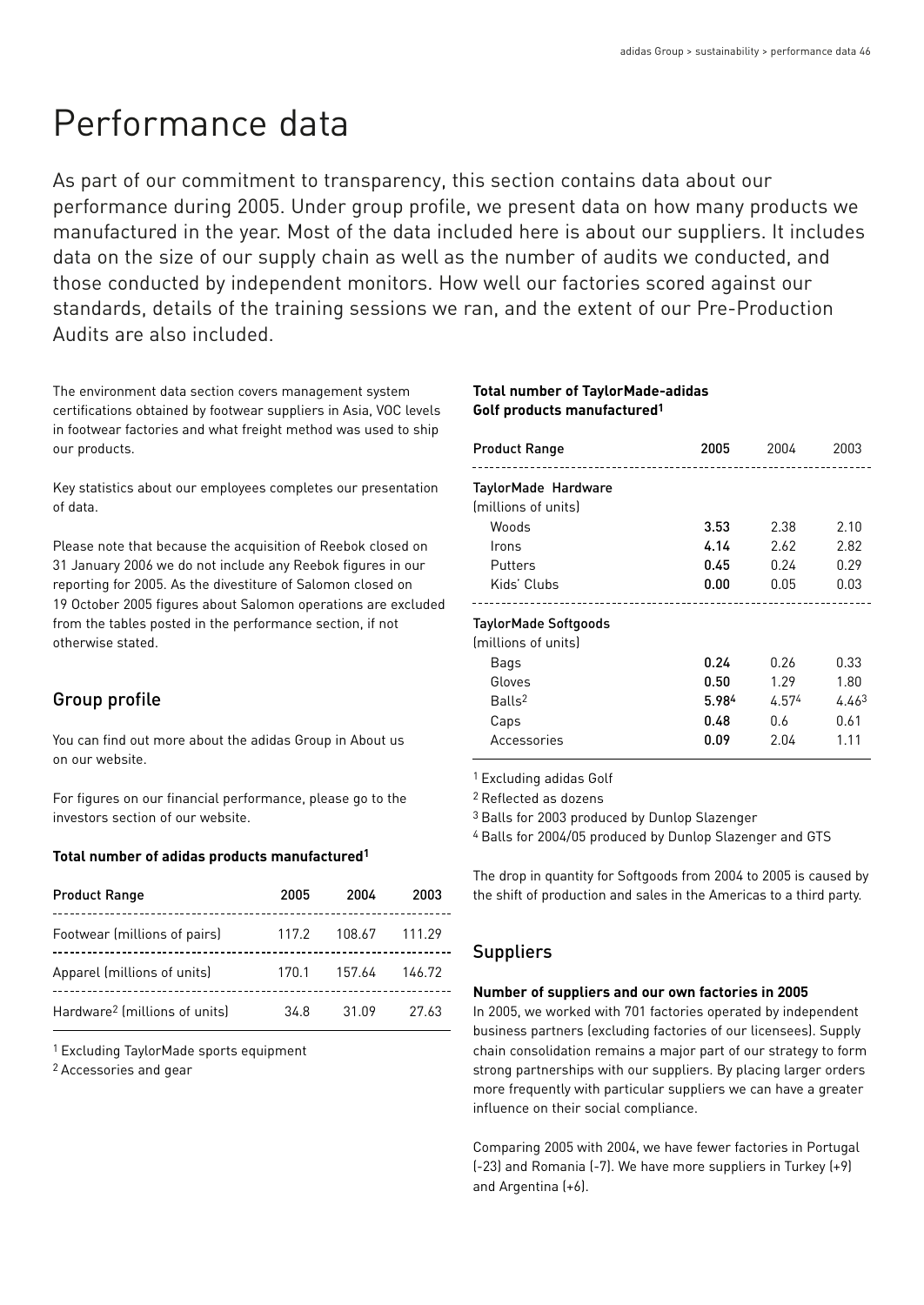More than half (56%) of our factories are located in Asia, 23% in the Americas and 21% in Europe and Africa. 19% of all these factories are in China.

The Asian factories tend to be the largest: more than 89% of the 460,000 workers employed in all our suppliers' factories are in Asia. Read more about the structure of our supply chain.

#### Number of suppliers and our own factories in 20051

|              |                                   | Suppliers (excl.         | No. of No. of<br>own |       |
|--------------|-----------------------------------|--------------------------|----------------------|-------|
| Region       | <b>Brand</b>                      | own factories) factories |                      | Total |
| Asia         | adidas<br>TaylorMade <sup>2</sup> | 354<br>33                |                      | 389   |
| Americas     | adidas<br>TaylorMade <sup>2</sup> | 124<br>39                |                      | 164   |
| Europe       | adidas<br>TaylorMade <sup>2</sup> | 147                      |                      | 148   |
| <b>Total</b> |                                   | 697                      | 4                    | 701   |

1 Excluding licensee factories

2 Including Maxfli and component suppliers

#### adidas licensees in 2005

| <b>Product Range</b>  | Total<br>no. of             | Total<br>no. of<br>factories<br>licensees for licensees is placed<br>------------------------------- | No. of<br>countries<br>where<br>producing production |
|-----------------------|-----------------------------|------------------------------------------------------------------------------------------------------|------------------------------------------------------|
| Apparel               | 13                          | 99                                                                                                   | 17                                                   |
| Hardware <sup>1</sup> | 4                           | 25                                                                                                   | 9                                                    |
| Watches               | 1                           | 6                                                                                                    | 1                                                    |
| Glasses               | 1<br>______________________ | 3                                                                                                    | 3                                                    |
| Cosmetics             | 1                           | 4                                                                                                    | 4                                                    |
| Total                 | 20 <sup>2</sup>             | 1372                                                                                                 |                                                      |

1 Accessories and gear

2 20 licensees located in 10 countries that sourced products from 137 factories in 26 different countries.

#### **Number of factories audited in 2005**

SEA team members visited supplier factories more than 680 times in 2005. There were 916 audits conducted in 326 factories (301 suppliers plus 25 licensees) during these visits (see the table on page 54 for more information). Each visit can include two audits – one for health and safety and one for labour issues. Read more about our approach to monitoring compliance.

#### Independent FLA Audits1

| <b>FLA Year</b> Period |                             | No. of audits <sup>2</sup>                                                                                                                                       |
|------------------------|-----------------------------|------------------------------------------------------------------------------------------------------------------------------------------------------------------|
| 1st                    | Aug 2001-Dec 2002 42 Audits |                                                                                                                                                                  |
| 2nd                    | Jan-Dec 2003                | 13 Audits                                                                                                                                                        |
| 3rd                    | Jan-Dec 2004                | 12 Audits                                                                                                                                                        |
| 4th                    | Jan-Dec 2005                | 7 regular FLA audits<br>5 FLA audits as part of the<br>FLA 'Soccer' project<br>2 FLA factory visits as part of<br>the adidas SOE programme<br>assessment in 2005 |

<sup>1</sup> As part of the FLA membership

2 From 2003 onwards, a new risk method was applied by the FLA, randomly selecting the factories to be independently audited. Hence the reduced number of factories subject to FLA audits.

#### **Frequency of factory visits conducted by the SEA team in 2005**

As part of our new approach to monitoring compliance, we now visit fewer factories but we visit them more often. Read more about our approach to monitoring compliance.

#### Frequency of factory visits by the SEA Team in 20051

| Number of visits<br>----------------------- |     | Asia Americas Europe | ----------- |
|---------------------------------------------|-----|----------------------|-------------|
| 0                                           |     | 140 119              | 97          |
| 1                                           |     | 168 28               | 50          |
| 2                                           | 45  | $\sim$ 10            | 1           |
| 3                                           | 17  | 1                    | 0           |
| 4                                           | 5   |                      | n           |
| 5 or more                                   | 14  | 5                    | n           |
| Total no. of factories                      | 389 | 164                  | 148         |

example: 45 factories in Asia were visited two times in 2005

1 Not included are more than 30 visits in licensee factories and visits that were conducted in factories of the Salomon business segment in 2005. Also excluded are visits in inactive adidas and TaylorMade factories.

#### **Training in 2005 divided by region and type**

We aim to integrate supplier compliance into our core operations and build capacity in our supply chain. To achieve this we conducted 225 training sessions, 65 more than in 2004.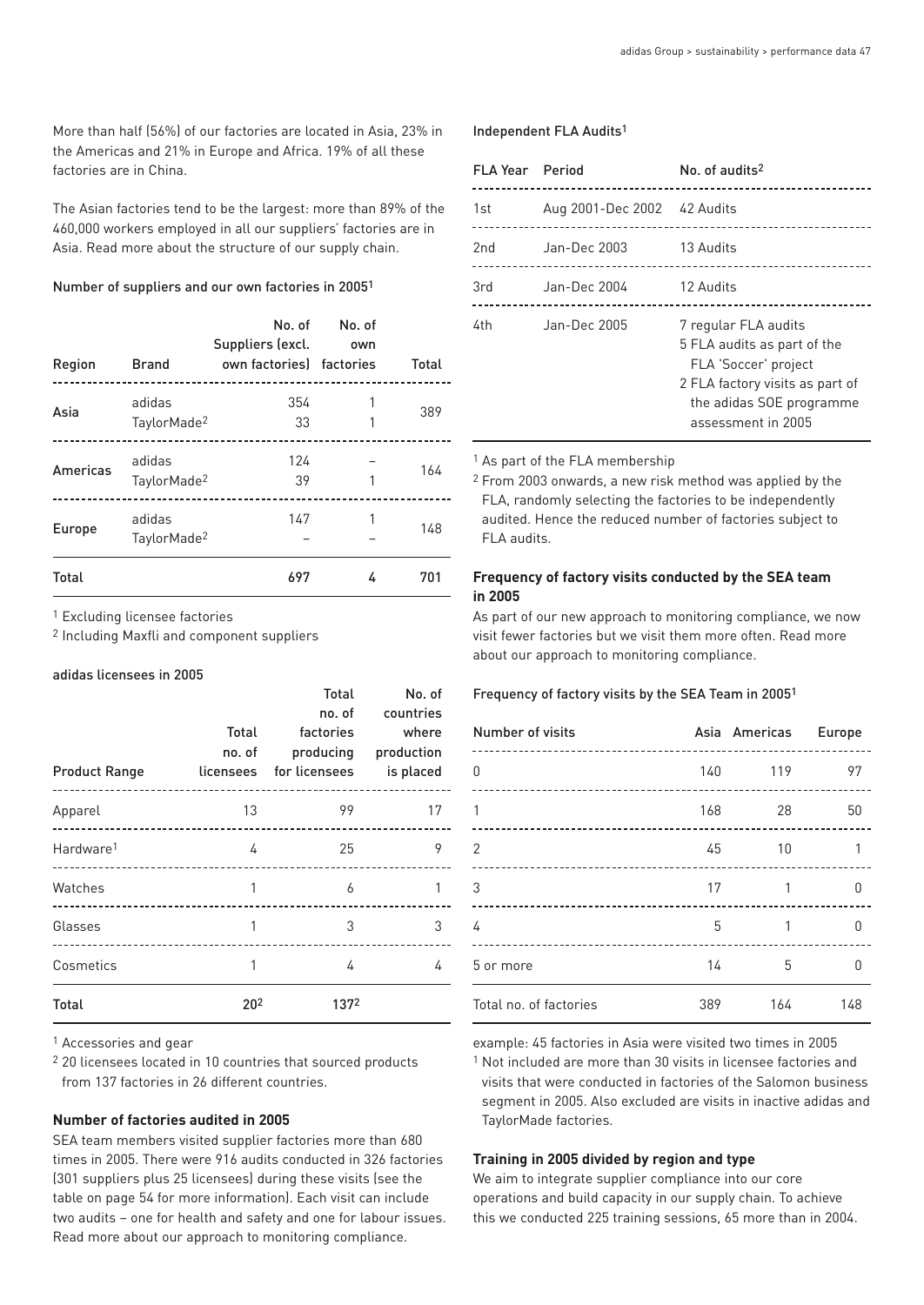Of these 225, 144 were attended solely by suppliers and factory workers, 64 were for adidas staff and 17 were attended by both suppliers and adidas employees.

#### Trainings in 2005 divided by region and type\*

|                     |                                       |                                             |                          |                                            | <b>Type and Number of Training</b>               |                    |
|---------------------|---------------------------------------|---------------------------------------------|--------------------------|--------------------------------------------|--------------------------------------------------|--------------------|
| Region              | General SoE-<br>training <sup>1</sup> | Specific<br>Labour<br>training <sup>2</sup> | Specific<br>training $3$ | HSE Environmental<br>training <sup>4</sup> | Strategic<br>Monitoring<br>training <sup>5</sup> | Total<br>trainings |
| Americas            | 12                                    | 20                                          |                          | 0                                          | 3                                                | 42                 |
| Asia                | 67                                    | 20                                          | 35                       |                                            |                                                  | 124                |
| Europe              | 38                                    | 8                                           | 5                        |                                            | 7                                                | 59                 |
| <b>Total Global</b> | 117                                   | 48                                          | 47                       | $\mathcal{P}$                              | 11                                               | $225$ **           |

1 General SoE-Training: E.g. Practical On-Site Training; Presentations for awareness raising

2 Specific Labour Training: E.g. Worker-management communication; Sharing Best Practice; Freedom of Association;

Factory Overtime System; Grievance & Appeal systems

3 Specific HSE Training: E.g. Sharing Best Practice; Chemicals in production

4 Environmental Training: E.g. Hazardous waste treatment; Environmental Best Practice

5 Strategic Monitoring Training: E.g. Evaluation of compliance systems, administrators, and their efficiency

\* Including trainings in licensee factories and factories of the Salomon business segment

\*\* Including 63 group training sessions

#### **Number of audits and trainings**

| Year                | 20051 | 2004 | 2003 | 2002  | 2001 |
|---------------------|-------|------|------|-------|------|
| Audits <sup>2</sup> | 916   | 954  | 906  | 1.148 | 839  |
| Trainings           | 225   | 160  | 206  | 255   | 267  |

1 Including audits and trainings in licensee factories and Salomon factories

2 Excluding FLA and other external audits; includes multiple visits in the same factory

#### **External audits**

In May 2005, the Fair Labor Association (FLA) accredited the compliance programme of the adidas Group.

In 2005, there were seven external, independent monitoring audits by FLA-accredited monitors; five monitoring visits in Asia, one in the Americas and one in Europe. Five of these FLA audits were shared with other brands. Two non-shared FLA audits were conducted by external monitors.

As part of the FLA 'Soccer' Project five additional audits were conducted. As part of the adidas SOE programme assessment in 2005, two more FLA factory visits took place.

On behalf of the licensees, external monitors completed 46 audits in licensee factories. This includes 13 audits that were done by licensee SOE staff.

Two external audits (not FLA and no licensee audits) were conducted on behalf of the adidas Group.

#### External Audits1

|      | Licensee audits <sup>2</sup> | External audits on behalf<br>of the adidas Group |
|------|------------------------------|--------------------------------------------------|
| 2004 | 60                           |                                                  |
| 2005 | 463                          |                                                  |

1 Excluding FLA audits

2 Audits conducted in licensee factories by external monitors and internal licensee staff

3 Includes 13 audits conducted by internal licensee SOE staff

## **Ratings for international and local active supplier factories, including licensee factories**

The table below summarises the performance of our suppliers against our SOE using our old five-star system. This was still in use in 2005 as we began the transition to our new KPI. It reflects the lowest score of either HSE or labour performance of each supplier.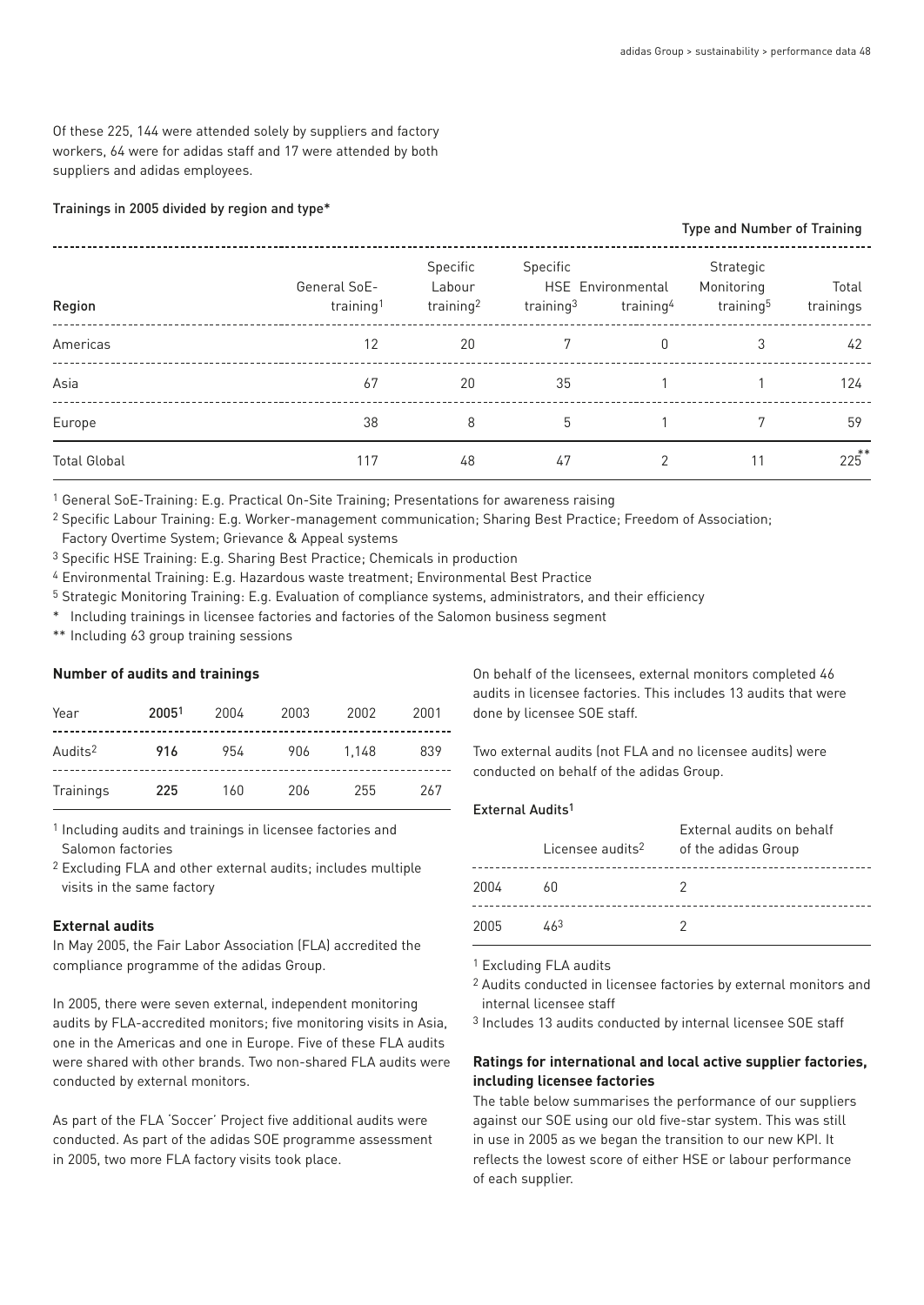#### The five grades of our factory rating system are:

- 1 star There are numerous severe non-compliances. The factory has been given notice that business will be terminated unless there is immediate improvement
- 2 star There are some non-compliance issues and the factory is responding to the action plan slowly or with reluctance. The factory is monitored regularly.
- 3 star There are minor non-compliance issues, and the factory is responding to the action plan positively.
- 4 star Generally there are no non-compliance issues, and there are some best practices in place, confirmed in documentation.
- 5 star There are no non-compliance issues and all of the factory's management system and practices are in place, confirmed in documentation.

Read more about how we rate our suppliers in the Suppliers and workers section.

## 2005 Factory Rating – International and local active supplier factories, including licensee factories1

|                                                 |                |                                                    | Apparel               |
|-------------------------------------------------|----------------|----------------------------------------------------|-----------------------|
| Labour/HSE standards C-Rating C-Rating C-Rating |                | Asia Americas Europe                               |                       |
| 1 star                                          | 4              | 0                                                  | 0                     |
| 2 star<br>-----------------<br>.                | 93             | 14                                                 | 16                    |
| 3 star                                          | 44             | 28                                                 | 23                    |
| 4 star                                          | $\overline{c}$ | 0                                                  | 3                     |
| 5 star                                          | 0              | 0                                                  | 0                     |
| <b>Total active factories</b><br>rated in 2005  | 143            | 42                                                 | 42                    |
|                                                 |                |                                                    |                       |
|                                                 |                |                                                    | Hardware <sup>2</sup> |
| Labour/HSE standards                            |                | Asia Americas Europe<br>C-Rating C-Rating C-Rating |                       |
| 1 star                                          | 4              | 0                                                  | 0                     |
| 2 star                                          | 31             | 1                                                  | 0                     |
| 3 star                                          | 10             | 1                                                  | 3                     |
| 4 star<br><u> 2222 - 2222 - 22</u>              | 0              | <sup>0</sup>                                       | O                     |
| 5 star                                          | 0              | 0                                                  | 0                     |

| Labour/HSE standards                           |              | Asia Americas Europe<br>C-Rating C-Rating C-Rating |   |
|------------------------------------------------|--------------|----------------------------------------------------|---|
| 1 star                                         | <sup>0</sup> | n                                                  | n |
| 2 star                                         | 5            |                                                    | n |
| 3 star                                         | 15           |                                                    | 3 |
| 4 star                                         |              | U                                                  | U |
| 5 star                                         | 0            | U                                                  | n |
| <b>Total active factories</b><br>rated in 2005 | 21           | 2                                                  |   |

1 Reflected is the lowest rating of either HSE or Labour performance of each supplier

2 Accessories and gear

#### **Number of warning letters issued in 2005**

We issue warning letters when we see an ongoing serious lack of management commitment to improving compliance with our standards. In 2005, we issued a total of 10 warning letters, all in Asia, 19 fewer than in 2004. Read more about enforcing compliance in the Suppliers and workers section.

## Number of warning letters issued to adidas and TaylorMade suppliers in 2005

|           |              | 1st and the 1st and 1st and 1st and 1st and 1st and 1st and 1st and 1st and 1st and 1st and 1st and 1<br>2nd | 3rd and final<br>warning and<br>recommended warning<br>Country warning warning termination letters | Total |
|-----------|--------------|--------------------------------------------------------------------------------------------------------------|----------------------------------------------------------------------------------------------------|-------|
| Cambodia  | $\sim$ 1     | <sup>n</sup>                                                                                                 | n                                                                                                  | 1     |
| China     | 2            | 0                                                                                                            | 0                                                                                                  | 2     |
| Indonesia | 1            | 0                                                                                                            | <sup>0</sup>                                                                                       | 1     |
| Japan     | 1            | <sup>0</sup>                                                                                                 | O                                                                                                  | 1     |
| Malaysia  | <sup>0</sup> | 1                                                                                                            |                                                                                                    | 2     |
| Thailand  | 2            | <sup>0</sup>                                                                                                 | <sup>0</sup>                                                                                       | 2     |
| Vietnam   | <sup>0</sup> | 1                                                                                                            | 0                                                                                                  | 1     |
| Total     | 7            | 2                                                                                                            | 1                                                                                                  | 10    |

#### Footwear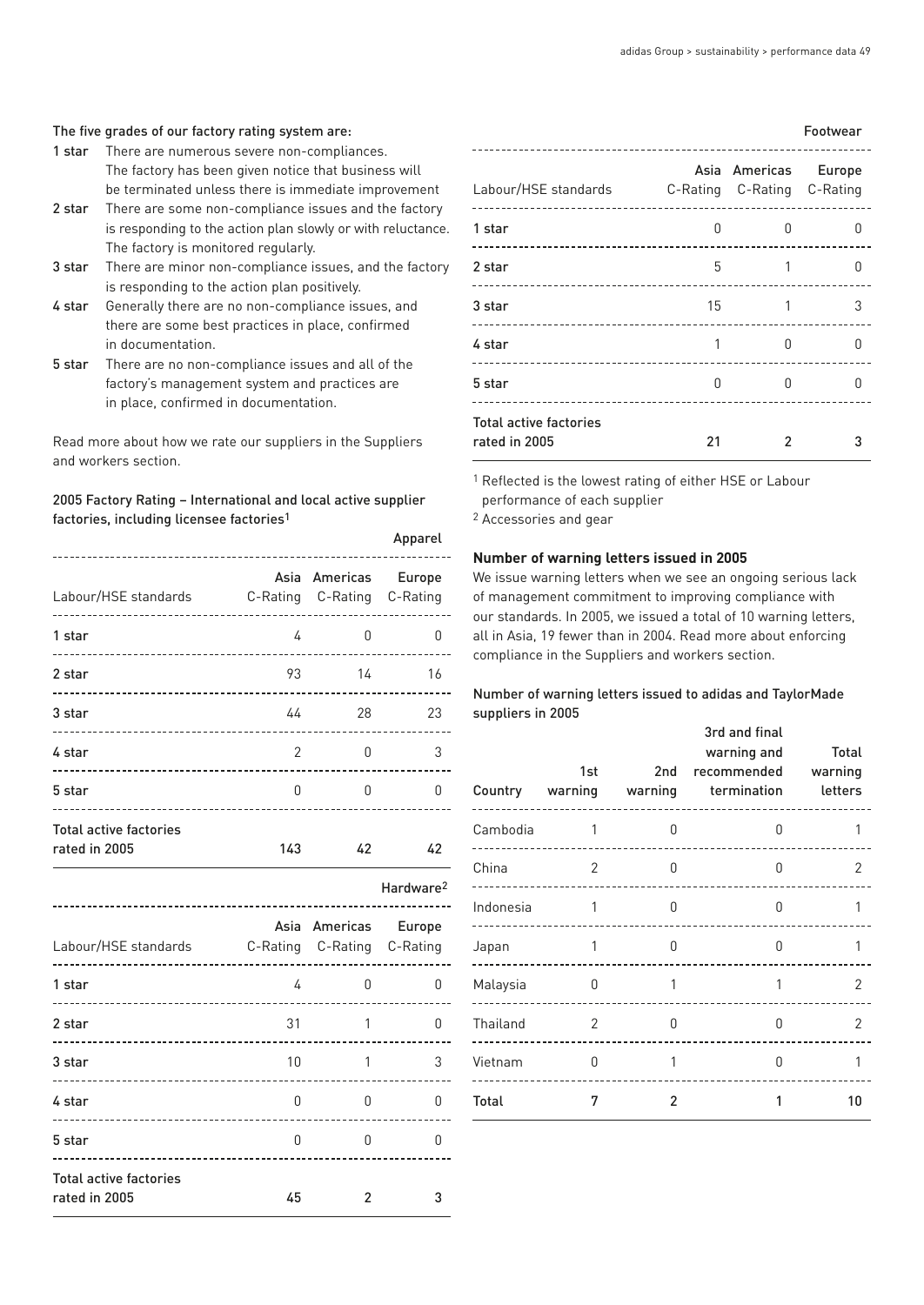#### **Number of business relationship terminations due to SOE problems and rejections after Pre-Production Audit in 2005**

We work closely with our suppliers to help them improve their performance. In situations of severe or repeat non-compliance we will terminate our business relationship with suppliers. In 2005 we terminated agreements with three suppliers.

We also work closely with Global Operations to pre-screen potential new suppliers. In total the SEA team conducted 166 Pre-Production Audits, with 133 accepted and 33 factories rejected, two less than in 2004. Read more about how we enforce compliance in the Suppliers and workers section.

Number of business relationship terminations due to SOE problems and rejections after Pre-Production Audit (PPA) in 20051

| Region | Country       | No. of<br>terminations<br>per country | No. of<br>rejections<br>after PPA<br>per country | Reasons for termination/rejection                                                                                                                                                                                                                                                                                                                                               |
|--------|---------------|---------------------------------------|--------------------------------------------------|---------------------------------------------------------------------------------------------------------------------------------------------------------------------------------------------------------------------------------------------------------------------------------------------------------------------------------------------------------------------------------|
| Asia   | Bangladesh    |                                       |                                                  | Poor management systems, excessive overtime, insufficient<br>time recording system, lack of chemical management systems,<br>improper waste water treatment                                                                                                                                                                                                                      |
|        | China         | 2                                     | 17                                               | Unauthorised subcontracting<br>Poor management systems, falsified working hours and payroll<br>records, coached workers, incorrect payment of wages and benefits,<br>child labour, excessive working hours, no Sunday off, use of banned<br>chemicals, poor house keeping, lack of fire and machinery safety,<br>poor hygiene in kitchen and canteen, poor dormitory conditions |
|        | India         |                                       | 1                                                | No management systems in place, poor labour and HSE conditions                                                                                                                                                                                                                                                                                                                  |
|        | Indonesia     |                                       | 5                                                | No mangement systems in place, incorrect payment of wages and<br>benefits, forced overtime, falsified working hours records, poor HSE<br>conditions                                                                                                                                                                                                                             |
|        | Korea         |                                       |                                                  | No labour documentation available, poor labour and HSE conditions                                                                                                                                                                                                                                                                                                               |
|        | Malaysia      | 1                                     |                                                  | Lack of management commitment for improving working conditions,<br>incorrect payment of wages and benefits, discrimination of migrant<br>workers                                                                                                                                                                                                                                |
|        | Taiwan R.O.C. |                                       | 1                                                | Lack of management commitment for improving working conditions                                                                                                                                                                                                                                                                                                                  |
| Europe | Turkey        |                                       | 4                                                | Limited access to the factory, excessive overtime, insufficient social<br>insurance, incorrect payment of wages and benefits,<br>poor HSE conditions                                                                                                                                                                                                                            |
| Global |               | 3                                     | 30                                               |                                                                                                                                                                                                                                                                                                                                                                                 |

1 Excluding licensee factories; in 2005, three licensee factories were rejected by the SEA team after a PPA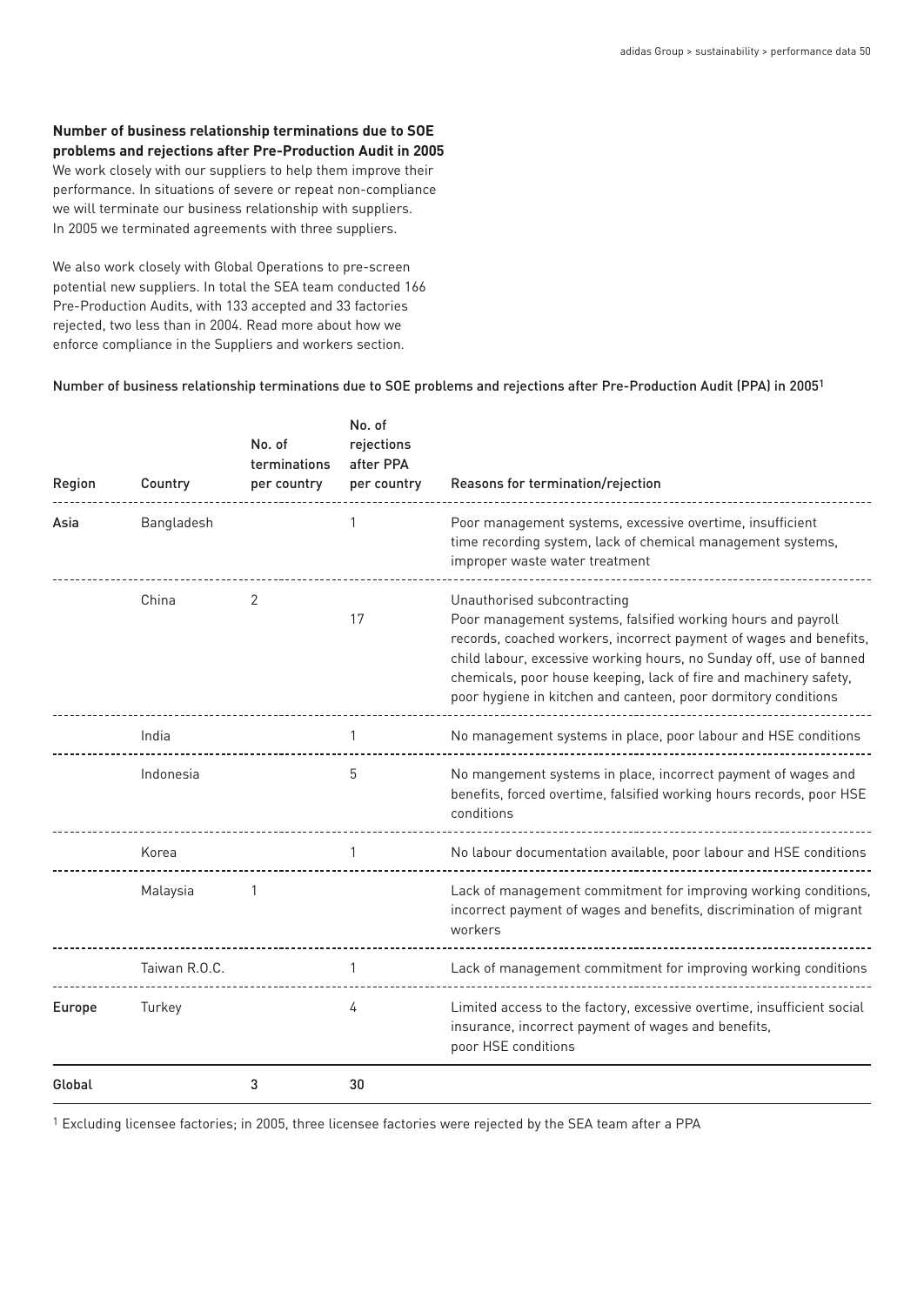# Environment

#### **Certifications obtained by footwear supplier sites in Asia**

We encourage our suppliers to implement health, safety and environmental management systems as the best way to internalise a process of continuous improvement against our standards.

Read more about our approach to managing environmental impacts in the Environment section.

#### Certifications obtained by footwear supplier sites in Asia1

| Country   | Number of<br><b>FW suppliers</b> | IS <sub>0</sub><br>14001 | <b>OHSAS</b><br>18001 |
|-----------|----------------------------------|--------------------------|-----------------------|
| China     | $12 \overline{ }$                | 11                       | 11                    |
| Indonesia | 7                                |                          |                       |
| Japan     |                                  | n                        |                       |
| Korea     |                                  | n                        |                       |
| Thailand  |                                  | n                        |                       |
| Vietnam   | 4                                |                          |                       |

1 Excluding factories from the Salomon business segment and licensee factories

#### Reducing VOCs in footwear supplier factories

# 150 VOC consumption in gr/pair **VOC consumption in gr/pair** 120 90 60 30 0 2000 2001 2002 2003 **2004**

#### **Reducing VOCs in footwear supplier factories**

VOCs are found in solvents used in the footwear manufacturing process. They can cause breathing difficulties and other health problems. Our target is to reduce VOC content to 20 grams/pair of shoes.

Read more about our VOC reduction programme in the Environment section.

The graph below shows the monthly average obtained from our footwear suppliers in China, Vietnam and Indonesia manufacturing more than 95% of our international footwear sourcing volume.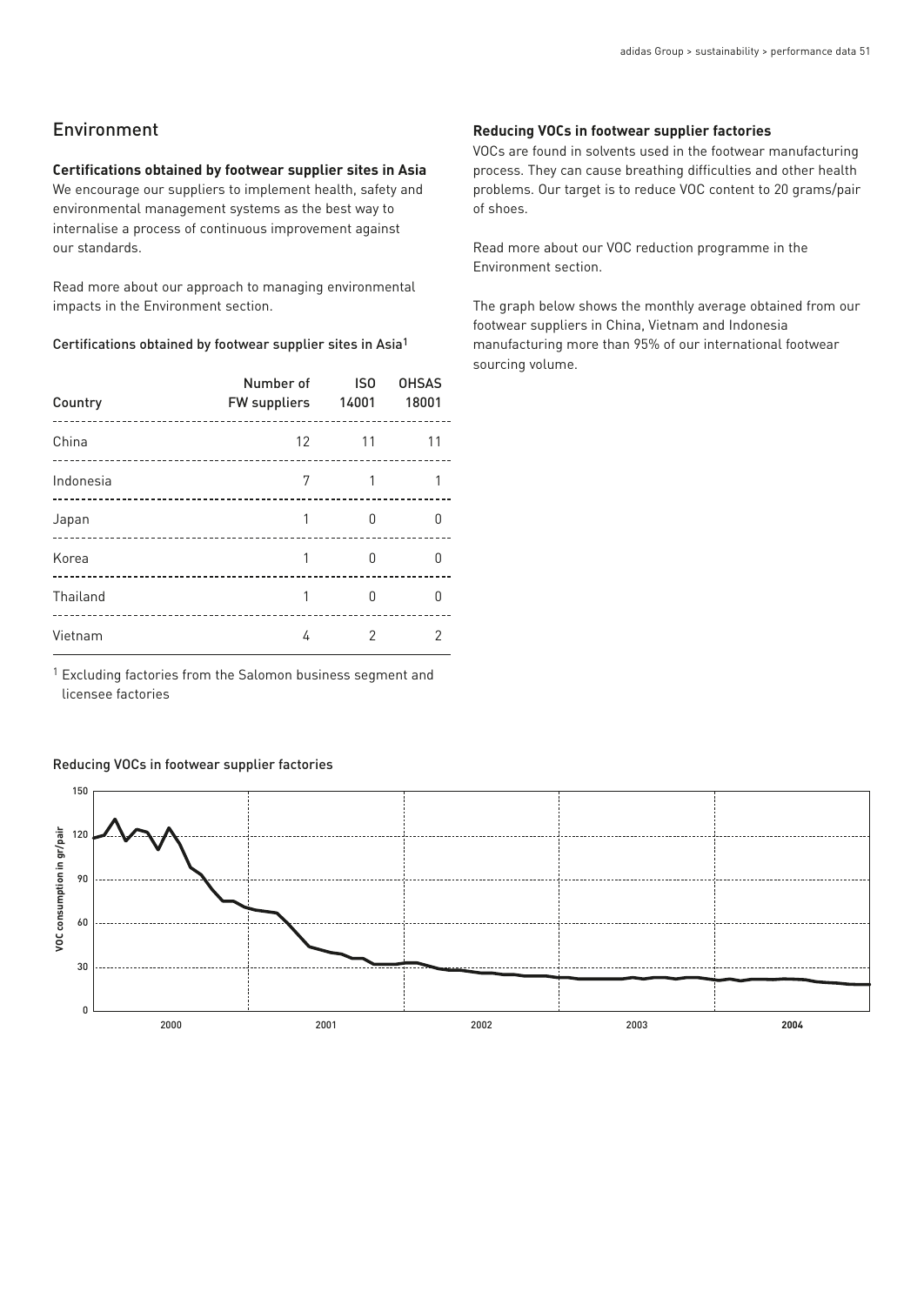#### **Freight types used to ship adidas products**

Fuel used in transporting goods from where they are manufactured to the selling markets creates carbon dioxide emissions, which are a major contributor to global warming. We aim to minimise the environmental impact of transporting our goods by reducing our use of air freight, the form of transport that causes the greatest emissions of carbon dioxide.

Air freight decreased in 2005 from 8% to 4% of our apparel products, from 5% to 1% for accessories and gear products. This was due to better control of production deadlines compared with last year when we had to ship products in time for both the Euro 2004 Football Championships and the Olympics.

Read more about our efforts to reduce our carbon dioxide emissions in the Environment section.

#### Freight types used to ship adidas products1

| % of products shipped | 2005 | 2004 | 2003 |
|-----------------------|------|------|------|
| Apparel               |      |      |      |
| Truck                 | 22   | 22   | 27   |
| Sea freight           | 73   | 69   | 66   |
| Air freight           | 4    | 8    | 6    |
| Sea and air freight   | 1    |      | 1    |
| Hardware <sup>2</sup> |      |      |      |
| Truck                 | 4    | 4    | 6    |
| Sea freight           | 95   | 91   | 91   |
| Air freight           |      | 5    | З    |
| Sea and air freight   | 0    | O    | N    |
| Footwear              |      |      |      |
| Truck                 | 3    | 5    | 4    |
| Sea freight           | 96   | 94   | 95   |
| Air freight           |      |      |      |
| Sea and air freight   |      | 11   |      |

1 Figures expressed as a percentage of the total number

of products transported

2 Accessories and gear

#### **Employees**

At December 31, 2005, the Group's continued operations employed 15,935 people. This represents an increase of 12% compared with the previous year's level of 14,219. New employees were primarily added in own-retail activities at brand adidas as well at adidas Asia. At the end of 2005, 47% of our total employees were women and 53% were men. Of the executive management positions, 26% were held by women and 74% were held by men.

| Index/reporting unit                               | Total (Global) | adidas | <b>TMaGolf</b> | HQ-Functions <sup>1</sup> |
|----------------------------------------------------|----------------|--------|----------------|---------------------------|
| Total headcount (in %)                             |                |        |                |                           |
| Male                                               | 53%            | 52%    | 68%            | 47%                       |
| Female                                             | 47%            | 48%    | 32%            | 53%                       |
| Management positions held by (in %)                |                |        |                |                           |
| Male                                               | 74%            | 70%    | 86%            | 78%                       |
| Female                                             | 26%            | 30%    | 14%            | 22%                       |
| Average age of employees (in years)                | 32.1           | 30.7   | 36.6           | 35.5                      |
| Employee-turnover (in %) <sup>2</sup>              | $9.0\%$        | 10.2%  | 4.3%           | $6.7\%$                   |
| Annual average length of service (in years)        | 5.0            | 4.5    | 4.9            | 6.6                       |
| Average number of training hours per employee/year | 18.3           | 17.7   | 19.1           | 20,0                      |

1 Global Marketing, Global Operations, Global Corporate Services (e.g. Legal, Finance, HR)

2 Voluntary attrition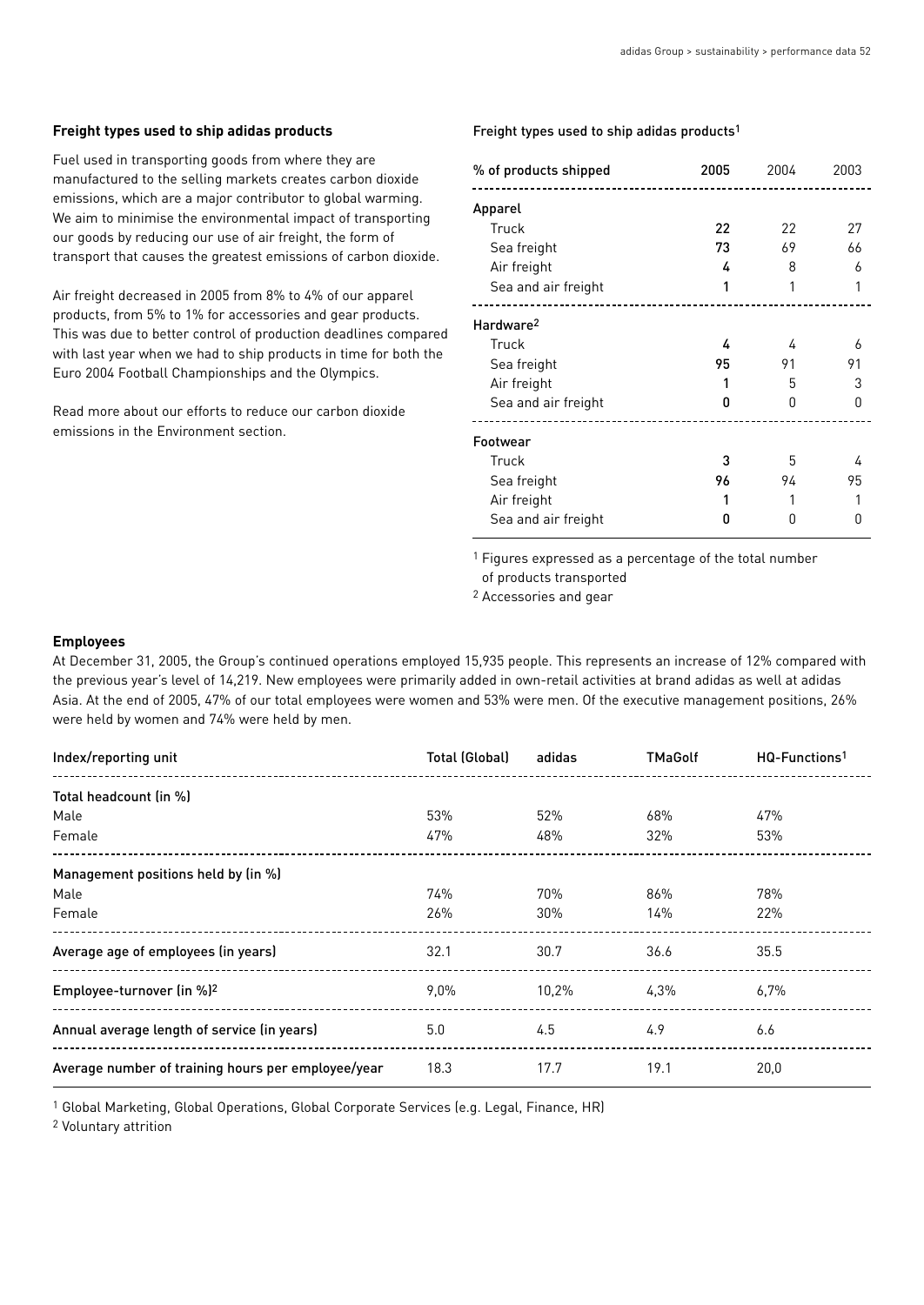# Health & Safety statistics for our own sites

| Our own sites                                             | Number of<br>employees | Number of<br>workplace<br>accidents | Number of<br>lost days |
|-----------------------------------------------------------|------------------------|-------------------------------------|------------------------|
| adidas Footwear Factory, Scheinfeld, Germany              | 52                     | Not reported                        | 3                      |
| adidas Apparel Factory, Suzhou, China                     | 200                    | 0                                   |                        |
| TaylorMade Assembly Factory, Carlsbad, USA                | 740                    | 6                                   | 25                     |
| Headquarters of the adidas Group, Herzogenaurach, Germany | 1400                   | Not reported                        | 6                      |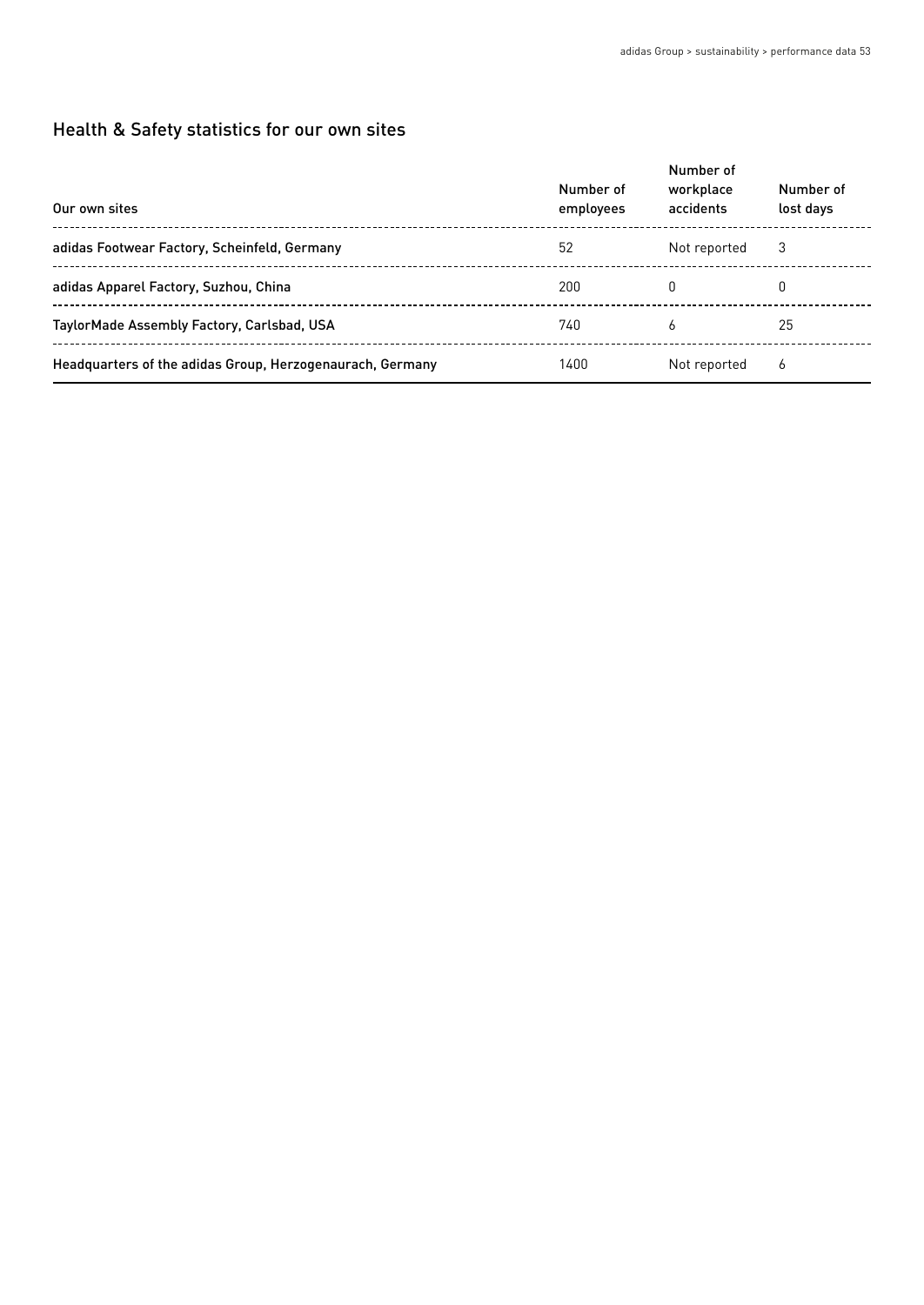| Number of factories audited in 2005          |                                                |                                              |                                                |                                           | APPAREL                 |                         |                   |                                | HARDWARE <sup>2</sup> |                     |                         | <b>FOOTWEAR</b> |                          |                      |                   |
|----------------------------------------------|------------------------------------------------|----------------------------------------------|------------------------------------------------|-------------------------------------------|-------------------------|-------------------------|-------------------|--------------------------------|-----------------------|---------------------|-------------------------|-----------------|--------------------------|----------------------|-------------------|
|                                              |                                                |                                              |                                                |                                           | Main factories          |                         | Subcontractors    |                                | Main factories        |                     | Subcontractors          | Main factories  |                          |                      | Subcontractors    |
| Country                                      | Approx.<br>number<br>of workers<br>per country | Total<br>number of<br>factories <sup>1</sup> | <b>Total number</b><br>of audited<br>factories | Total                                     | Number<br>audited       | Total                   | Number<br>audited | Total                          | Number<br>audited     | Total               | Number<br>audited       | Total           | Number<br>audited        | Total                | Number<br>audited |
| Australia                                    | 457                                            | 11                                           | 10                                             | 11                                        | 10                      |                         |                   |                                |                       |                     |                         |                 |                          |                      |                   |
| Bangladesh                                   | 1079                                           | $\mathbf{1}$                                 | -1                                             | $\mathbf{1}$                              | $\mathbf{1}$            |                         |                   |                                |                       |                     |                         |                 |                          |                      |                   |
| Cambodia                                     | 19442                                          | 4                                            | 4                                              | 4                                         | 4                       |                         |                   |                                |                       |                     |                         |                 |                          |                      |                   |
| China                                        | 213546<br>114                                  | 135<br>4                                     | 71<br>-1                                       | 78<br>4                                   | 40<br>$\mathbf{1}$      |                         |                   | 44                             | 22                    | -1                  |                         | 10              | 7                        | $\overline{2}$       |                   |
| Hong Kong<br>India                           | 2384                                           | 13                                           | 6                                              | 11                                        | $\overline{6}$          |                         |                   | -1                             |                       |                     |                         | 1               |                          |                      |                   |
| Indonesia                                    | 76796                                          | $\frac{34}{1}$                               | 23                                             | 20                                        | 13                      | 3                       | $\sqrt{2}$        | $\overline{4}$                 | $\overline{1}$        |                     |                         | 6               | 6                        |                      |                   |
| Japan                                        | 3174                                           | 52                                           | 7                                              | 27                                        | 5                       | 5                       |                   | 18                             | $\overline{2}$        |                     |                         | $\mathbf{1}$    |                          |                      |                   |
| Korea                                        | 6928                                           | 32                                           | 22                                             | 17                                        | 11                      |                         |                   | 14                             | 10                    |                     |                         | $\mathbf 1$     | -1                       |                      |                   |
| Macau                                        | 465                                            | $\overline{c}$                               | $\overline{\mathbf{c}}$                        | $\overline{2}$                            | $\overline{c}$          |                         |                   |                                |                       |                     |                         |                 |                          |                      |                   |
| Malaysia                                     | 2080                                           | 12                                           | 3                                              | 10                                        | 3                       |                         |                   | $\overline{2}$                 |                       |                     |                         |                 |                          |                      |                   |
| New Zealand<br>Pakistan <sup>3</sup>         | 123<br>2226                                    | $\mathbf 5$<br>3                             | 3                                              | 4                                         | $\overline{\mathbf{c}}$ |                         |                   | $\mathbf{1}$<br>3              | 1                     |                     |                         |                 |                          |                      |                   |
| Philippines                                  | 11872                                          | 18                                           | 7                                              | 15                                        | 6                       |                         |                   | 3                              | 1                     |                     |                         |                 |                          |                      |                   |
| Singapore                                    | 393                                            | $\frac{4}{1}$                                | 4                                              | $\sqrt{2}$                                | $\overline{c}$          | $\overline{\mathbf{c}}$ | $\sqrt{2}$        |                                |                       |                     |                         |                 |                          |                      |                   |
| Sri Lanka                                    | 875                                            | $\overline{a}$                               |                                                |                                           | 1                       |                         |                   | -1                             |                       |                     |                         |                 |                          |                      |                   |
| Taiwan                                       | 550                                            | 10                                           | 4                                              | $\overline{2}$                            | $\overline{\mathbf{c}}$ | -1                      |                   | 6                              | $\overline{2}$        | -1                  |                         |                 |                          |                      |                   |
| Thailand                                     | 31896                                          | 30                                           | 21                                             | 23                                        | 19                      | $\frac{1}{2}$           | $\mathbf{1}$      | $\overline{c}$                 | $\mathbf{1}$          |                     |                         |                 |                          |                      |                   |
| Vietnam                                      | 42311<br>416711                                | 17                                           | 17                                             | 8                                         | 8                       | 2                       | $\sqrt{2}$<br>7   | 3                              | 3                     |                     |                         | 4               | 4                        | 3                    |                   |
| <b>Total Asia</b>                            |                                                | 389                                          | 207                                            | 240                                       | 136                     | 17                      |                   | 102                            | 43                    | 3                   | 0                       | 24              | 18                       |                      | 3                 |
| Albania                                      | 360                                            | $\mathbf{1}$                                 |                                                |                                           |                         | $\overline{1}$          |                   |                                |                       |                     |                         |                 |                          |                      |                   |
| Bosnia                                       | 400                                            | $\mathbf{1}$                                 |                                                |                                           |                         |                         |                   |                                |                       |                     |                         |                 |                          |                      |                   |
| Bulgaria                                     | 1270                                           | 4                                            | -1                                             |                                           |                         | 4                       | $\overline{1}$    |                                |                       |                     |                         |                 |                          |                      |                   |
| Czech Rep.                                   | 150                                            | $\mathbf{1}$                                 |                                                |                                           |                         |                         |                   |                                |                       |                     |                         |                 |                          |                      |                   |
| Estonia                                      | 50                                             | $\mathbf{1}$                                 |                                                |                                           |                         | 1                       |                   |                                |                       |                     |                         |                 |                          |                      |                   |
| Finland                                      | 30                                             | $\mathbf{1}$                                 |                                                |                                           |                         |                         |                   |                                |                       |                     |                         |                 |                          |                      |                   |
| France                                       | 50<br>250                                      | $\overline{c}$<br>3                          |                                                | $\overline{\mathbf{c}}$<br>$\overline{c}$ |                         |                         |                   |                                |                       |                     |                         |                 |                          |                      |                   |
| Germany<br>Greece                            | 430                                            | 3                                            |                                                | 3                                         |                         |                         |                   |                                |                       |                     |                         |                 |                          |                      |                   |
| Hungary                                      | 160                                            | 3                                            | 2                                              | 3                                         | 2                       |                         |                   |                                |                       |                     |                         |                 |                          |                      |                   |
| Israel                                       | 400                                            | $\mathbf{1}$                                 |                                                | 1                                         |                         |                         |                   |                                |                       |                     |                         |                 |                          |                      |                   |
| Italy                                        | 1150                                           | 30                                           | 6                                              | 13                                        | 3                       | 13                      | $\overline{1}$    | -1                             |                       |                     |                         | 3               | 2                        |                      |                   |
| Latvia                                       | 300                                            | $\overline{2}$                               |                                                | $\sqrt{2}$                                |                         |                         |                   |                                |                       |                     |                         |                 |                          |                      |                   |
| Lithuania                                    | 300                                            | $\mathbf{1}$                                 |                                                |                                           |                         |                         |                   |                                |                       |                     |                         |                 |                          |                      |                   |
| Moldavia<br>Poland                           | 1000<br>200                                    | $\mathbf{1}$                                 |                                                |                                           |                         |                         | $\overline{1}$    | -1                             | -1                    | -1                  |                         |                 |                          |                      |                   |
| Portugal                                     | 350                                            | $\overline{\mathbf{c}}$<br>6                 |                                                | 4                                         | 1                       | $\overline{\mathbf{c}}$ |                   |                                |                       |                     |                         |                 |                          |                      |                   |
| Romania                                      | 1150                                           | 4                                            |                                                |                                           |                         | 3                       |                   |                                |                       |                     |                         |                 |                          |                      |                   |
| Russia                                       | 1300                                           | 11                                           | $\overline{c}$                                 | 10                                        | 1                       | $\mathbf{1}$            | $\overline{1}$    |                                |                       |                     |                         |                 |                          |                      |                   |
| Slovenia                                     | 50                                             | $\mathbf{1}$                                 |                                                | 1                                         |                         |                         |                   |                                |                       |                     |                         |                 |                          |                      |                   |
| South Africa                                 | 2400                                           | 18                                           | 2                                              | 14                                        | $\overline{c}$          |                         |                   | 3                              |                       |                     |                         | -1              |                          |                      |                   |
| Spain                                        | 5U                                             |                                              |                                                |                                           |                         |                         |                   |                                |                       |                     |                         |                 |                          |                      |                   |
| Sweden<br>Switzerland                        | 30<br>30                                       | $\mathbf{1}$<br>$\mathbf{1}$                 |                                                |                                           |                         |                         |                   |                                |                       |                     |                         |                 |                          |                      |                   |
| Tunesia                                      | 1400                                           | $\frac{8}{1}$                                | $6 \overline{6}$                               | 1                                         |                         | 7                       | $\frac{6}{1}$     |                                |                       |                     |                         |                 |                          |                      |                   |
| Turkey                                       | 10800                                          | 37                                           | 22                                             | 17                                        | 12                      | 20                      | $10$              |                                |                       |                     |                         |                 |                          |                      |                   |
| UK                                           | 70                                             | $\mathbf{1}$                                 |                                                | $\mathbf{1}$                              |                         |                         |                   |                                |                       |                     |                         |                 |                          |                      |                   |
| Ukraine                                      | 250                                            | $\overline{c}$                               | 2                                              |                                           |                         |                         |                   |                                |                       | 2                   | 2                       |                 |                          |                      |                   |
| <b>Total Europe</b>                          | 24380                                          | 148                                          | 48                                             | 79                                        | 22                      | 54                      | 20                | 5                              | 1                     | 3                   | $\overline{\mathbf{c}}$ | 5               | $\overline{\mathbf{c}}$  | $\overline{2}$       | $\mathbf{1}$      |
| Argentina                                    | 1500                                           | 17                                           | $\overline{c}$                                 | 8                                         | $\overline{2}$          | 4                       |                   | 5                              |                       |                     |                         |                 |                          |                      |                   |
| Brazil                                       | 5000                                           | 30                                           | 9                                              | 8                                         | 7                       | $\frac{4}{1}$           |                   |                                |                       |                     |                         | 4               | $\overline{c}$           | 14                   |                   |
| Canada                                       | 1500                                           | 15                                           | 3                                              | 11                                        | $\sqrt{2}$              |                         |                   | 4                              | -1                    |                     |                         |                 |                          |                      |                   |
| Chile                                        | 200                                            | $\overline{a}$                               |                                                | 1                                         |                         |                         |                   | -1                             |                       |                     |                         |                 |                          |                      |                   |
| Colombia                                     | 800                                            | $\frac{4}{1}$                                |                                                | 4                                         | 1                       |                         |                   |                                |                       |                     |                         |                 |                          |                      |                   |
| El Salvador                                  | 3000                                           | 8                                            | 7                                              |                                           | 1                       | 7                       | 6                 |                                |                       |                     |                         |                 |                          |                      |                   |
| Guatemala                                    | 300                                            | $\mathbf{1}$                                 | 1                                              |                                           |                         | $\mathbf{1}$            | $\mathbf{1}$      |                                |                       |                     |                         |                 |                          |                      |                   |
| Honduras                                     | 3000<br>5000                                   | 5                                            | 5                                              |                                           | 1                       | 4<br>7                  | $\frac{4}{1}$     |                                |                       |                     |                         |                 |                          |                      |                   |
| Mexico<br>Peru                               | 500                                            | 15<br>4                                      | 10<br>4                                        | 6<br>3                                    | $\overline{5}$<br>3     |                         | $\mathbf 5$       | $\overline{c}$<br>$\mathbf{1}$ |                       |                     |                         |                 |                          |                      |                   |
| Uruguay                                      | 50                                             | $\overline{1}$                               |                                                | 1                                         |                         |                         |                   |                                |                       |                     |                         |                 |                          |                      |                   |
| <b>USA</b>                                   | 3500                                           | 62                                           | 2                                              | 17                                        | $\mathbf{1}$            |                         |                   | 39                             | $\mathbf{1}$          | 6                   |                         |                 |                          |                      |                   |
| <b>Total Americas</b>                        | 24350                                          | 164                                          | 44                                             | 61                                        | 23                      | 27                      | 16                | 52                             | 3                     | 6                   | 0                       | 4               | 2                        | 14                   | 0                 |
|                                              |                                                |                                              |                                                |                                           |                         |                         |                   |                                |                       |                     |                         |                 |                          |                      |                   |
| <b>Total Asia</b>                            | 416711                                         | 389                                          | 207<br>48                                      | 240                                       | 136                     | 17                      | 7                 | 102                            | 43<br>$\mathbf{1}$    | $\overline{3}$<br>3 | $\overline{c}$          | 24<br>5         | $18\,$<br>$\overline{c}$ | 3                    | 3                 |
| <b>Total Europe</b><br><b>Total Americas</b> | 24380<br>24350                                 | 148<br>164                                   | 44                                             | 79<br>61                                  | 22<br>23                | 54<br>27                | $20\,$<br>16      | 5<br>52                        | 3                     | 6                   |                         | 4               | $\overline{c}$           | $\overline{c}$<br>14 | 1                 |
| <b>Total Global</b>                          | 465441                                         | 701                                          | 299                                            | 380                                       | 181                     | 98                      | 43                | 159                            | 47                    | 12                  | $\overline{2}$          | 33              | 22                       | 19                   | 4                 |
|                                              |                                                |                                              |                                                |                                           |                         |                         |                   |                                |                       |                     |                         |                 |                          |                      |                   |

1 Excluding licensee factories; factories from the Salomon business segment are not included.

2 Accessories and gear.

3 The number of workers in Pakistan includes stitching centers located within the ground of the facilities.

All three production facilities are subject to the ILO monitoring programme and are audited multiple times a year.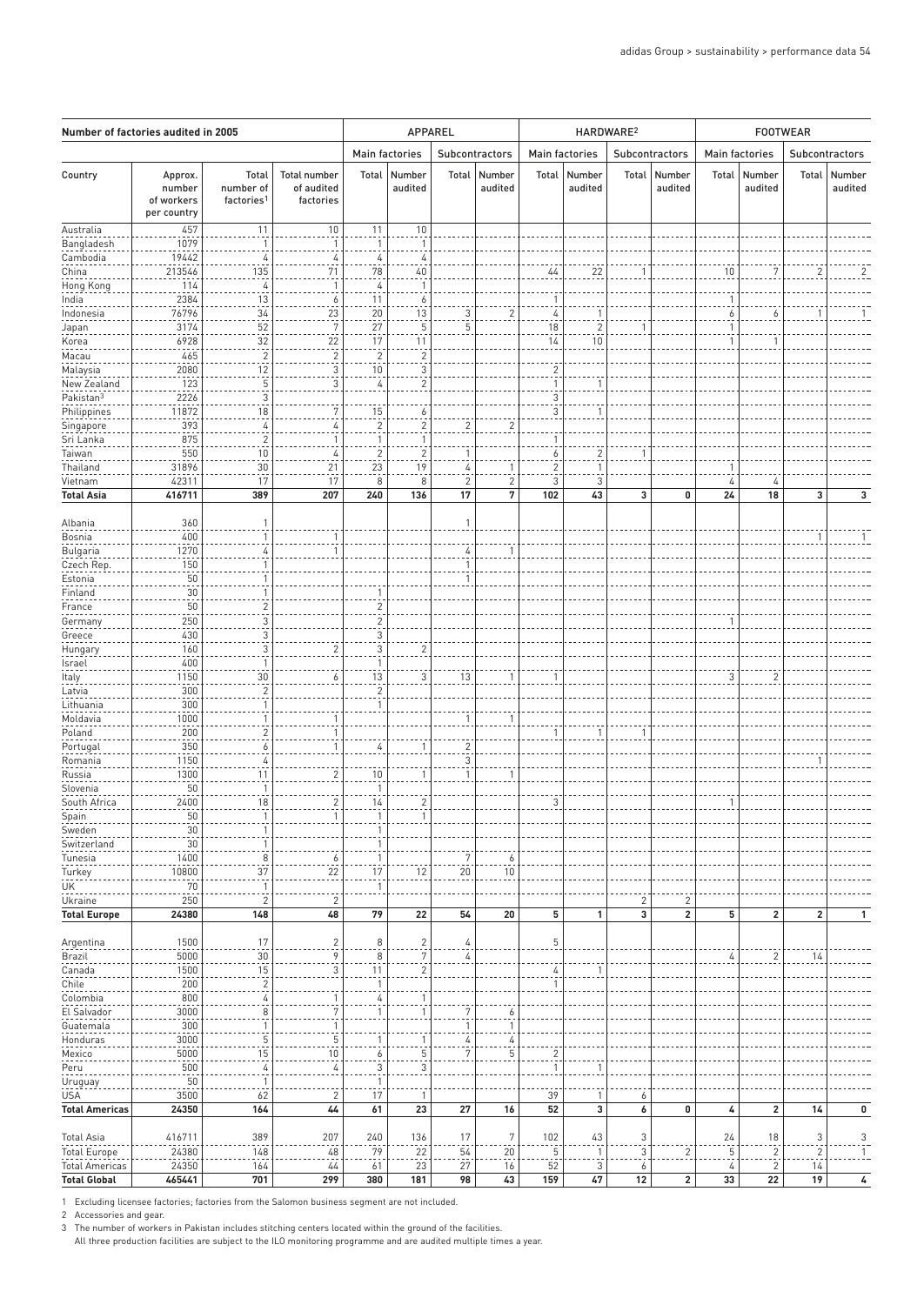# Reporting

We aim to act responsibly and communicate honestly. Each year we produce a comprehensive and frank report about our social and environmental programme so stakeholders can form a rounded view of our performance. Over the past few years our printed reports had increased in length to the point where we felt they were failing to engage readers. So this year we have shortened our printed report and expanded our online reporting.

Together our report and our website cover all the information that we previously published exclusively in our social and environmental reports. We also intend to update the website during the year, and so move closer to 'real time' reporting. Do contact us with any feedback you have about our new approach.

In this section you can find a Global Reporting Initiative index, our position on verification of the data we report, and a section of reports to download, which includes a pdf of our latest printed report.

#### **Global Reporting Initiative**

To help us identify key issues to present in our report we refer to the Global Reporting Initiative's (GRI) Sustainability Reporting Guidelines (2002 version). While we recognise the value of these internationally recognised guidelines, they do not fully take into account the supply chain impacts in the sporting goods industry. For this reason our reports go beyond the GRI's requirements to provide the information relevant to our business.

The GRI index shows what information we have reported and where readers can find it. Most of the information is online under sustainability, but some is elsewhere, including other sections of our website such as About us and in the annual report.

We have presented the GRI index on separate pages as follows:

- GRI index Vision and strategy
- GRI index Profile
- GRI index Governance structure and management systems
- GRI index Economic performance indicators
- GRI index Environmental performance indicators
- GRI index Social performance indicators

Visit the Global Reporting Initiative website at www.globalreporting.org to find out more about the Sustainability Reporting Guidelines.

# GRI index – Vision and strategy

| 1.1 Sustainable development vision and strategy | Challenges and responses      |
|-------------------------------------------------|-------------------------------|
| 1.2 CEO statement                               | Connected by football' report |

# GRI index – Profile

| 2.1 | Name of reporting organisation                       | About us   |
|-----|------------------------------------------------------|------------|
| 2.2 | Major products, services and brands                  | Our brands |
| 2.3 | Operational structure                                | About us   |
| 2.4 | Description of customer groups<br>------------------ | About us   |
| 2.5 | Location of adidas operations                        | About us   |
| 2.6 | Nature of ownership                                  | About us   |
| 2.7 | Nature of markets served                             | About us   |
| 2.8 | Scale of reporting organisation                      | About us   |
|     |                                                      |            |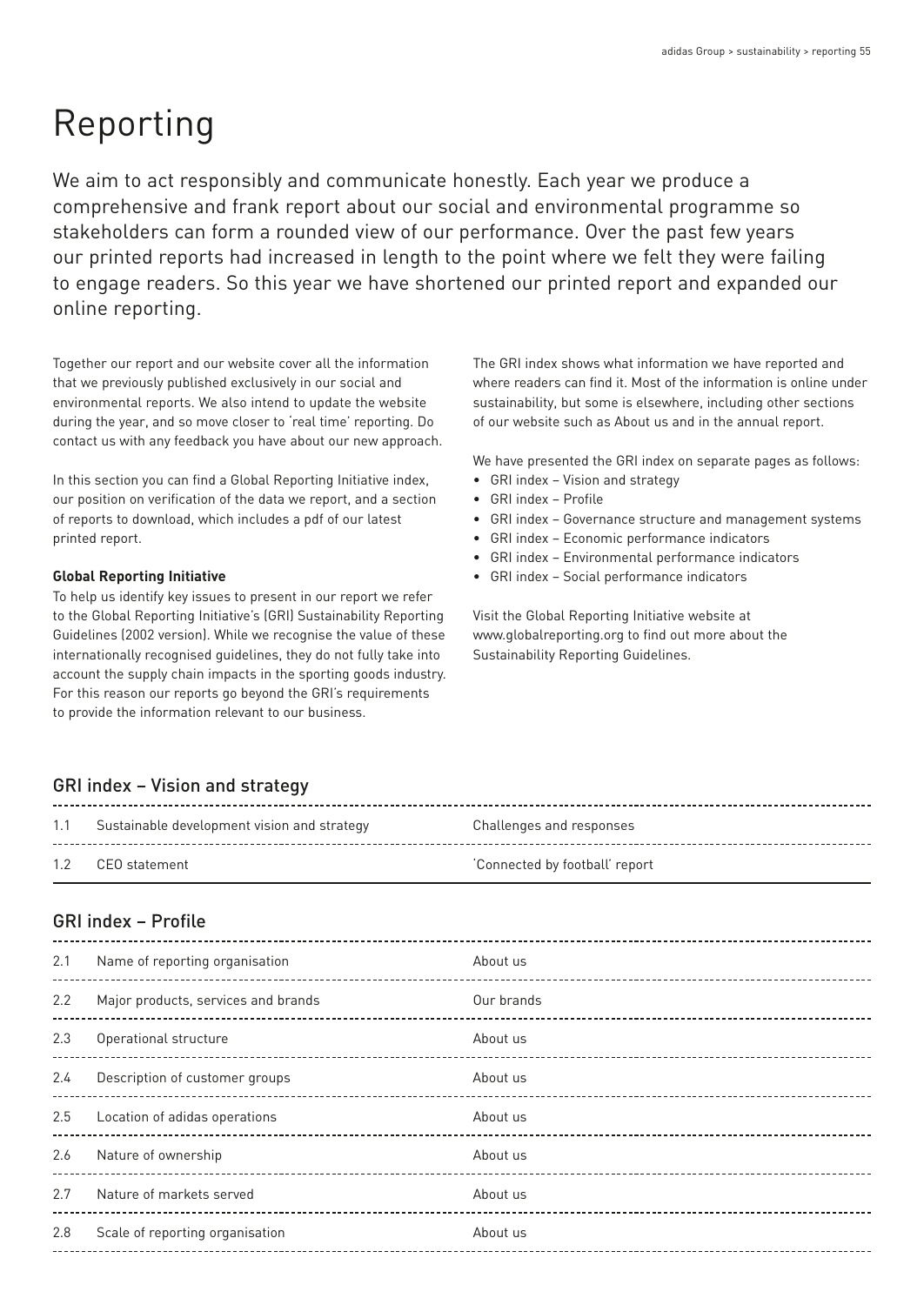| 2.9  | List of adidas stakeholders                                                    | Stakeholders              |
|------|--------------------------------------------------------------------------------|---------------------------|
| 2.10 | Contact person(s) for this report                                              | Contact                   |
| 2.11 | Reporting period                                                               | Sustainability            |
| 2.12 | Date of previous report                                                        | Reporting                 |
| 2.13 | Boundaries of the report                                                       | Reporting                 |
| 2.14 | Significant changes in size, structure, ownership<br>or products               | About us                  |
| 2.15 | Basis for reporting on joint ventures                                          | Not reported              |
| 2.16 | Explanation of any restatements of information in<br>previous reports          | Nothing to report         |
| 2.17 | Decisions not to apply GRI principles                                          | GRI index                 |
| 2.18 | Criteria/definitions used in accounting for costs and benefits    Not reported |                           |
| 2.19 | Significant changes in methods                                                 | Suppliers and workers     |
| 2.20 | Policies and practices on accuracy, completeness<br>and reliability            | Suppliers and workers     |
| 2.21 | Policy for independent assurance                                               | Statement on verification |
| 2.22 | Obtaining additional information                                               | Contact                   |

# GRI index – Governance structure and management systems

| 3.1  | Governance structure                                                        | About us           |
|------|-----------------------------------------------------------------------------|--------------------|
| 3.2  | Independent, non-executive Directors                                        | Not reported       |
| 3.3  | Process for determining the expertise of Board members                      | Not reported       |
| 3.4  | Process for identification and management of risks                          | About us           |
| 3.5  | Executive compensation and achievement of company goals About us            |                    |
| 3.6  | Organisational structure and key individuals for<br>implementation of audit | Mission and values |
| 3.7  | Mission and value statements, internally developed code                     | Mission and values |
| 3.8  | Mechanisms for shareholders to provide recommendations About us             |                    |
| 3.9  | Identification and selection of major stakeholders                          | Stakeholders       |
| 3.10 | Stakeholder consultation                                                    | Stakeholders       |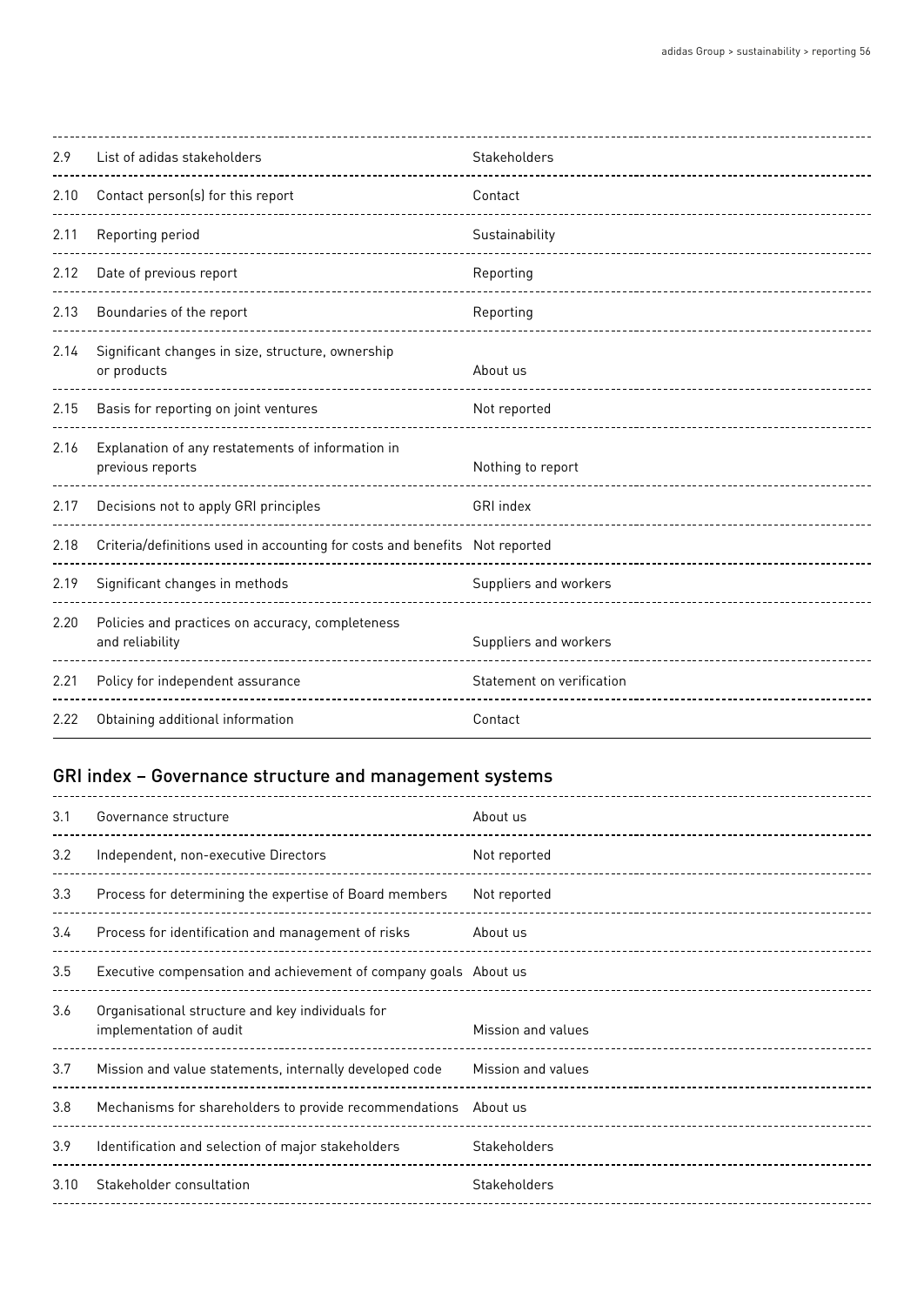| 3.11 | and 3.12 Information from stakeholder consultation and<br>its use                                                          | Stakeholders             |
|------|----------------------------------------------------------------------------------------------------------------------------|--------------------------|
| 3.13 | The precautionary principle                                                                                                | Environment              |
| 3.14 | Voluntary charters or other initiatives<br>---------------------                                                           | Stakeholders             |
| 3.15 | Industry and business associations memberships                                                                             | Stakeholders             |
| 3.16 | and 3.17 Policies and systems for managing upstream<br>and downstream impacts and approach to managing<br>indirect impacts | Suppliers and workers    |
| 3.18 | Major decisions on operational changes                                                                                     | About us                 |
| 3.19 | Programmes and procedures on economic, social,<br>environmental performance                                                | Progress against targets |
| 3.20 | Certification pertaining to economic, social and<br>environmental management systems                                       | Performance data         |

# GRI index – Economic performance indicators

| EC <sub>1</sub> | Net sales                                              | Investors         |
|-----------------|--------------------------------------------------------|-------------------|
| EC <sub>2</sub> | Geographical breakdown of markets<br>----------------- | About us          |
| EC <sub>3</sub> | Costs of all materials purchased                       | Not reported      |
| EC4             | Percentage of contracts paid by agreed terms           | Not reported      |
| EC <sub>5</sub> | Total payroll and benefits                             | Not reported      |
| EC6             | Distributions to providers of capital                  | Not reported      |
| EC7             | Change in retained earnings                            | Not reported      |
| EC <sub>8</sub> | Total sum of taxes                                     | Annual report     |
| EC <sub>9</sub> | Subsidies received                                     | Not reported      |
|                 | EC10 Community donations                               | Community affairs |

# GRI index – Environmental performance indicators

| EN1             | Total materials used (excluding water) | Environment* |
|-----------------|----------------------------------------|--------------|
| EN <sub>2</sub> | Percentage of waste materials used     | Not reported |
| EN3             | and EN4 Direct and indirect energy use | Environment* |
| EN <sub>5</sub> | Total water use                        | Environment* |
| EN <sub>6</sub> | <b>Biodiversity</b>                    | Environment  |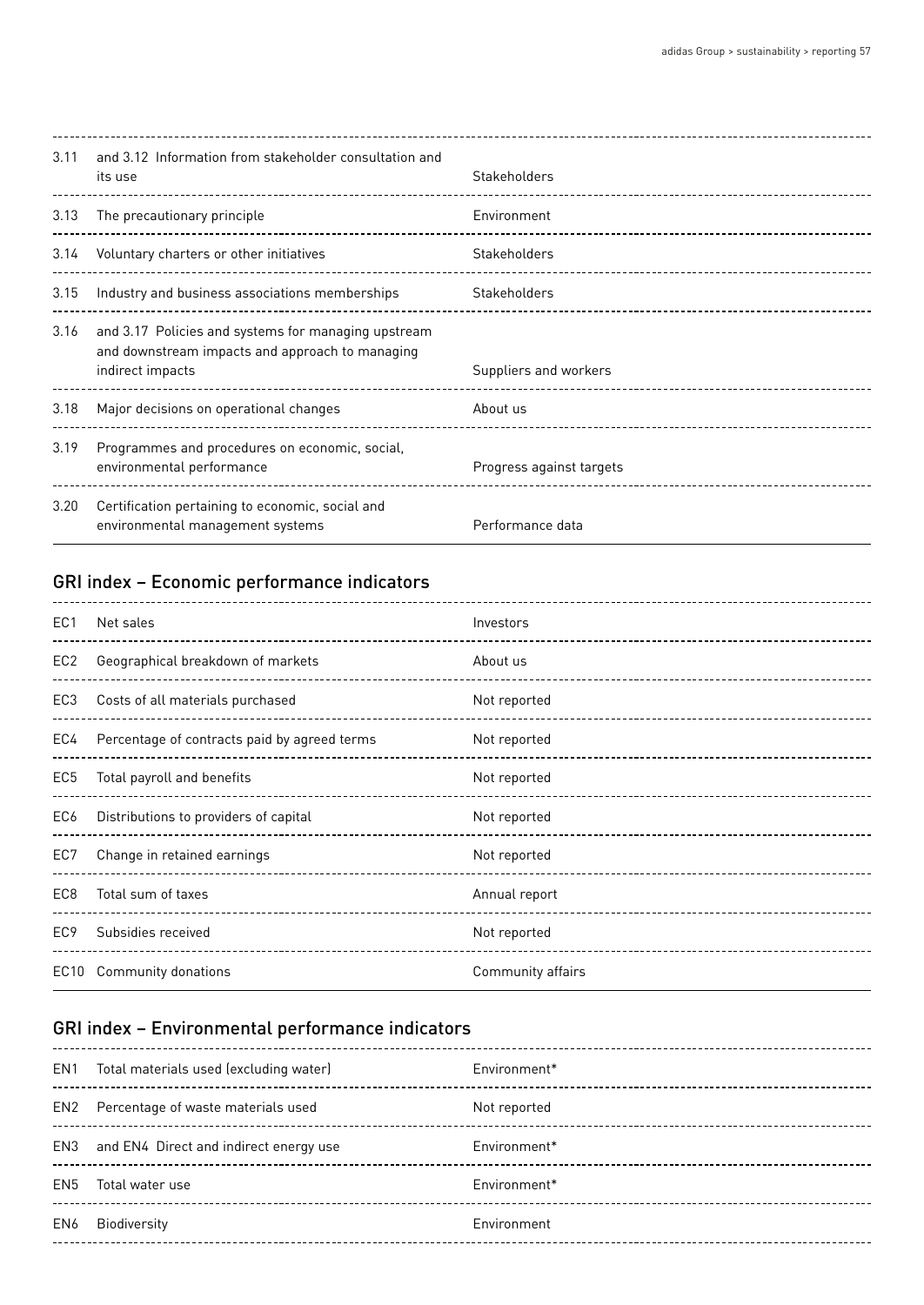| EN7 | Impacts on biodiversity<br>______________________________ | Environment       |
|-----|-----------------------------------------------------------|-------------------|
| EN8 | Greenhouse gas emissions                                  | Not reported      |
| EN9 | Ozone-depleting substances                                | Environment       |
|     | EN10 $No_x$ , So <sub>x</sub> and other air emissions     | Not reported      |
|     | EN11 Total amount of waste                                | Environment*      |
|     | EN12 Significant discharges to water                      | Environment*      |
|     | EN13 Significant spills                                   | Nothing to report |
|     | EN14 Environmental impacts of products and services       | Environment       |
|     | EN15 Reclaimable product after useful life                | Environment*      |
|     | EN16 Incidents and fines                                  | Environment       |
|     | EN31 Hazardous waste                                      | Environment*      |
|     | EN33 Environmental performance of suppliers               | Environment       |
|     | EN34 Environmental impacts of transportation              | Environment       |

\* We have referred to programmes in place to address these issues in our supply chain. Information on our performance has not been reported or has been reported only partially.

# GRI index – Social performance indicators

| Labour practices and decent work |                                                                 |                  |
|----------------------------------|-----------------------------------------------------------------|------------------|
| LA1                              | Workforce breakdown<br>--------------------------------------   | Performance data |
| LA <sub>2</sub>                  | Net employment creation                                         | Performance data |
| LA <sub>3</sub>                  | Employees represented by trade union organisations              | Employees        |
| LA4                              | Policy and procedure relating to consultation<br>with employees | Employees        |
| LA <sub>5</sub>                  | Notification of occupational accidents and diseases             | Employees        |
| LA6                              | Joint health and safety committee                               | Employees        |
| LA7                              | Injury, lost day and absentee rates                             | Employees        |
| LA8                              | Policies and programmes on HIV/AIDS                             | Employees        |
| LA <sub>9</sub>                  | Average hours of training per year                              | Performance Data |
| LA10                             | Equal opportunity policies and programmes                       | Employees        |
| <b>LA11</b>                      | Composition of senior management                                | Performance Data |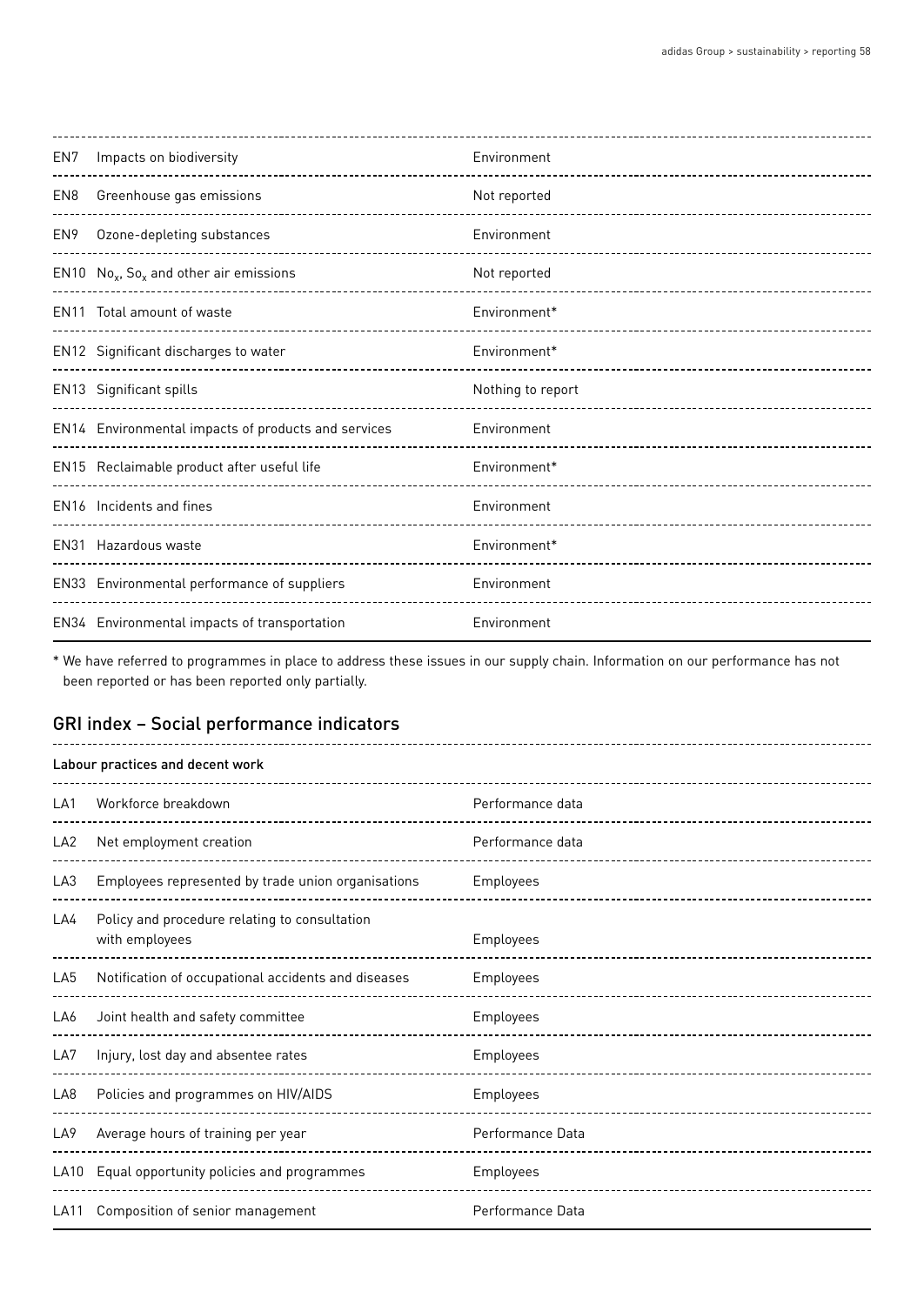| Human rights    |                                                                          |                       |
|-----------------|--------------------------------------------------------------------------|-----------------------|
| HR1             | Policies and guidelines dealing with human rights                        | Suppliers and workers |
| HR <sub>2</sub> | Consideration of human rights impacts as part of<br>investment decisions | Suppliers and workers |
| HR <sub>3</sub> | Policies and procedures to evaluate human rights                         | Suppliers and workers |
| HR4             | Global policy preventing discrimination                                  | Employees             |
| HR <sub>5</sub> | Freedom of association                                                   | Suppliers and workers |
| HR6             | Policy excluding child labour                                            | Suppliers and workers |
| HR7             | Policy to prevent forced and compulsory labour                           | Suppliers and workers |
| HR8             | Training on policies and practices about human rights                    | Suppliers and workers |
| Society         |                                                                          |                       |
| S01             | Policies to manage impacts on communities                                | Community affairs     |
| S02             | Policies to address bribery and corruption                               | Employees             |
| S03             | Policies to address political lobbying and contribution                  | Not reported          |
|                 | <b>Product responsibility</b>                                            |                       |
| PR <sub>1</sub> | Policy for preserving customer health and safety                         | Environment           |
| PR <sub>2</sub> | Policy relating to product information and labelling                     | Not reported          |

# Statement on verification

We recognise that some stakeholders want companies to ensure the content and data disclosed in their sustainability reports are independently verified. While we strive to continuously improve our reporting systems for supplier monitoring data, we feel that much of this data, in particular data on labour conditions, is not always verifiable in a standardised way. At this stage therefore we do not feel that a report verification would add value. We do, however, believe that independent verification of workplace conditions and of the processes and monitoring approaches we adopt in our compliance programme is important. For this reason the report does contain information that is subjected to an annual review by the Fair Labor Association. We also refer to data verified when supplier factories or our own facilities were certified to ISO, EMAS and OSHAS standards.

PR3 Policy relating to customer privacy Mother American Mot reported

See also our Statement on disclosure and transparency of factory data on our website under Statements.

# Reports to download

In this section of the website you can download all six of our social and environmental reports to date as well as the Environmental Statements of our Scheinfeld factory.

#### **Pdf of website content**

This year we have expanded our online reporting to supplement our printed report 2005. We recognise that there may be some readers – we imagine them to be specialist CSR professionals – who wish to have hard copies of all the information we publish about our social and environmental performance, including what we publish online.

To meet that need, we have created a pdf of most of the website content about sustainability. It is worth emphasising four points about this pdf:

• It is a snapshot of what we published online when we launched our sixth social and environmental report 'Connected by football' in March 2006. It will not be updated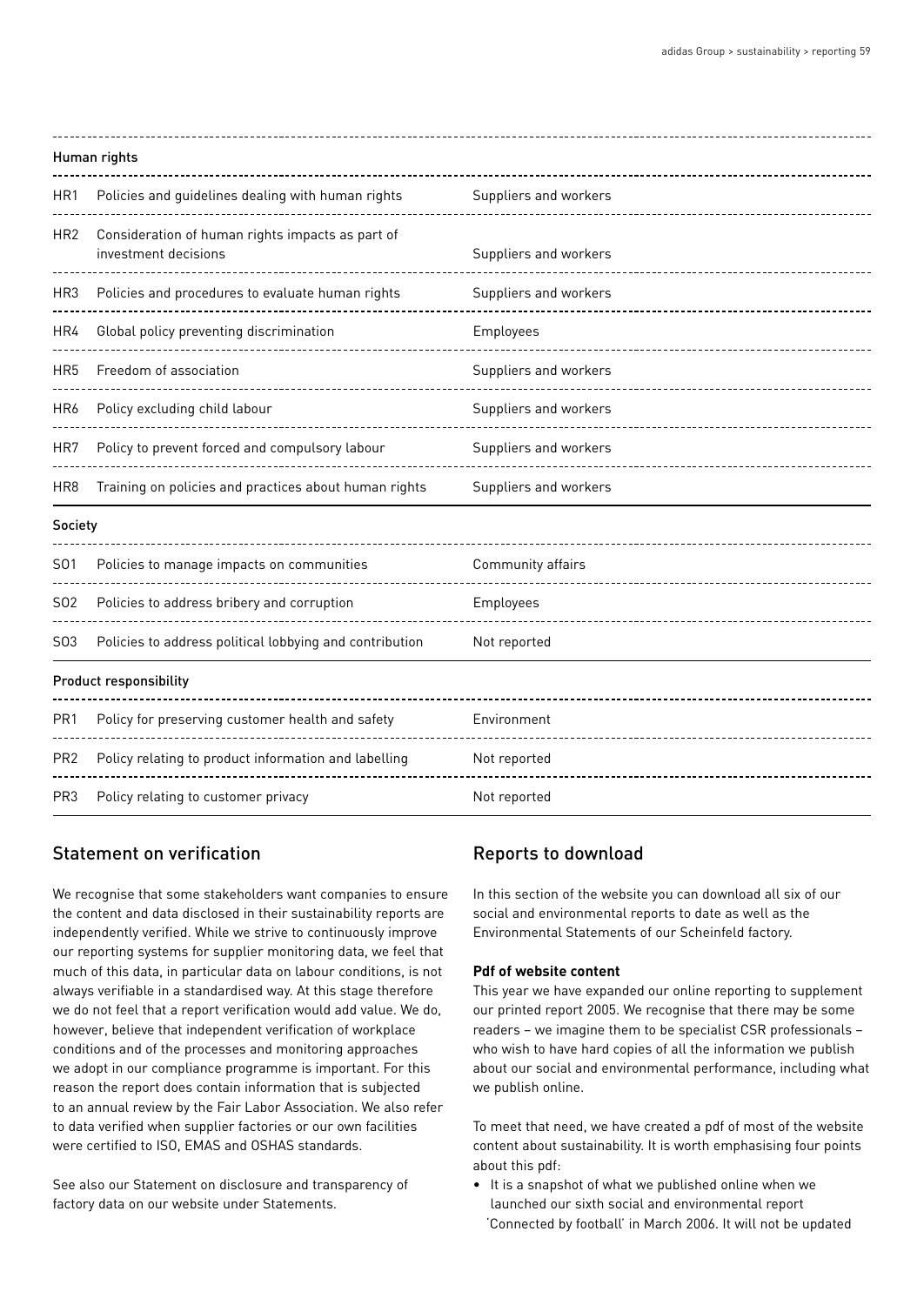- It has been designed to be printed. It has not been designed to be read on screen, as the website serves that purpose. We have therefore deliberately not included clickable links
- It is not our social and environmental report, but an aggregation of all our most relevant web pages about sustainability. It can be seen as a supplement to the report, for those specialists who wish to have a hard copy of what we have published online
- It does not include every last word from our website about sustainability. For example, the reports of our stakeholder dialogue meetings, supplementary guidance materials for our suppliers and background papers to our working hours study are all available online but are not included in this pdf.